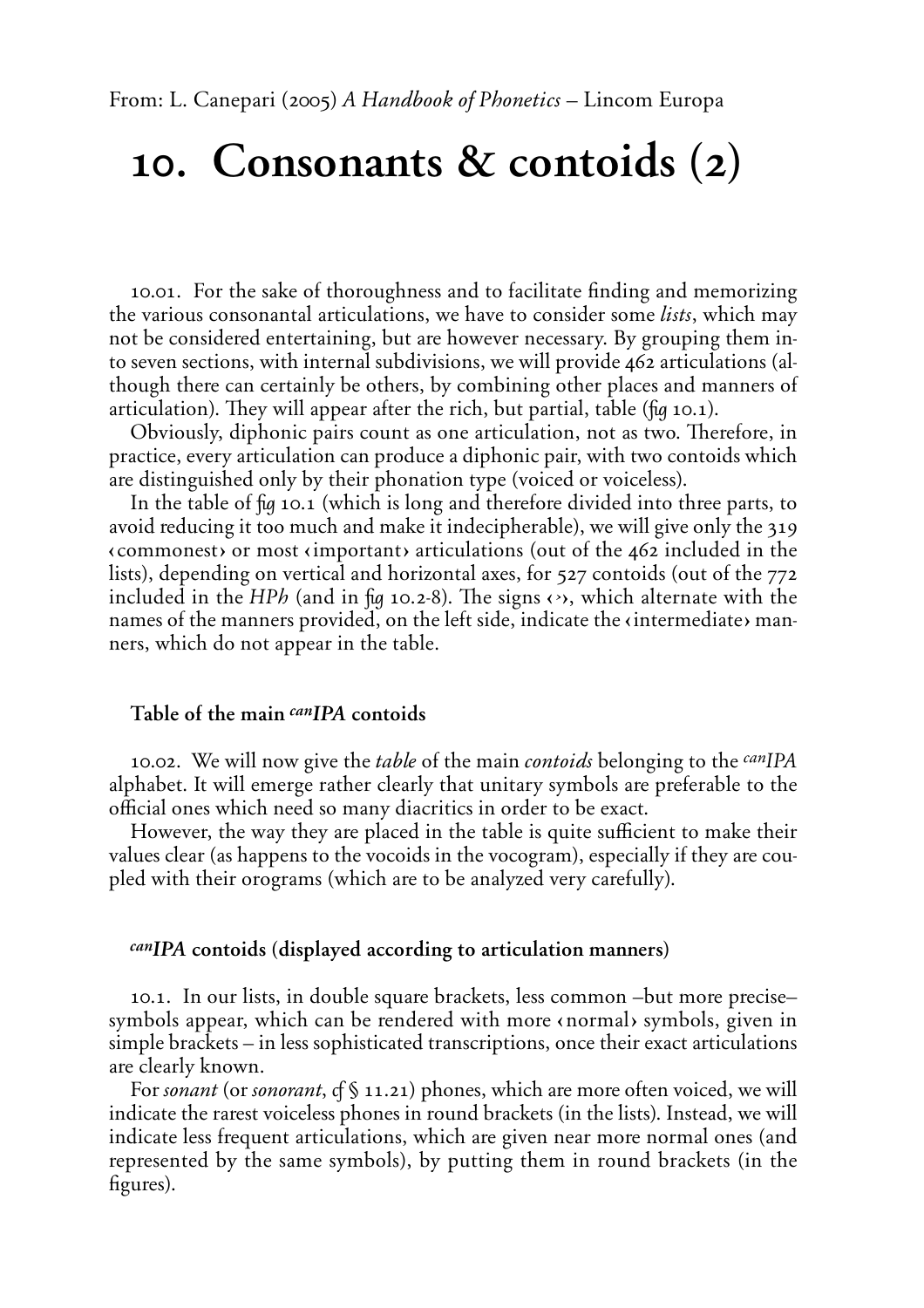|                           | VOICING           | <b>BILABIAL</b>             | Bilabial rounded   | Palatalized bilabial | Uvularized bilabial | Labial-apical | LABIODENTAL  | Labiodental round. | Palatal. labiodental | Uvular. labiodental | Dental-bilabial | $\ensuremath{\text{Pre}-\text{dental}}$                           | $\ensuremath{\text{Pro-}denta}$ | $D_{\rm ENTAL}$  | Dental rounded | Labiodent. dental | Uvularized dental | Denti-alveolar | <b>ALVEOLAR</b>         |
|---------------------------|-------------------|-----------------------------|--------------------|----------------------|---------------------|---------------|--------------|--------------------|----------------------|---------------------|-----------------|-------------------------------------------------------------------|---------------------------------|------------------|----------------|-------------------|-------------------|----------------|-------------------------|
| Semi-nasal $(N)$          | $\ddot{}$         | m                           |                    |                      |                     |               | m            |                    |                      |                     |                 |                                                                   |                                 |                  |                |                   |                   |                | n                       |
| NASAL (N)                 | $\bf{+}$          | m                           | $\hat{m}$          | m                    | m                   | m             | m            | $\hat{m}$          | m                    | m                   | $\mathbf{u}$    |                                                                   |                                 | $\mathbf u$      | ń              |                   | $\mathbf H$       | n              | $\mathbf n$             |
| <b>STOP</b>               | $\qquad \qquad -$ | p                           | $\hat{\mathrm{p}}$ | $\boldsymbol{B}$     | ₽                   | p             | þ            |                    |                      |                     | tp              | $\mathbf t$                                                       |                                 | t                | ţ              | $\mathbf t$       | ŧ                 | $\mathfrak{t}$ | $\mathfrak t$           |
| (K)                       | $\ddagger$        | b                           | $\mathbf b$        | þ                    | $\mathfrak b$       | $\mathbf{b}$  | $\mathbf{b}$ |                    |                      |                     | ф               | d                                                                 |                                 | d                | $\rm d$        | d                 | đ                 | $\mathbf d$    | þ                       |
| STOP-STRICTIVE            | $\qquad \qquad -$ | pp                          | $\hat{p}$          |                      |                     |               | pf           |                    |                      |                     |                 | tθ                                                                |                                 | tθ               | tθ             |                   | tθ                |                | tz                      |
| (KX)                      | $\ddot{}$         | bß                          | b₿                 |                      |                     |               | $\mathbf{b}$ |                    |                      |                     |                 | do                                                                |                                 | dð               | dð             |                   | dð                |                | $\mathrm{d}$            |
| grooved stop-str.<br>(KS) |                   |                             |                    |                      |                     |               |              |                    |                      |                     |                 | (ts)                                                              |                                 | $\mathsf{t}$ s   | $t\hat{s}$     | ť                 |                   | ts             | ţs                      |
|                           | $\ddot{}$         |                             |                    |                      |                     |               |              |                    |                      |                     |                 | (dz)                                                              |                                 | $\mathrm{d}z$    | dê             | dz                |                   | $\mathrm{d}z$  | dz                      |
| CONSTRICTIVE              |                   | $\varphi$                   | $\hat{\Phi}$       | $\mathfrak{P}$       | $\mathfrak{P}$      | $\varphi$     | $\mathbf f$  | $\mathfrak{f}$     | ţ                    | $\mathbf{f}$        |                 | $\theta$                                                          | θ                               | θ                | $\theta$       |                   | $\theta$          |                | S                       |
| (X)                       | $+$               | $\beta$                     | $\beta$            | ß                    | ₿                   | ß             | $\mathbf{V}$ | $\hat{\mathrm{v}}$ | Y                    | $\mathbf{v}$        |                 | Q                                                                 | ð                               | $\delta$         | $\delta$       |                   | ð                 |                | Z                       |
| grooved constric.         |                   |                             |                    |                      |                     |               |              |                    |                      |                     |                 | (S)                                                               |                                 | S                | $\hat{s}$      | $\mathbf{s}$      | $\mathbf{s}$      | s              | $\boldsymbol{\xi}$      |
| (S)                       | $\ddot{}$         |                             |                    |                      |                     |               |              |                    |                      |                     |                 | (Z)                                                               |                                 | Z                | $\hat{z}$      | $\mathbf{z}$      | Z                 | z              | $\mathbf{z}_{\text{f}}$ |
| APPROXIMANT               |                   | $\Phi$                      | $\Phi$             | $\Phi$               | $\Phi$              |               | $\mathbf F$  | $\hat{F}$          | F                    | F                   |                 |                                                                   |                                 | $\mathfrak{J}$   |                |                   |                   |                | ς                       |
| $($ [ $)$                 | $\ddot{}$         | $\beta$                     | $\beta$            | β                    | $\beta$             |               | υ            | $\hat{v}$          | Ų                    | ₩                   |                 |                                                                   |                                 | $\delta$         |                |                   |                   |                | Z                       |
| lateralized app. (I)      | $+$               |                             |                    |                      |                     |               |              |                    |                      |                     |                 |                                                                   |                                 | $\theta$         |                |                   |                   |                | T                       |
| TRILL(R)                  | $\ddot{}$         | B                           |                    |                      |                     |               |              |                    |                      |                     |                 |                                                                   |                                 | (r)              |                |                   |                   |                | $\mathbf r$             |
| constrictive trill        | $\qquad \qquad -$ |                             |                    |                      |                     |               |              |                    |                      |                     |                 |                                                                   |                                 |                  |                |                   |                   |                | $\overline{2}$          |
| (R)                       | $\ddot{}$         |                             |                    |                      |                     |               |              |                    |                      |                     |                 |                                                                   |                                 |                  |                |                   |                   |                | $\sqrt{2}$              |
| tap (A)                   | $+$               | $\boldsymbol{\Omega}$       |                    |                      |                     |               |              |                    |                      |                     |                 |                                                                   |                                 | (1)              |                |                   |                   |                | $\mathbf r$             |
| $\text{flap}(A)$          | $+$               |                             |                    |                      |                     |               | $\mathbf{v}$ |                    |                      |                     |                 |                                                                   |                                 |                  |                |                   |                   |                | $\boldsymbol{1}$        |
| LATERAL (appr.) (L)       | $\boldsymbol{+}$  |                             |                    |                      |                     | $\Phi$        |              |                    |                      |                     |                 |                                                                   |                                 | I                | Ţ              |                   | $\ddagger$        | ļ              | $\mathbf{l}$            |
| lateral constrictive      |                   |                             |                    |                      |                     |               |              |                    |                      |                     |                 |                                                                   |                                 | $\ddagger$       |                |                   |                   |                | $\frac{1}{2}$           |
| (E)                       | $\ddot{}$         |                             |                    |                      |                     |               |              |                    |                      |                     |                 |                                                                   |                                 | $\pmb{\ddagger}$ |                |                   |                   |                | $\frac{1}{2}$           |
| $unilater.$ (appr.) $(L)$ | $\ddot{}$         |                             |                    |                      |                     |               |              |                    |                      |                     |                 |                                                                   |                                 | $\lambda$        |                |                   |                   |                | $\lambda$               |
| semilateral (L)           | $\ddot{}$         |                             |                    |                      |                     |               |              |                    |                      |                     |                 |                                                                   |                                 |                  |                |                   |                   |                | I                       |
| lateral tap (I)           | $\ddagger$        |                             |                    |                      |                     |               |              |                    |                      |                     |                 |                                                                   |                                 |                  |                |                   |                   |                | l                       |
|                           | $\pm$             | $\boldsymbol{\mathrm{o}}^1$ |                    |                      |                     |               |              |                    |                      |                     |                 | $0^2$ $0^3$ $0^4$ $0^5$ $1^1$ $1^2$ $1^3$ $1^4$ $1^5$ $2^1$ $2^2$ |                                 | $2^3$            |                |                   | $2^4$ $2^5$ $2^6$ | $2^7$ $3^1$    |                         |

*û* 10.1. *canIPA* contoids (319 *articulations* out of 462, and 527 *phones* out of 772, *Ô û* 10.1-7). CONTOIDS (1)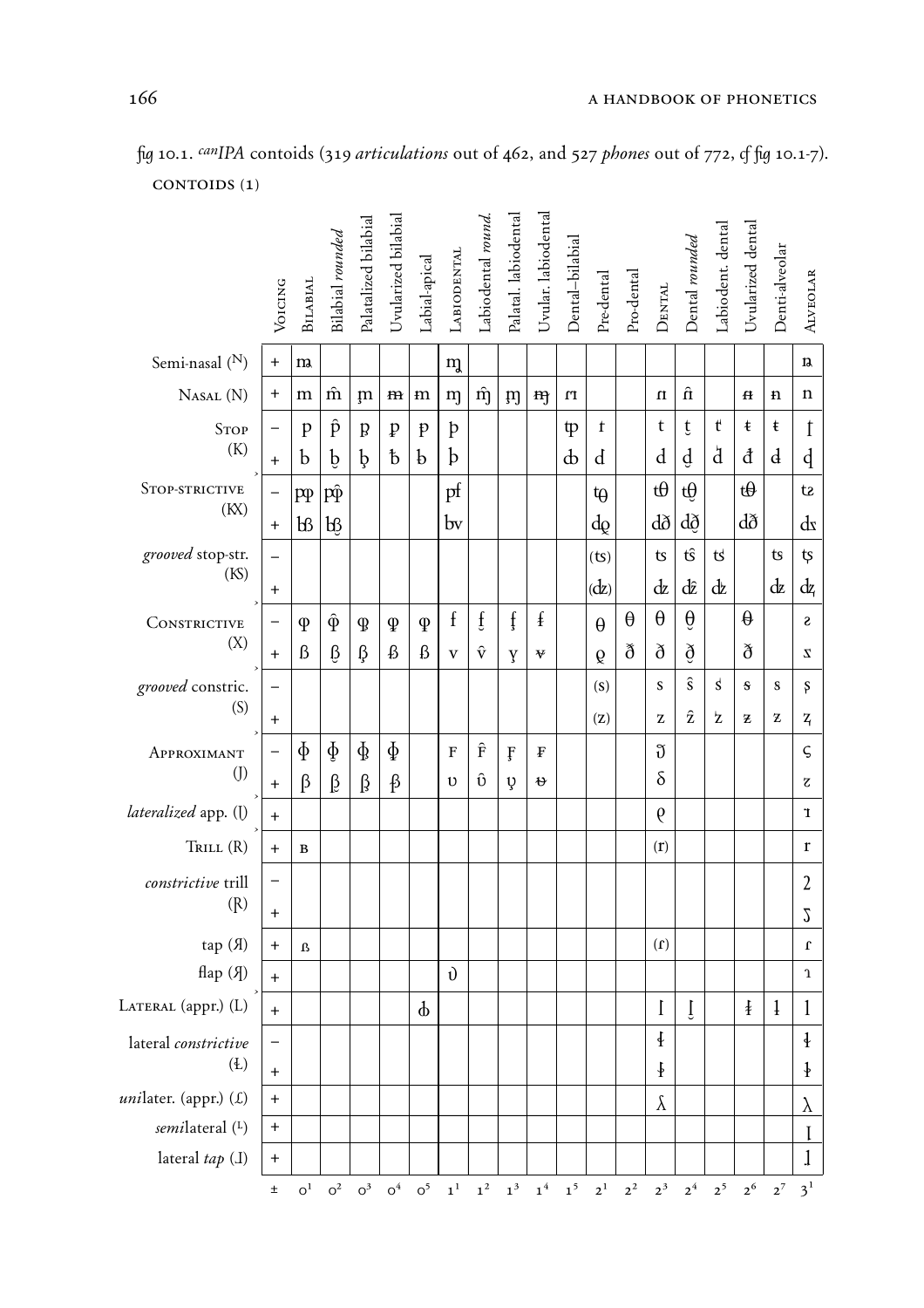|                           |             |                           | CON1OIDS (Z)                                                                                    |                     |                |                             |                                                    |                                   |                                 |                           |                                 |                                                                                         |                          |                    |                           |                              |                           |                                                 |                           |                          |                    |                         |                    |                    |
|---------------------------|-------------|---------------------------|-------------------------------------------------------------------------------------------------|---------------------|----------------|-----------------------------|----------------------------------------------------|-----------------------------------|---------------------------------|---------------------------|---------------------------------|-----------------------------------------------------------------------------------------|--------------------------|--------------------|---------------------------|------------------------------|---------------------------|-------------------------------------------------|---------------------------|--------------------------|--------------------|-------------------------|--------------------|--------------------|
|                           | Voicing     | <b>ALVEOLAR</b>           | Alveolar rounded                                                                                | Labiobent. alveolar | Alveo-prevelar | Velarized alveolar          | Uvularized alveolar                                | [APICO-]POSTALVEOLAR              | [Apico-]Postalveolar roun.      | Velar. apico-postalveolar | Velar. apico-postalveol. r.     | Apico-palatal                                                                           | Apico-palatal rounded    | Postalveo-palatal  | POSTALVEO-PALAT. protrud. | Postalveo-palatal over-roun. | Velarized postalveolar    | Velar. postalveol. protrud.                     | PREPALATAL                | Bilabialized prepalatal  | Prepalatal rounded | Labiodentalized palatal | PALATAL            | Palatal rounded    |
| $(\mathbb{N})$            | $\mathbf +$ | 1a                        |                                                                                                 |                     |                |                             |                                                    | ฦ                                 |                                 |                           |                                 |                                                                                         |                          | $\mathfrak{g}$     |                           |                              |                           |                                                 | Ŗ                         |                          |                    |                         | $\mathbf{J}$       |                    |
| (N)                       | $\ddagger$  | n                         | $\hat{\mathbf{n}}$                                                                              | $\mathbf n$         |                | $\mathbf H$                 | $\mathbf{R}$                                       | $\eta$                            | $\hat{\eta}$                    |                           |                                 | ŋ                                                                                       | $\hat{\eta}$             | $\mathbf{\hat{u}}$ |                           |                              | ₽                         |                                                 | ņ                         |                          |                    | ţſ                      | $\mathfrak{p}$     | $\hat{\mathbf{n}}$ |
| (K)                       |             | İ                         | Î                                                                                               |                     |                | $\ddagger$                  | $\left( \frac{t}{l} \right)$                       | t                                 | Ĵ                               | $\mathfrak{t}$            | $\hat{t}$                       | $\pmb{\mathit{t}}$                                                                      | ्री<br>पु                | $\hat{L}$          | $\ddot{\theta}$           |                              | $(\boldsymbol{\ddagger})$ | $\left( \ddagger \right)$                       | ţ                         | (f)                      |                    |                         | $\mathbf c$        | $\hat{\textbf{C}}$ |
| $\,$                      | $\ddagger$  | d                         | $\hat{\rm d}$                                                                                   |                     |                | đ                           | $\vec{q}$                                          | d                                 | đ                               | đ                         | đ                               | $\mathrm{d}% \left( \mathbf{1}_{A}\right) \equiv\mathrm{d}\left( \mathbf{1}_{A}\right)$ |                          | $\dot{q}$          | (d)                       |                              | $\vec{q}$                 | (đ)                                             | d                         | (d)                      |                    |                         | $\mathbf{j}$       | $\hat{\mathbf{J}}$ |
| (KX)                      |             | tz                        | tê                                                                                              |                     |                |                             |                                                    | tą                                | tậ                              |                           |                                 |                                                                                         |                          |                    |                           |                              |                           |                                                 |                           |                          |                    |                         | $\mathrm{kg}$      | kç                 |
|                           | $\ddagger$  | ď                         | dî                                                                                              |                     |                |                             |                                                    | $\mathrm{d}\! \mathrm{\acute{e}}$ | ąĝ                              |                           |                                 |                                                                                         |                          |                    |                           |                              |                           |                                                 |                           |                          |                    |                         | gį                 | GĴ                 |
| (KS)                      |             | ţş                        | ţŝ                                                                                              |                     |                | ţş                          | $(\boldsymbol{\mathsf{t}}\boldsymbol{\mathsf{s}})$ | ţ                                 | ţŝ                              | ţş                        | ţĝ                              | ţş                                                                                      | ţŝ                       | tſ                 | tſ                        | tſ                           | tf                        | tf                                              | ţş                        | tç                       | tĜ                 |                         |                    |                    |
|                           | $\ddagger$  | dz                        | dĝ                                                                                              |                     |                | dz                          | (dz)                                               | dz                                | dź,                             | dą                        | dą                              | $\mathrm{d}_{\mathrm{z}}$                                                               | dź,                      | ф                  | $\frac{1}{3}$             | ЪŜ                           | dz                        | $\mathrm{d}_{\bar{5}}$                          | $\mathrm{d}\! \mathrm{z}$ | $d\!z$                   | dê                 |                         |                    |                    |
| $\,$                      |             | S                         | $\hat{\mathbf{S}}$                                                                              |                     |                |                             |                                                    | <b>g</b>                          | $\hat{\mathbf{g}}$              |                           |                                 |                                                                                         |                          |                    |                           |                              |                           |                                                 |                           |                          |                    |                         | ç                  | $\hat{\varsigma}$  |
| (X)<br>$\,$               | $\ddagger$  | Z                         | $\hat{\mathbf{z}}$                                                                              |                     |                |                             |                                                    | Ę                                 | $\hat{\mathcal{I}}$             |                           |                                 |                                                                                         |                          |                    |                           |                              |                           |                                                 |                           |                          |                    |                         | j                  | ĵ                  |
| (S)                       |             | ş                         | $\widehat{\mathbf{s}}$                                                                          |                     |                | ş                           | $(\hat{\mathbf{z}})$                               | ş                                 | $\hat{\S}$                      | $\mathbf{\hat{g}}$        | $\hat{\mathfrak{F}}$            | ş                                                                                       | $\hat{\S}$               | Į                  | ſ                         | Ĵ                            | $\pmb{\mathfrak{f}}$      | $\pmb{\mathfrak{f}}$                            | ş                         | $\boldsymbol{\varsigma}$ | Ĝ                  |                         |                    |                    |
| $\,$                      | $\ddot{}$   | $\mathbf{Z}_{\mathrm{f}}$ | $\hat{\mathbf{z}}$                                                                              |                     |                | $\overline{z}_{1}$          | $(\overline{z})$                                   | $\rm Z$                           | $\hat{\mathbf{z}}_{\mathrm{c}}$ | $\mathbf{z}_\mathrm{L}$   | $\hat{\mathbf{z}}_{\mathrm{t}}$ | $Z_{\!{\bf k}}$                                                                         | $\hat{z}_{\rm s}$        | $\overline{3}$     | 3                         | $\hat{\mathfrak{Z}}$         | 3                         | $\overline{3}$                                  | Ţ                         | $\rm{Z}$                 | $\hat{z}$          |                         |                    |                    |
| $\left( J\right)$         |             | ς                         |                                                                                                 |                     |                |                             |                                                    | $\boldsymbol{\mathcal{E}}$        | Ê                               |                           |                                 | $\boldsymbol{\mathcal{E}}$                                                              | $\hat{\boldsymbol{\xi}}$ |                    |                           |                              |                           |                                                 | $\boldsymbol{\mathrm{H}}$ | $h_{\downarrow}$         |                    |                         | ħ                  | $h_{\text{I}}$     |
| $\rightarrow$             | $\ddot{}$   | $\mbox{z}$                |                                                                                                 |                     |                |                             |                                                    | Z                                 | $\hat{\mathcal{L}}$             |                           |                                 | $\zeta$                                                                                 | $\hat{z}$                |                    |                           |                              |                           |                                                 | J                         | Ų                        |                    |                         | j                  | $\mathbf y$        |
| $\left(\right)$           | $\ddag$     | Ţ,                        |                                                                                                 |                     |                | $(\ddot{\textbf{f}})$       | Ŧ                                                  | l                                 | $\mathfrak{t}$                  | ť                         | $\ddagger$                      |                                                                                         |                          |                    |                           |                              |                           |                                                 |                           |                          |                    |                         |                    |                    |
| (R)                       | $\ddot{}$   | r                         | $\hat{\textbf{r}}$                                                                              |                     |                | $(\mathbf{f})$              | ŧ                                                  | $\mathfrak l$                     |                                 |                           |                                 | $\pmb{\mathit{r}}$                                                                      |                          |                    |                           |                              |                           |                                                 | ŗ                         |                          |                    |                         |                    |                    |
| (R)                       |             | $\overline{2}$            |                                                                                                 |                     |                |                             |                                                    |                                   |                                 |                           |                                 |                                                                                         |                          |                    |                           |                              |                           |                                                 |                           |                          |                    |                         |                    |                    |
|                           | $\ddagger$  | 2                         |                                                                                                 |                     |                |                             |                                                    |                                   |                                 |                           |                                 |                                                                                         |                          |                    |                           |                              |                           |                                                 |                           |                          |                    |                         |                    |                    |
| (R)                       | $\ddagger$  | $\pmb{\mathsf{1}}$        | $\hat{\textbf{r}}$                                                                              |                     |                | $\left( \textbf{f} \right)$ | £                                                  | C                                 |                                 |                           |                                 | Ĵ                                                                                       |                          |                    |                           |                              |                           |                                                 | $\mathfrak{f}$            |                          |                    |                         |                    |                    |
| $(\mathcal{R})$           | $\ddot{}$   | $\mathbf{r}$              |                                                                                                 |                     |                | (3)                         | $\mathbf 3$                                        | l                                 |                                 |                           |                                 | $\mathfrak z$                                                                           |                          |                    |                           |                              |                           |                                                 |                           |                          |                    |                         |                    |                    |
| $\left( L\right)$         | $\ddot{}$   | 1                         | $\mathbf 1$                                                                                     |                     |                | $\mathbf{1}$                | $\pmb{\ddagger}$                                   |                                   | Ĵ                               | ł                         |                                 | Į                                                                                       | Ĵ                        | ţ                  |                           |                              |                           |                                                 | ļ                         |                          |                    |                         | $\Lambda$          |                    |
| $(\text{\&})$             |             | $\frac{1}{2}$             |                                                                                                 |                     |                | $\ddagger$                  |                                                    | ł                                 |                                 |                           |                                 |                                                                                         |                          | ţ                  |                           |                              |                           |                                                 | ļ                         |                          |                    |                         | k                  |                    |
|                           | $\ddagger$  | $\frac{1}{2}$             |                                                                                                 |                     |                | ¥                           |                                                    | ł                                 |                                 |                           |                                 |                                                                                         |                          | ł                  |                           |                              |                           |                                                 | ł                         |                          |                    |                         | $\pmb{\mathit{X}}$ |                    |
| $(\mathfrak{L})$          | $\ddagger$  | $\lambda$                 |                                                                                                 |                     | $\chi$         | $\lambda$                   | $\chi$                                             |                                   |                                 |                           |                                 |                                                                                         |                          |                    |                           |                              |                           |                                                 | $\lambda$                 |                          |                    |                         | $\lambda$          |                    |
| $\left(\mathrm{L}\right)$ | $\ddagger$  | $\mathbf{I}$              |                                                                                                 |                     |                | $\mathbf{I}$                |                                                    | $\mathfrak l$                     |                                 |                           |                                 |                                                                                         |                          |                    |                           |                              |                           |                                                 |                           |                          |                    |                         | $\overline{y}$     |                    |
| (L)                       | $\ddot{}$   | 1                         |                                                                                                 |                     |                |                             |                                                    | ſ                                 |                                 |                           |                                 | ļ                                                                                       |                          |                    |                           |                              |                           |                                                 |                           |                          |                    |                         |                    |                    |
|                           |             |                           | $\pm$ 3 <sup>1</sup> 3 <sup>2</sup> 3 <sup>3</sup> 3 <sup>4</sup> 3 <sup>5</sup> 3 <sup>6</sup> |                     |                |                             |                                                    | $4^1$                             |                                 | $4^2$ $4^3$ $4^4$         |                                 |                                                                                         |                          |                    |                           |                              |                           | $4^5$ $4^6$ $5^1$ $5^2$ $5^3$ $5^4$ $5^5$ $6^1$ |                           | $6^2$                    | $6^3$              |                         | $6^4$ $7^1$ $7^2$  |                    |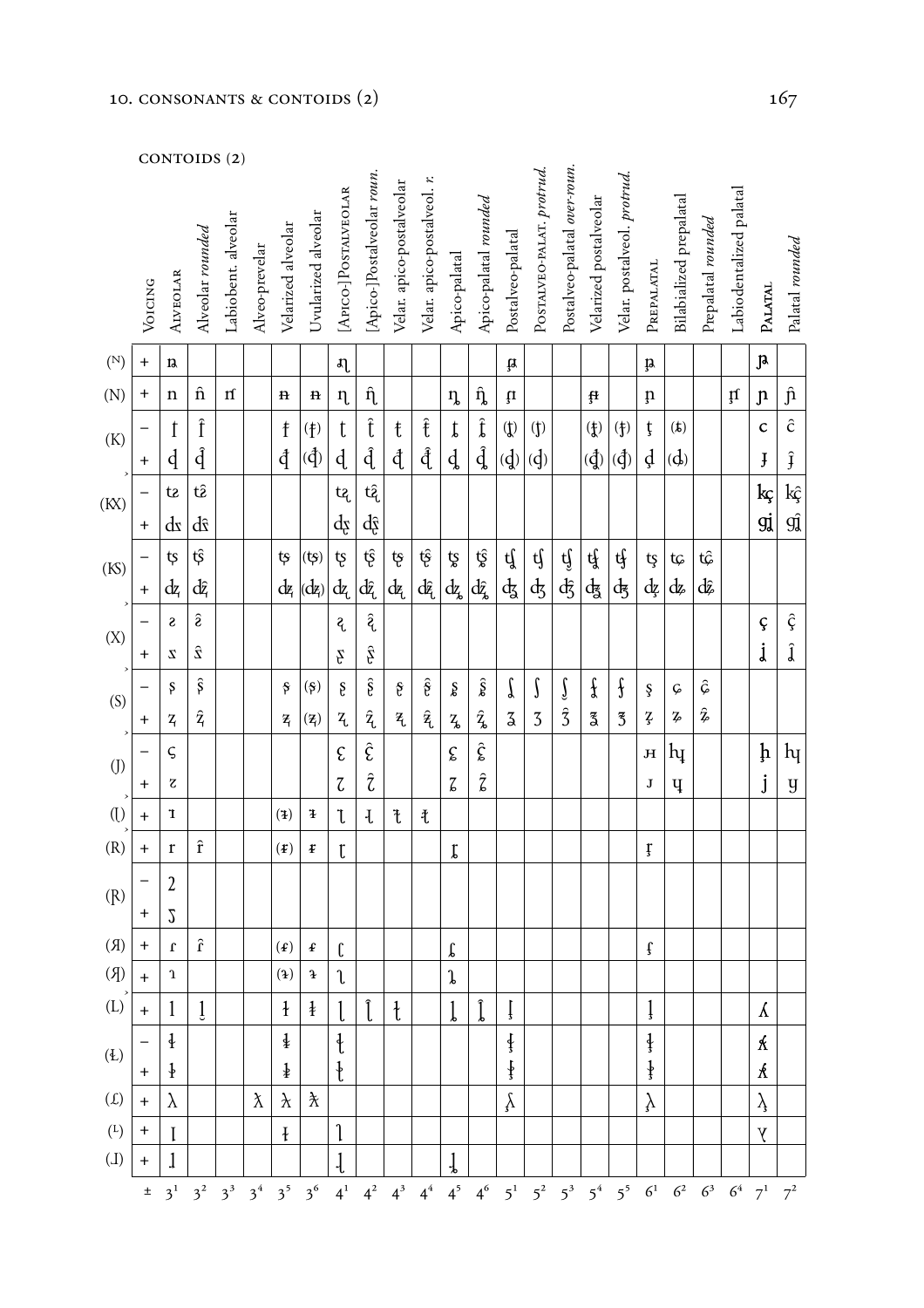|                            | CONTOIDS (3)                           |                     |                      |                    |                     |                           |                    |                             |          |                  |                                   |                     |                |                       |                       |                                 |                           |                     |                           |                           |                      | $can$ $[PA \,\mathcal{L}u\mathcal{G}]$                                                         |                      |                                                                                                                                                                                                                                                      |                        |  |  |
|----------------------------|----------------------------------------|---------------------|----------------------|--------------------|---------------------|---------------------------|--------------------|-----------------------------|----------|------------------|-----------------------------------|---------------------|----------------|-----------------------|-----------------------|---------------------------------|---------------------------|---------------------|---------------------------|---------------------------|----------------------|------------------------------------------------------------------------------------------------|----------------------|------------------------------------------------------------------------------------------------------------------------------------------------------------------------------------------------------------------------------------------------------|------------------------|--|--|
|                            | Voicing                                | Palatal rounded     | Uvularized palatal   | Postpalatal        | Postpalatal rounded | Prevelar                  | Prevelar rounded   | Postalveol. prevelar round. | Provelar | Provelar rounded | VELAR                             | Velar rounded       | Velar-bilabial | Labiodentalized velar | Velar-dental/alveolar | Uvulo-postalveolarized velar r. | UVULAR                    | Uvulat rounded      | Pharyngealized uvular     | Pharyngeal. uvular round. | Prepharyngeal        | PHARYNGEAL                                                                                     | Pharyngeal rounded   | <b>LARYNGEAL</b>                                                                                                                                                                                                                                     | Laryngeal rounded      |  |  |
| $(\mathbb{N})$             | $\ddag$                                |                     |                      |                    |                     |                           |                    |                             | ŋ        |                  |                                   |                     |                |                       |                       |                                 |                           |                     |                           |                           |                      |                                                                                                |                      |                                                                                                                                                                                                                                                      |                        |  |  |
| (N)                        | $\ddagger$                             | $\hat{\mathbf{n}}$  | $\mathfrak{f}$       | $\mathfrak{v}$     |                     | ŋ                         |                    |                             |          |                  | ŋ                                 | $\hat{\eta}$        | $\mathfrak{m}$ | ŋ                     | ŋ                     |                                 | ${\bf N}$                 | $\hat{\mathbf{N}}$  | Ŋ                         | $\hat{\textbf{N}}$        |                      |                                                                                                |                      |                                                                                                                                                                                                                                                      |                        |  |  |
| $\left( \mathrm{K}\right)$ |                                        | $\hat{c}$           | $\epsilon$           | $\mathfrak{C}$     |                     | $\mathbf{k}$              |                    |                             |          |                  | $\mathbf k$                       | $\hat{\mathbf{R}}$  | ŀр             |                       | ķ                     |                                 | $\mathbf q$               | $\hat{q}$           | $\mathtt{q}$              | $\hat{\mathbf{q}}$        |                      | $\pmb{\hat{}}$                                                                                 |                      | $\mathbf{S}$                                                                                                                                                                                                                                         |                        |  |  |
| $\,$                       | $\ddag$                                | Ĵ                   | $\ddagger$           | $\mathbf{f}% _{0}$ |                     | $\mathfrak g$             |                    |                             |          |                  | $\mathfrak g$                     | $\hat{g}$           | ф              |                       | d                     |                                 | $\mathbf G$               | $\hat{\mathbf{G}}$  | ${\bf q}$                 | $\hat{\mathbf{G}}$        |                      | ₹                                                                                              |                      |                                                                                                                                                                                                                                                      | $\mathfrak{Z}$         |  |  |
| (KX)                       | —                                      | kç                  | kç                   | kç                 |                     | kx                        |                    |                             |          |                  | $\rm kx$                          | $k\hat{x}$          |                |                       |                       |                                 | $\rm k_{\!X}$             | kŷ                  | ķЯ                        | kŷ                        |                      |                                                                                                |                      |                                                                                                                                                                                                                                                      |                        |  |  |
|                            | $\ddot{}$                              | $g\hat{\textbf{J}}$ | gį                   | $\mathfrak{A}$     |                     | $\mathfrak{R}$            |                    |                             |          |                  | $\mathfrak{V}$                    | $g\hat{\mathbf{g}}$ |                |                       |                       |                                 | $\mathbf{d}_{\mathbf{R}}$ | $g\hat{\mathbf{k}}$ | gя                        | <b>9Î</b>                 |                      |                                                                                                |                      |                                                                                                                                                                                                                                                      |                        |  |  |
| (KS)                       | $\overline{\phantom{0}}$<br>$\ddagger$ |                     |                      |                    |                     |                           |                    |                             |          |                  |                                   |                     |                |                       |                       |                                 |                           |                     |                           |                           |                      |                                                                                                |                      |                                                                                                                                                                                                                                                      |                        |  |  |
| $\,$                       |                                        | ç                   | $\boldsymbol{\xi}$   | Ç                  |                     | X                         |                    |                             |          |                  | $\mathbf X$                       | $\hat{\textbf{x}}$  |                |                       |                       |                                 | $\chi$                    | $\hat{\chi}$        | $\mathbb {X}$             | $\hat{A}$                 | $\, {\bf H}$         | $\hbar$                                                                                        | $\hat{p}$            | $\mathbf{h}$                                                                                                                                                                                                                                         | $\hat{\mathbf{P}}$     |  |  |
| (X)                        | $\ddag$                                | ĵ                   | $\dot{\mathfrak{z}}$ | Ţ                  |                     | $\delta$                  |                    |                             |          |                  | $\delta$                          | $\hat{\textbf{r}}$  |                |                       |                       |                                 | $\mathbf R$               | $\hat{\mathbf{B}}$  | $\sqrt{3}$                | $\hat{\mathfrak{K}}$      | $\mathbf f$          | $\mathop{\text{f}\!}\nolimits$                                                                 | $\mathfrak{h}$       | $\mathbf{\hat{H}}$                                                                                                                                                                                                                                   | $\widehat{\mathbf{H}}$ |  |  |
|                            |                                        |                     |                      |                    |                     |                           |                    |                             |          |                  |                                   |                     |                |                       |                       |                                 |                           |                     |                           |                           |                      |                                                                                                |                      |                                                                                                                                                                                                                                                      |                        |  |  |
| (S)                        | $\ddagger$                             |                     |                      |                    |                     |                           |                    |                             |          |                  |                                   |                     |                |                       |                       |                                 |                           |                     |                           |                           |                      |                                                                                                |                      |                                                                                                                                                                                                                                                      |                        |  |  |
| $\,$                       | —                                      | $h_{\bar{I}}$       | þ                    |                    |                     | $\boldsymbol{\eta}$       | $h_{\overline{t}}$ |                             |          |                  | $\boldsymbol{\eta}$               | $\mathbf{b}$        |                |                       |                       |                                 | $\mathbf X$               | $\hat{\mathbf{K}}$  | Ж                         | $\hat{\textbf{X}}$        | $\mathbf{h}$         | $\hbox{\bf \large{\texttt{\large{\it \large \it \large \tiny \color{green}\color{black} \,}}}$ | $\hat{\mathfrak{q}}$ | $\boldsymbol{h}$                                                                                                                                                                                                                                     | $\hat{\mathbf{p}}$     |  |  |
| $\left(\mathrm{J}\right)$  | $\ddag$                                | $\mathbf y$         | $\dot{\mathbf{f}}$   | i                  | Ч                   | $\mathbf{j}$              | मृ                 |                             | щ        | W                | щ                                 | W                   |                |                       |                       |                                 | R                         | $\hat{\mathbf{B}}$  | $\boldsymbol{\mathit{R}}$ | $\hat{\mathbf{a}}$        | $\boldsymbol{\zeta}$ | $\pmb{\mathsf{s}}$                                                                             | $\mathbf{\hat{f}}$   | $\mathbf{h}$                                                                                                                                                                                                                                         | $\mathfrak{h}$         |  |  |
| $\left(\right)$            | $\ddagger$                             |                     |                      |                    |                     |                           |                    | ${\bf J}$                   |          |                  |                                   |                     |                |                       |                       | Ŧ                               |                           |                     |                           |                           |                      |                                                                                                |                      |                                                                                                                                                                                                                                                      |                        |  |  |
| (R)                        | $\ddot{}$                              |                     |                      |                    |                     |                           |                    |                             |          |                  |                                   |                     |                |                       |                       |                                 | $\mathbb{R}$              | $\hat{\mathbf{R}}$  |                           |                           |                      |                                                                                                |                      |                                                                                                                                                                                                                                                      |                        |  |  |
| (R)                        |                                        |                     |                      |                    |                     |                           |                    |                             |          |                  | $\hat{\mathbf{x}}$                |                     |                |                       |                       |                                 | $\mathbf{K}$              | $\hat{\mathbf{K}}$  | ķ                         |                           |                      | 平                                                                                              |                      |                                                                                                                                                                                                                                                      |                        |  |  |
|                            | $\mathbf +$                            |                     |                      |                    |                     |                           |                    |                             |          |                  | 8                                 |                     |                |                       |                       |                                 | $\mathbf{R}$              | $\hat{R}$           | Ŗ                         |                           |                      | <b>R</b>                                                                                       |                      |                                                                                                                                                                                                                                                      |                        |  |  |
| (R)                        | $\ddot{}$                              |                     |                      |                    |                     |                           |                    |                             |          |                  |                                   |                     |                |                       |                       |                                 | R.                        |                     |                           |                           |                      |                                                                                                |                      |                                                                                                                                                                                                                                                      |                        |  |  |
| (R)                        | $\ddot{}$                              |                     |                      |                    |                     |                           |                    |                             |          |                  |                                   |                     |                |                       |                       |                                 |                           |                     |                           |                           |                      |                                                                                                |                      |                                                                                                                                                                                                                                                      |                        |  |  |
| (L)                        | $\ddot{}$                              |                     |                      |                    |                     | $\mathbf 1$               |                    |                             |          |                  | $\mathbf{1}$                      | ţ                   |                |                       | $\mathfrak l$         |                                 | L                         |                     |                           |                           |                      |                                                                                                |                      |                                                                                                                                                                                                                                                      |                        |  |  |
| (E)                        | $\ddot{}$                              |                     |                      |                    |                     |                           |                    |                             |          |                  | $\ddagger$<br>$\mathbf{\ddot{t}}$ |                     |                |                       |                       |                                 | Ł<br>Ŧ                    |                     |                           |                           |                      |                                                                                                |                      |                                                                                                                                                                                                                                                      |                        |  |  |
| $(\mathfrak{L})$           | $+$                                    |                     |                      |                    |                     |                           |                    |                             |          |                  |                                   |                     |                |                       |                       |                                 |                           |                     |                           |                           |                      |                                                                                                |                      |                                                                                                                                                                                                                                                      |                        |  |  |
| $\binom{L}{k}$             | $\mathbf +$                            |                     |                      |                    |                     | $\ensuremath{\mathsf{T}}$ |                    |                             |          |                  | Ί                                 | $\hat{\mathbf{I}}$  |                |                       |                       |                                 |                           |                     |                           |                           |                      |                                                                                                |                      |                                                                                                                                                                                                                                                      |                        |  |  |
| (L)                        | $\ddot{}$                              |                     |                      |                    |                     |                           |                    |                             |          |                  |                                   |                     |                |                       |                       |                                 |                           |                     |                           |                           |                      |                                                                                                |                      |                                                                                                                                                                                                                                                      |                        |  |  |
|                            | Ŧ                                      |                     |                      |                    |                     |                           |                    |                             |          |                  |                                   |                     |                |                       |                       |                                 |                           |                     |                           |                           |                      |                                                                                                |                      | $7^2 \quad 7^3 \quad 7^4 \quad 7^5 \quad 8^1 \quad 8^2 \quad 8^3 \quad 8^4 \quad 8^5 \quad 9^1 \quad 9^2 \quad 9^3 \quad 9^4 \quad 9^5 \quad 9^6 \quad 10^1 \quad 10^2 \quad 10^3 \quad 10^4 \quad 11^1 \quad 11^2 \quad 11^3 \quad 12^1 \quad 12^2$ |                        |  |  |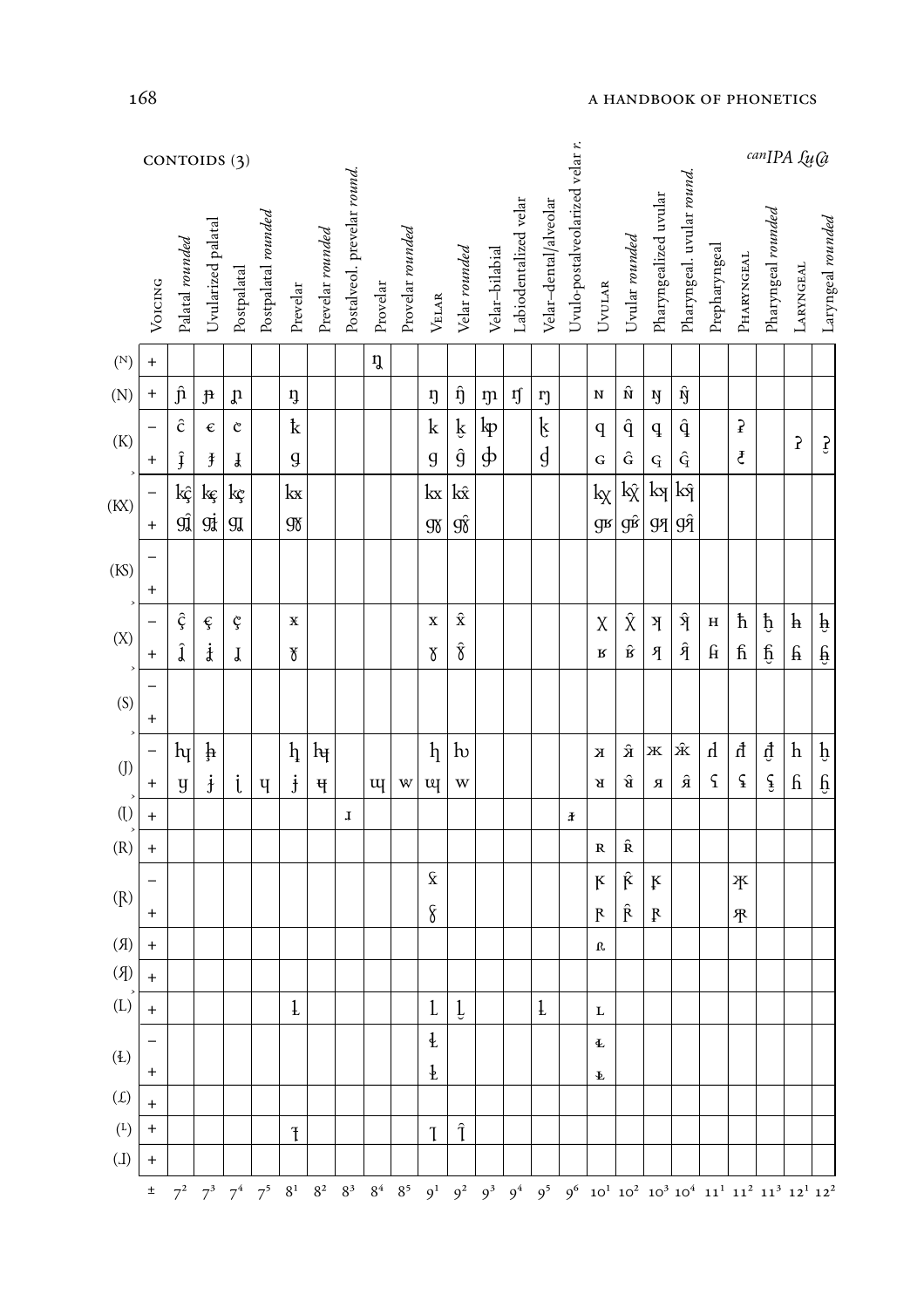When no symbol is given in square brackets, it is substituted with  $\langle \cdot \rangle$ . For voiceless phones this appears first, while it is shown last for voiced phones. Thus, any possible ambiguity is avoided. Obviously, a symbol appearing alone stands for a laryngeal stop (or a phone with mixed phonation, or else with the phonation type indicated by the corresponding laryngogram).

An eight-pointed asterisk,  $\langle$ \*), placed before the lips of a given orogram, highlights the few canonical articulations, which constitute the frame of the official consonant inventory (although, somehow, *canIPA* and *oƒIPA* symbols do not fully correspond). Instead,  $\langle \cdot \rangle$  indicates that nearby there is another orogram, with a slight articulatory difference, but it is represented with the same symbol. Finally, a small ring,  $\langle \,^{\circ} \rangle$ , indicates that that articulation does not appear in the table of *fig* 10.1 (which –otherwise– would have become impossible to handle and see adequately).

In these synopses, we will use the most precise symbols, to couple each articulation exactly with its symbol, although for some of these, generally, commoner symbols can be used (as can be seen in § 10.2-8).

For all our articulations (with their unitary symbols), we thought it useful to add the corresponding  $\partial f$ *IPA* (transcriptions) (given within  $\langle \rangle$ ), in order to show their  $\langle$  composition $\rangle$  (almost as in chemical or algebraic formulae).

This will be useful both to understand the combinations of the few basic symbols with so many diacritics (even if we did not use all those which could have been necessary for absolute precision), and to highlight that it is unthinkable to  $\phi$  (diacritical transcriptions), as all other (phonetic alphabets) do.

Among the fundamental criteria of the original *IPA*, in fact, was also that of avoiding articulatory diacritics.

Let us recall that it is paramount to carefully observe the orograms, to constantly compare them, and to find similarities also between symbols, by starting from the official ones, from which the others have been derived (although with useful modifications and some necessary substitutions).

Nasals **/***ö***/ (***ö***, Ñ)** (63)

10.2. They include three synopses grouped into  $\langle$  front $\rangle$  (34),  $\langle$  back $\rangle$  (21), and  $\epsilon$ semi-nasal $\epsilon$  (8, which have no complete occlusion between the articulators).

10.2.1.  $\langle$ *Front* $\rangle$  nasals [N] (34).

 $[(\hat{m}), \hat{m}]$  bilabial (= between the lips)  $\epsilon$  [m<sub>p</sub>, m] $\epsilon$  ( $\neq$ , =)

 $\left[ \right|$ ,  $\hat{m}$  bilabial rounded (= bilab. with lip rounding)  $\langle [m^w] \rangle$ 

[[], **m**] alveolarized bilabial (= bilab. with the tip approaching the alveolar ridge, but without contact)  $\langle [m\hat{n}] \rangle$ 

 $[(\n\mathbf{m}), \mathbf{m}]$  palatalized bilabial  $\{[\mathbf{m}^j, \mathbf{m}^j]\}$ 

 $[(\mathbf{h}, \mathbf{h})]$  uvularized bilabial  $(\mathbf{m}^{\gamma}, \mathbf{m}^{\gamma})$ 

 $\langle$ , **m** labial-apical (= between the upper lip and the tip of the tongue)  $\langle$  [m] $\rangle$ 

 $\llbracket$ ,  $\mathbf{m}\rrbracket$   $\llbracket$ ,  $\mathbf{m}\rrbracket$  labiodentalized bilabial  $\langle \mathbf{m}^{\mathbf{v}}\rbrack$ 

 $[(\hat{m}), \hat{m}]$  labiodental (= between the lower lip and the upper teeth)  $\langle [\hat{m}, \hat{m}] \rangle$  ( $\neq$ , =)

**(/, «)** hyper-labiodental (= labiodent., but with a firmer contact, so that no air passes be-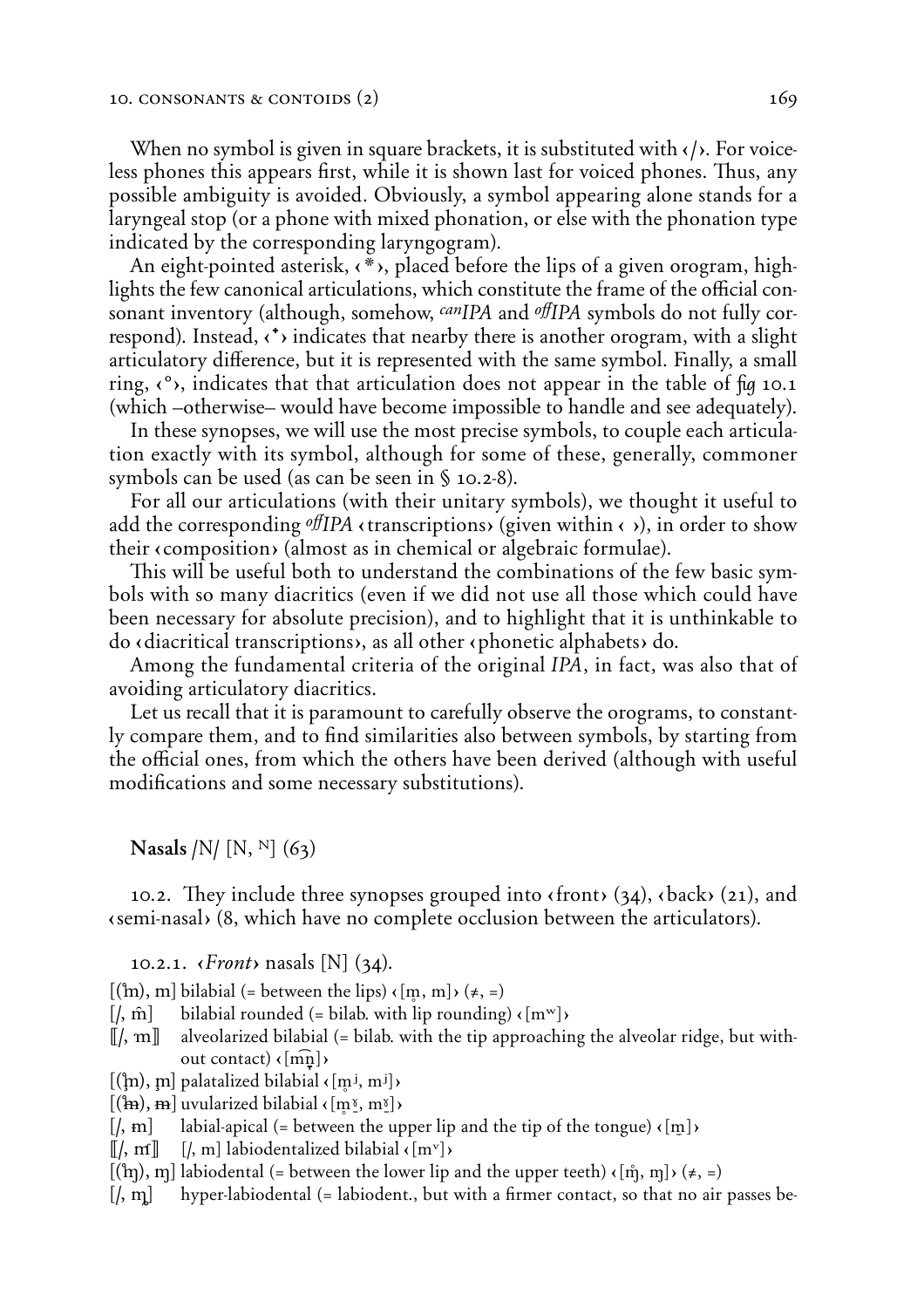tween the teeth)  $\langle \hat{\mathbf{n}} \rangle$ 

- $[$ ,  $\hat{m}$ } labiodental rounded (= labiodent. + lip rounding)  $\{ [m^w] \}$
- $[$ ,  $\mathbf{m}$  $]$  palatalized labiodental  $\{[\mathbf{m}^{\mathbf{j}}]\}$
- $[$ ,  $\mathbf{m}$   $]$  uvularized labiodental  $\{[\mathbf{m}^{\mathbf{x}}]\}$
- **(({µ}, ¯)) ({**]**}, N)** dental–bilabial (= *simult.* dent. " bilab.) ç**(mn**XÎ**)**<sup>Ç</sup>
- $[[\ell, \mathbf{m}]^*$  bilabialized dental (= with secondary labialization)  $\langle [\mathbf{m}]\rangle$
- $[[\ell, \pi]]^*$  bilabialized palatalized dental (= with secondary labializ. & palataliz. )  $\langle [\hat{\mathbf{n}} \hat{\mathbf{m}}^j] \rangle$
- $[[\ell, n]]$   $[[\ell, n]]$  dental, or predental (= dent. with a *lowered* or *raised* tip)  $\{[n] \times [n]\}$
- $[[\ell, \hat{\mathbf{n}}]]$   $[[\ell, \hat{\mathbf{n}}]$  dental rounded  $\langle [\mathbf{n}^{\mathbf{w}}] \rangle$
- $[[\mathbf{k}, \mathbf{a}]]$   $[[\mathbf{k}, \mathbf{a}]$  uvularized dental  $\langle [\mathbf{n}^{\gamma}] \rangle$
- **((/, n)) (/, n)** denti-alveolar (or postdental, or prealveolar) ç**(n)**¥ Ç
- $[(\hat{m}), \hat{m}]$  alveolar–bilabial (= *simult.* alveol. & bilab.)  $\{[\hat{m}^w, \hat{n}^w]\}$  or  $\{[\hat{m}\hat{m}, \hat{m}]\}$
- $\llbracket /$ ,  $\mathbf{m} \rrbracket$  labialized alveolar  $\langle \widehat{\mathsf{nm}} \rangle$
- *(a*) labio-palatalized alveolar (= with second. labializ. & palataliz.)  $\{[\hat{\mathbf{m}}_i^j] \}$
- $[(\hbar), \hbar]$  alveolar (= between the alveoles and the tip of the tongue)  $\langle [\hbar, \hbar], \hbar \rangle \neq \pm$
- $\left[ \left\langle \hat{n} \right\rangle \hat{n} \right]$  alveolar rounded  $\left\{ \left[ \hat{n}^{\mathrm{w}} \right] \right\}$
- $[[/, rf]]$   $[/, n]$  labiodentalized alveolar  $\langle [n^{\nu}] \rangle$
- $[(A), A]$  velarized alveolar  $\langle [n^{\gamma}, n^{\gamma}] \rangle$
- $[[/, n]]$   $[/, n]$  semi-velarized alveolar (with very slight velariz)  $\langle [n]^{\mathfrak{g}} \rangle$

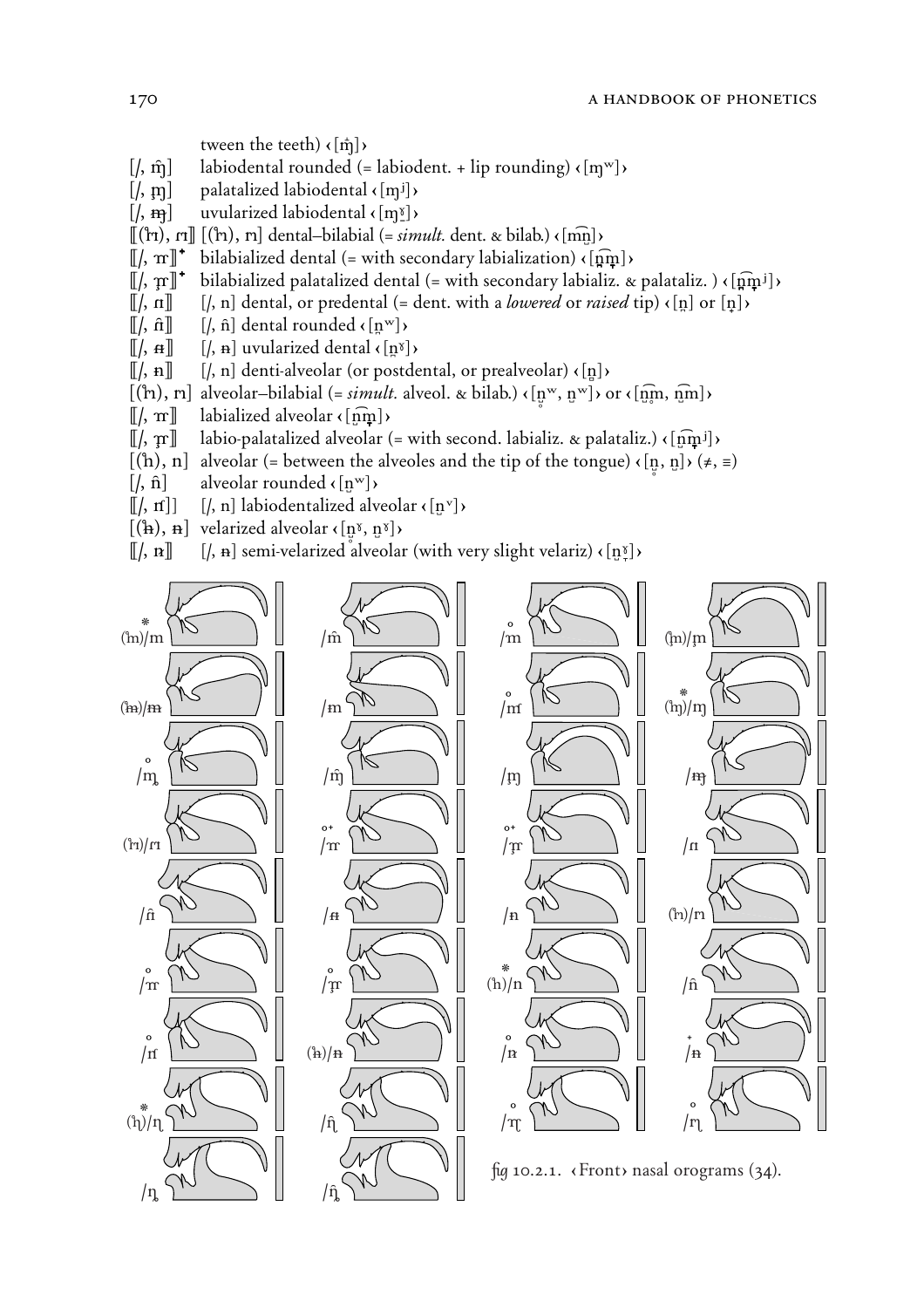- $[(**îA**), **îA**]<sup>†</sup>$  uvularized alveolar  $\langle [n \times n \times b] \rangle$
- $[(\hat{\mathbf{h}}), \mathbf{\eta}]$  postalveolar: (apico-)... (= not laminal)  $\langle [\hat{\mathbf{n}}, \mathbf{\eta}] \rangle$  ( $\neq$ , =)
- $\left[ \begin{matrix} , & \hat{\eta} \end{matrix} \right]$  postalveolar rounded: (apico-)...  $\left\{ \begin{matrix} \eta^w \end{matrix} \right\}$
- $[[\ell, \eta]]$  labialized postalveolar  $\epsilon$  [ $\eta$ m])
- $\llbracket$ , **r**<sub> $\rrbracket$ </sub> postalveolar–bilabial: (apico-)... (= *simult.* postalveol. & bilab.)  $\{ \hat{m} \}$
- $[$ ,  $\eta$  apico-palatal (= between the [hard] palate and the tip)  $\langle [\bar{\eta}] \rangle$
- $\left[ \right|, \hat{\eta} \right]$  apico-palatal rounded (with lip rounding)  $\left\{ \left[ \bar{\eta}^w \right] \right\}$ .

10.2.2.  $\langle Back \rangle$  nasals [N] (21).

- $\llbracket$ /,  $\uparrow \mathbf{I} \rrbracket$   $\qquad$  [/,  $\uparrow \mathbf{I}$ ] postalveo-palatal: (lamino-)...  $\langle \lbrack \mathbf{\hat{n}}, \mathbf{\hat{n}} \rbrack \rangle$
- $[[\ell, \mathbf{A}]]$   $[[\ell, \mathbf{A}]$  velarized postalveo-palatal: (lamino-)...  $\langle [\bar{\mathbf{A}}^{\mathbf{X}}] \rangle$
- $[(\hat{\mu}), \hat{\mu}]$  prepalatal: (lamino-)... (= between the prepalate and the lamina)  $(\hat{\mu}^j, \hat{\mu}^j)$
- **((/,** *√***))** labiodentalized prepalatal: (lamino-)… ç**(n**¥*√*J**)**Ç
- $[(\hat{h}), \hat{n}]$  palatal (= between the [hard] palate and the [medio]dorsum)  $(\hat{h}, \hat{n}) \neq$ , =)
- $[$ *i*,  $\hat{\bf{n}}$ <sup> $\bf{l}$ </sup> palatal rounded  $\langle {\bf [n^w]} \rangle$
- $\left[ \right|, \mathbf{p} \right]$  uvularized palatal  $\left\{ \left[ \mathbf{n}^{\mathbf{x}} \right] \right\}$
- $\llbracket$ ,  $\ln \rrbracket$   $\llbracket$ ,  $\ln \rrbracket$  postpalatal (= retracted palatal or advanced prevelar)  $\lceil \ln \rceil$
- $[[/, n]]$   $[/, n]$  prevelar (= between the prevelum and the [post]dorsum)  $\langle [n] \rangle$
- $[(\hat{\eta}), \eta]$  velar (= between the velum and the [post]dorsum)  $(\hat{\eta}, \eta]$  $(\neq, =)$
- $[$ ,  $\hat{\eta}$  **d** velar rounded (with lip rounding)  $\langle \eta^w \rangle$
- $[$ ,  $\eta$ ] velar-bilabial (= *simult.* velar and bilabial)  $\{ \widehat{\eta}$ m] $\}$
- 
- $[[/, rf]]$   $[/, nj]$  labiodentalized velar ⟨[ŋ<sup>ν</sup>]⟩ <br> $[/, r]$ <sup>+</sup> velar-dental (= *simult*. velar and  $\text{velar}-\text{dental}$  (= *simult.* velar and dental)  $\langle \hat{n}|\hat{n}\rangle$
- $[[\ell, \eta]]^*$  dentalized velar (with secondary dentalization)  $\langle [\eta \hat{\mathbf{n}}] \rangle$
- $[$ , **n** $]$  velar–alveolar (= *simult.* velar and alveolar)  $\{[\hat{\mathbf{n}}]\}$
- $[[\,, \eta]]$  alveolarized velar  $\langle [\eta]_1^{\eta}] \rangle$
- $[(\mathbf{h}), \mathbf{h}]$  uvular (= between the uvula and the  $[post]dorsum$ )  $(\mathbf{h}, \mathbf{h})$ ,  $(\neq, =)$
- $\left[ \left\langle \hat{n} \right\rangle \hat{n} \right]$  uvular rounded  $\left\{ \left[ n^{\mathrm{w}} \right] \right\}$

**/***ó* 



*fu* 10.2.2. «Back» nasal orograms (21).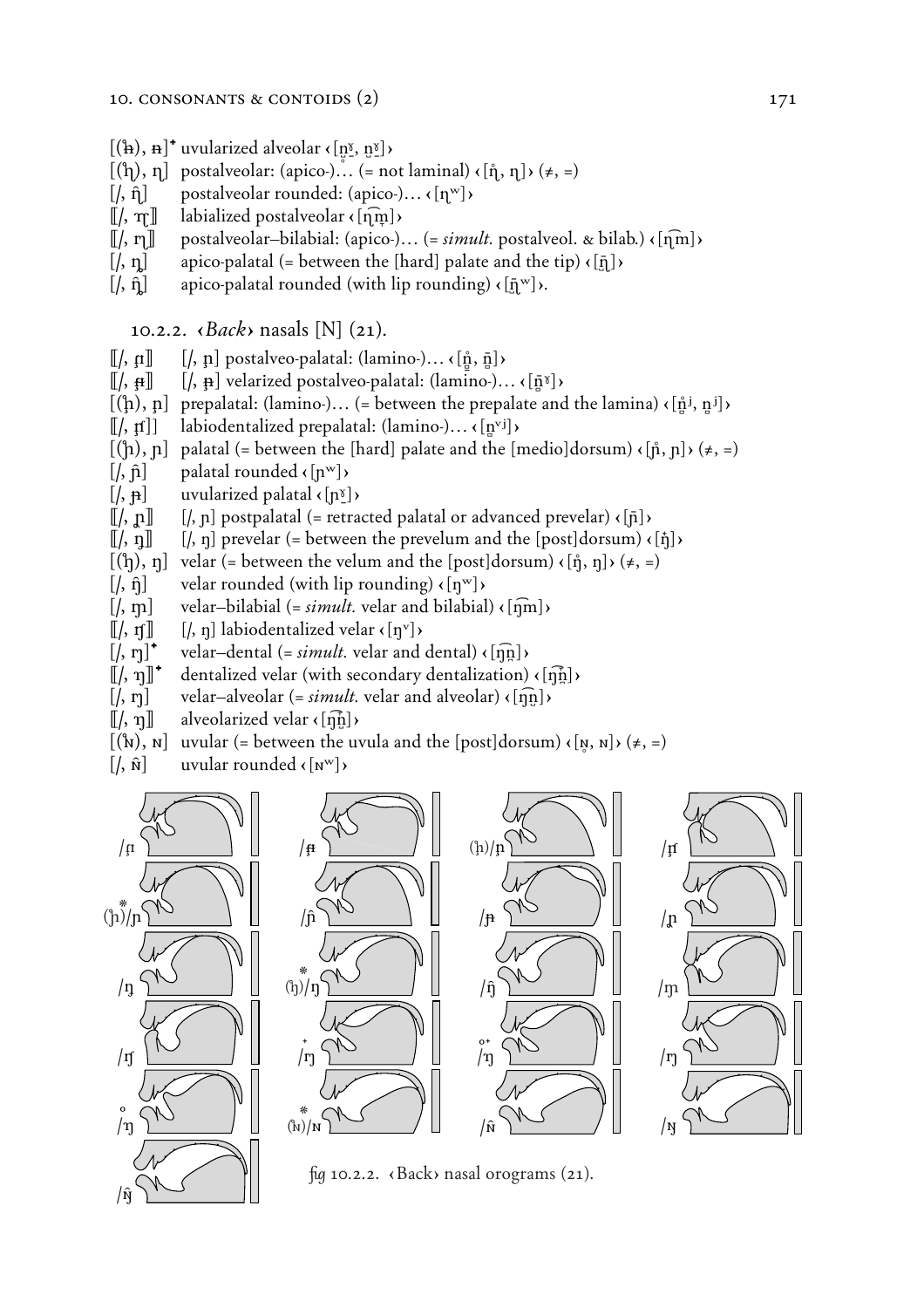- $\left[ \right|, \mathbf{N} \right]$  pharyngealized uvular  $\left\{ \left[ \mathbf{N}^{\mathsf{T}} \right] \text{ or } \left[ \mathbf{N} \right] \right\}$
- $[$ ,  $\hat{N}$ } pharyngealized uvular rounded  $\kappa$  [ $N^{rw}$ ] or [ $N^{rw}$ ]  $\kappa$ .

10.2.3. <sup>è</sup>*Semi-nasal*¶, or è*semi-… nasal*¶ (8).

- $[[/, m]]$   $[[/, m]$  *semi*-bilabial (= bilabial, but with no full contact)  $\{[m] \}$ ,  $[[/, m]]$   $[[/, m]$  *semi*-labiodental (= labiodental, with no full contact)  $\{[m] \}$
- $\left[\frac{\mu}{\pi}\right]$  *semi*-labiodental (= labiodental, with no full contact)  $\left\{\frac{m}{\mu}\right\}$
- $\llbracket$ , **a** $\rrbracket$   $\llbracket$ , **n** $\rrbracket$  *semi*-alveolar (= alveolar, but with no full contact)  $\langle \cdot | \cdot | \cdot \rangle$
- $[[/, \mathfrak{n}]]$   $[[/, \mathfrak{n}]$  *semi*-postalveolar (= postalveolar, but with no full contact)  $\{\tilde{\mathfrak{n}}\}$
- $\llbracket$ /,  $\lbrack \mu \rbrack$   $\llbracket$  /,  $\lbrack \mu \rbrack$  *semi*-postalveo-palatal (= postaveopalatal, with no full contact) **{** $\lbrack \bar{n} \rbrack$ }
- $\llbracket$ /,  $\mu$  $\rrbracket$   $\llbracket$ /,  $\mu$  $\rrbracket$  *semi*-prepalatal (= prepalatal, with no full contact)  $\epsilon$  [ $\mu$ <sup>j</sup>] $\epsilon$
- $\llbracket$ /,  $\llbracket$ ,  $\llbracket$  /,  $\llbracket$  *n semi*-palatal (= but with no full contact)  $\langle \llbracket \tilde{n} \rrbracket$
- $[[\,, \eta\,]]$   $[[, \eta\,]$  *semi*-provelar (= provel., but with no full contact)  $\{\tilde{[}\}\)$ .

*fu* 10.2.3. (Semi-nasal) orograms (8).



 $\frac{1}{2}$  Stops /K/ [K, <sup>K</sup>] (68)

10.3. They include four synopses:  $\langle$  front $\rangle$  (32),  $\langle$  back $\rangle$  (24), and laryngeal (4); with the addition of  $\langle$ semi-stops $\rangle$  (8).

10.3.1.  $\langle$ *Front* $\rangle$  stops [K] (32).

- $[p, b]$  bilabial (= between the lips)  $\langle [p, b] \rangle$  (=)
- $[\hat{p}, \hat{b}]$  bilabial rounded (= bilabial with lip rounding)  $\langle [p^w, b^w] \rangle$
- $[p, b]$  palatalized bilabial  $\langle [p^j, b^j] \rangle$
- $[p, b]$  uvularized bilabial  $\{p_1, p_2\}$
- $[\hat{p}, \hat{b}]$  uvularized bilabial rounded  $\langle p^{\text{sw}}, b^{\text{sw}} \rangle$
- $[\![\mathbf{p}, \mathbf{b}]\!]$   $[\![\mathbf{p}, \mathbf{b}]\!]$  labiodental (=between the lower lip and the upper teeth)  $\langle [\mathbf{p}^{\mathbf{v}}, \mathbf{b}^{\mathbf{v}}] \rangle$
- $[p, b]$  labial-apical (= between the upper lip and the tip of the tongue)  $\{[\underline{t}, \underline{d}]\}$
- **((***Q***,** *Á***))** semi-alveolarized bilabial (= bilab. with the tip approaching the alveoles, but with no  $\mathbf{const}$ )  $\mathbf{r}$   $[\mathbf{p_{t}^{\mathbf{r}}}, \mathbf{b_{d}^{\mathbf{d}}}]$
- $[\uparrow, \uparrow]$  dental–bilabial (= *simult.* dent. & bilab.)  $\langle [\uparrow, \downarrow]$
- $[\![ \mathbf{r}, \mathbf{d} ]\!]$  semi-labialized dental (= with secondary labialization)  $\langle [\![ \mathbf{p}, \mathbf{d} ]\!]$  $\rangle$
- $[[t, d]]^*$  [t, d] labiodentalized dental (with a *lowered* tip) ⟨[t̪<sup>v</sup>, d̪<sup>v</sup>]⟩
- **((***˛***,** *Ã***)) (t, d)** labiodentalized dental (with a *raised* tip) ç**(t**Y:*√***, d**:Y*√***)**Ç
- $[[t, d]]$   $[t, d]$  dental, or predental (with a *lowered* tip)  $\langle [\underline{t}, \underline{d}] \rangle$
- $[t, d]$  dental, or lamino-dental (with a *raised* tip)  $\{[t, d]\}$
- $[t, d]$  dental rounded  $\langle [t^w, d^w] \rangle$
- $[\mathbf{t}, \mathbf{d}]$  uvularized dental  $\mathbf{c}$  [ $\mathbf{t}^{\gamma}$ ,  $\mathbf{d}^{\gamma}$ ]
- $[\![ \mathbf{t}, \mathbf{d} ]\!]$  [t, d] denti-alveolar (or postdental, or prealveolar) (with *raised* tip)  $\{ [\![ \mathbf{t}, \mathbf{d} ] \}$
- $[\![ \mathbf{f}, \mathbf{d} ]\!]$  semi-labialized denti-alveolar (with no firm bilabial contact)  $\{[\![ \mathbf{p}, \mathbf{d} ]\!]$ )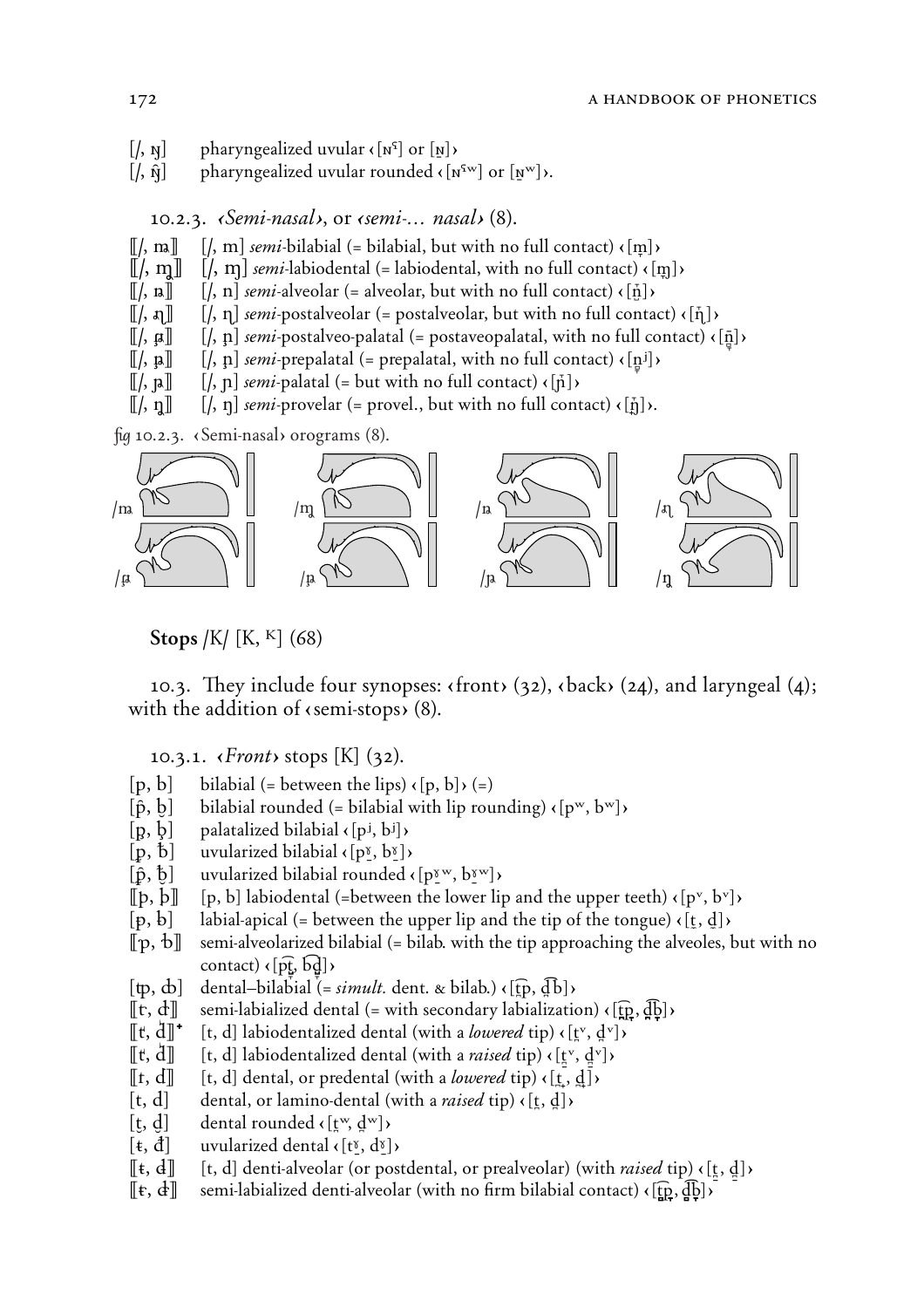- $[$ **[p**,  $\dot{\phi}$ ] alveolar–bilabial (= *simult.* alveol. & bilab.)  $\langle$  [**t**͡p,  $\overline{d}$ b] $\rangle$
- $[f, d]$  alveolar (= between the alveoles and the tip of the tongue)  $\{[t, d]\}$
- $[\![f, \phi]\!]$  semi-labialized alveolar (with no firm bilabial contact)  $\langle [\![\hat{f}, \hat{d}]\!]$  alveolar rounded (with lip rounding)  $\langle [\![\hat{f}, \hat{d}]\!] \rangle$
- alveolar rounded (with lip rounding)  $\left\{ \left[ t^w, d^w \right] \right\}$
- 
- **(f**, **d**] velarized alveolar **c**[t̪ˠ, d̪ˠ]**›**<br>[͡f, d͡j] velarized alveolar rounded *x l***<sub>Σ</sub><b>***v velarized alveolar rounded*  $\left\{ \left[ \frac{t}{k} \mathbb{I}^{w}, \frac{d}{k} \mathbb{I}^{w} \right] \right\}$
- $[\![\mathbf{p}, \Phi]\!]$  postalveolar-bilabial: (apico-)… (= *simult.* postalveol. & bilab.)  $\{[\![\mathbf{p}, \Phi]\!]$  postalveolar: (apico-)… (= not laminal)  $\{[\![t, \Phi]\!]$   $\rangle$  (=)
- postalveolar: (apico-)... (= not laminal)  $\left\{ \left[ \cdot, \cdot \right] \right\}$  (=)
- **(***t***,** *∂***)** postalveolar rounded: (apico-)… ç**(˛***π*"**, Ã**Î "**)**Ç
- 
- **(¥, ƒ)** velarized postalveolar: (apico-)… ç**(˛***π*ˆ**, Ã**Î ˆ**)**Ç *xelarized postalveolar rounded: (apico-)... (with lip rounding)*  $\{[\mathbf{r}^w, \mathbf{d}^w]\}$
- 
- **(***Ï***, í)** apicopalatal rounded (with lip rounding) ç**(˛**."*π* **, Ã**: "Î **)**Ç
- **(f**, **d**] apicopalatal (= between the [hard] palate and the tip)  $\langle [\tilde{f}, \tilde{f}], \tilde{f}]$ : apicopalatal rounded (with lip rounding)  $\langle [\tilde{f}^w, \tilde{g}]^w \rangle$ <br> **(f**, **d**̃) velarized apicopalatal rounded (with lip rounding **(***Ä***,** *˛***)** velarized apicopalatal rounded (with lip rounding) ç**(˛**.ˆ"*π* **, Ã**Î:ˆ"**)**Ç.

10.3.2.  $\langle Back \rangle$  stops  $[K]$  (24).

- 
- **([t**, **d**]] postalveo-palatal: (lamino-)… <  $[\underline{t}^j, \underline{d}^j]$ }<br>**[[**t, **d**]] postalveo-palatal protruded: (lamino-). **((t, d))** postalveo-palatal protruded: (lamino-)… ç**(t**:J"¥ **, d**:J"¥ **)**Ç
- $[\![\mathbf{t}, \mathbf{d}]\!]$  postalveo-velar: (lamino-)...  $\{[\mathbf{t}^{j\delta}, \mathbf{d}^{j\delta}]\}$
- $[\![\mathbf{t}, \mathbf{d}]\!]$  postalveo-velar protruded: (lamino-)... < $[\mathbf{t}^{\text{jw}}, \mathbf{d}^{\text{jw}}]$
- $[\mathbf{t}, \mathbf{d}]$  prepalatal: (lamino-)... (= between the prepalate and the lamina)  $\mathbf{c}[\mathbf{t}^j, \mathbf{d}^j]$

fig 10.3.1. «Front» stop orograms (32).

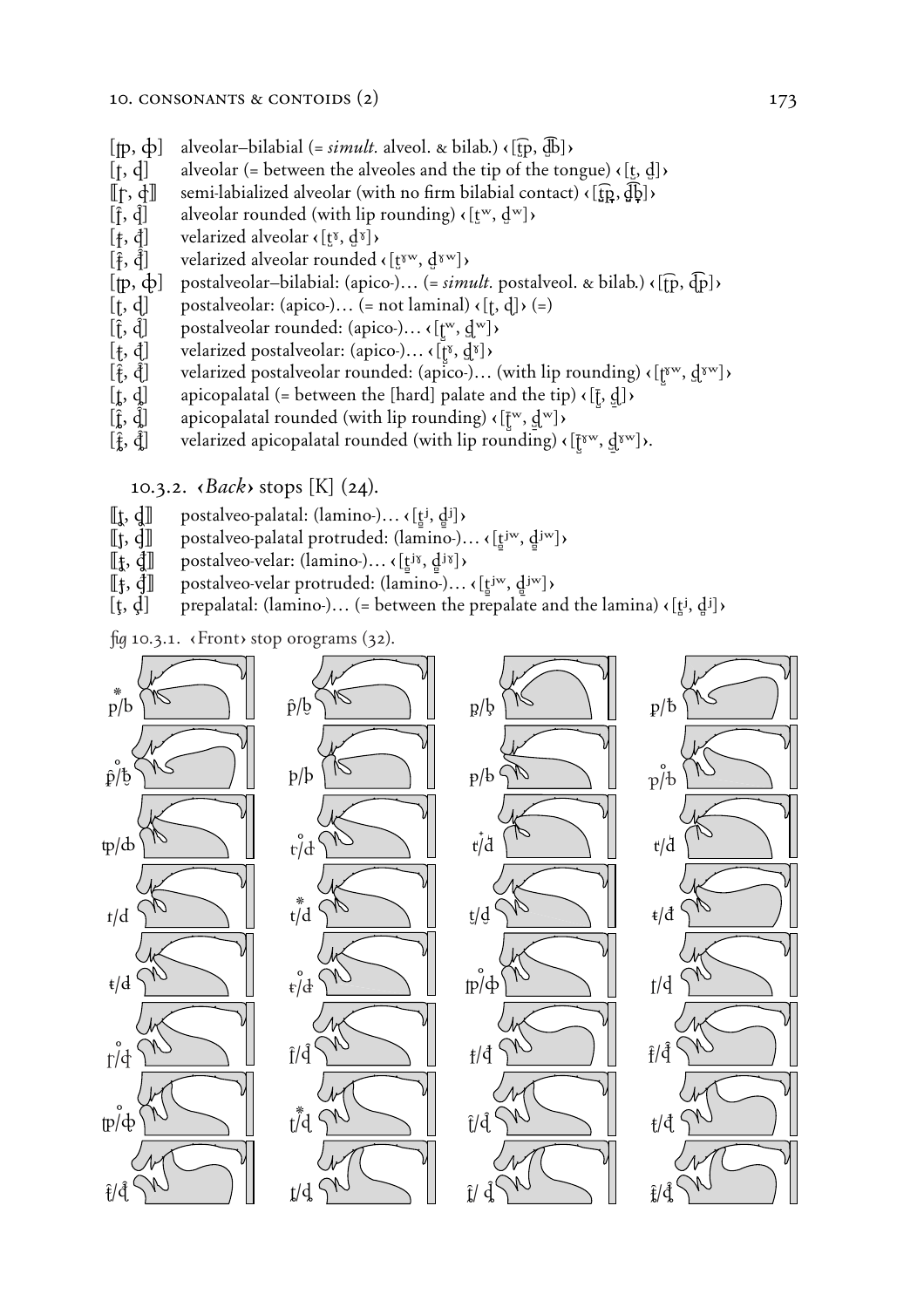- $[\mathbf{t}, \mathbf{d}]$  labialized prepalatal (with vertical labialization): (lamino-)...  $\{\mathbf{t}^{j\beta}, \mathbf{d}^{j\beta}\}\$
- $[\mathbf{t}, \mathbf{d}]$  prepalatal rounded: (lamino-)...  $\mathbf{d}[\mathbf{t}^{\text{jw}}, \mathbf{d}^{\text{jw}}]$
- $[c, 1]$  palatal (= between the [hard] palate and the [medio]dorsum)  $\left\{c, 1\right\}$  $(=)$
- $[\hat{c}, \hat{i}]$  palatal rounded  $\langle [c^w, i^w] \rangle$
- $[\epsilon, \epsilon]$  uvularized palatal  $\epsilon$  [c<sup>x</sup><sub>2</sub>,  $\epsilon$ <sup>x</sup><sup>3</sup>] $\epsilon$
- $[\hat{\epsilon}, \hat{\epsilon}]$  uvularized palatal rounded  $\langle [c_2^{\text{w}}, j_2^{\text{w}}] \rangle$ <br> $[\![\mathbf{c}, \mathbf{j}]\!]$   $[\![\mathbf{c}, \mathbf{j}]\!]$  postpalatal (= retracted palatal or
- $[c, 1]$  postpalatal (= retracted palatal or advanced prevelar)  $(c, \overline{i})$
- $[[k, q]]$   $[[k, q]]$  prevelar (= between the prevelum and the [post]dorsum)  $\kappa$ [k̯, ĝ] $\kappa$
- $[k, g]$  velar (= between the velum and the  $[post]$ dorsum)  $\left\{k, g\right\}$  $(=)$
- 
- $[\mathbf{k}, \hat{\mathbf{g}}]$  velar rounded (with lip rounding)  $\mathbf{k}$ [ $\mathbf{k}$ <sup>w</sup>, g<sup>w</sup>]) <br>[ $[\mathbf{k}$ p,  $\mathbf{\dot{\phi}}]$  velar-bilabial (= *simult*. velar and bilabial)  $\mathbf{\dot{\psi}}$  $\mathbf{v}$ elar–bilabial (= *simult.* velar and bilabial)  $\langle \mathbf{F}, \mathbf{F}, \mathbf{F} \rangle$
- $[\mathbf{k}, \mathbf{d}]^*$  velar-dental (= *simult.* velar and dental)  $\mathbf{k}[\mathbf{k}, \mathbf{d}]$ )
- 
- $[\mathbf{k}, \mathbf{d}]$  velar–alveolar (= *simult*. velar and alveolar)  $\mathbf{k}$  ( $\mathbf{k}$ ,  $\mathbf{d}$ ])<br> $[\mathbf{k}, \mathbf{g}]$  semi-dentalized velar (with the tip approaching the tee (kt) semi-dentalized velar (with the tip approaching the teeth, but with no contact)  $\epsilon$  $\overline{q}$  $\overline{d}$  $\overline{d}$
- $[q, G]$  uvular (= between the uvula and the  $[post]dorsum$ )  $\cdot$   $[q, G]$ ) (=)
- $[\hat{q}, \hat{G}]$  uvular rounded  $\langle [q^w, q^w] \rangle$
- $[q, q]$  pharyngealized uvular  $\langle [q^s, q^s] \rangle$
- $[\hat{q}, \hat{q}]$  pharyngealized uvular rounded  $\langle [q^{\text{fw}}, q^{\text{fw}}] \rangle$
- $[\hat{\mathbf{r}}, \hat{\mathbf{t}}]$  pharyngeal (= between the lower pharynx and the root of the tongue)  $\{[\hat{\mathbf{r}}, \hat{\mathbf{t}}]\}$ .

*fig* 10.3.2. «Back» stop orograms (24).



#### 10.3.3. è*Laryngeal*¶ stops **(,)** (4).

- $[2]$  laryngeal (= between the vocal folds, including the arytenoid cartilages)  $\langle [2] \rangle$  (=)
- $\left[\begin{bmatrix} 2 \end{bmatrix}\right]$  laryngeal rounded (with lip rounding)  $\left\{ \begin{bmatrix} 2^w \end{bmatrix} \right\}$
- **((**\_**)) (ö)** palatalized laryngeal (with the dorsun *raised* towards the {hard} palate) ç**(ö**J**)**Ç
- $\llbracket \mathbf{\hat{z}} \rrbracket$  [2] uvularized laryngeal (with the [post]dorsun *raised* towards the uvula)  $\langle \mathbf{z} \rangle$ .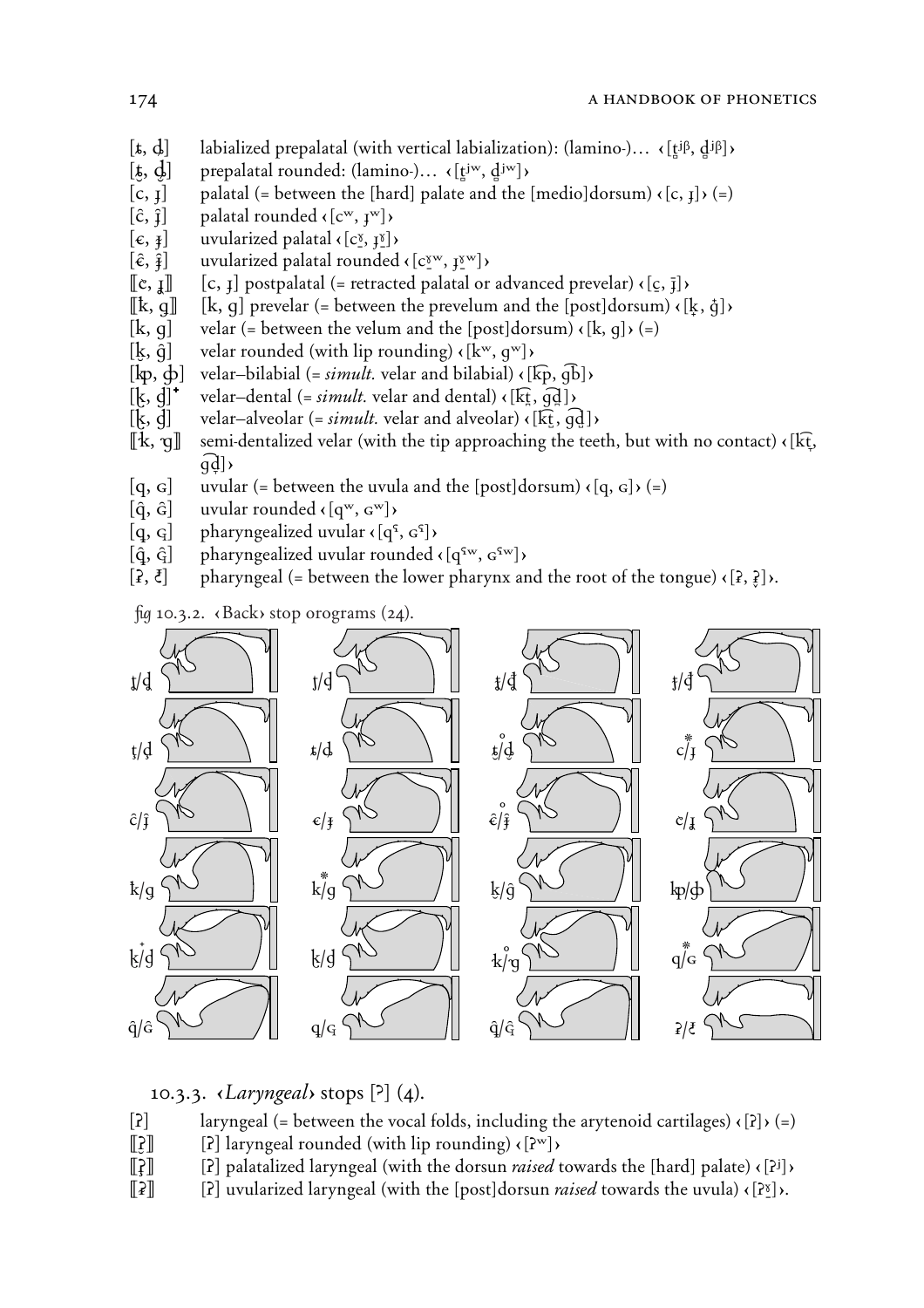*fig* 10.3.3. «Laryngeal» stop orograms (4).



10.3.4. Some *semi*-stops are also possible, which are less firmly articulated (*ie* with partial occlusion). They remain different both from very tense constrictives and very lax stopstrictives. We will indicate here only those produced at the most important places of articulation, practically the official ones (8). Their generic symbol is **(K)**, whereas they are represented with the diacritic shown in *û* 10.3.4. It is important to observe well (in the nearby enlargements) the non-contact at the articulation places. For the laryngeal phone *Ô û* 10.3.3, but most of all *Ô û* 4.4.∫.

- $\begin{bmatrix} \phi, \phi \end{bmatrix}$  [p, b] bilabial (with no full contact)  $\langle \phi, \phi \rangle$
- $[[t, d]]$   $[t, d]$  dentale (with no full contact)  $\{[\underline{t}, \underline{d}]\}$

 $[\![\mathbf{r}, \mathbf{d}]\!]$  [**f**, **d**] alveolar (with no full contact)  $\{\mathbf{r}, \mathbf{d}\}$ 

- $[[\mathbf{i}, \mathbf{d}]]$  [t, d] postalveolar (with no full contact)  $\langle [\mathbf{t}, \mathbf{d}] \rangle$
- $\left[ \left[ \mathbf{c}, \mathbf{i} \right] \right]$   $\left[ \mathbf{c}, \mathbf{i} \right]$  palatal (with no full contact)  $\left\{ \left[ \mathbf{c}, \mathbf{i} \right] \right\}$
- $[[\mathbf{k}, \dot{\mathbf{g}}]]$   $[[\mathbf{k}, \mathbf{g}]$  velar (with no full contact)  $\langle [\mathbf{k}, \ddot{\mathbf{q}}] \rangle$
- $\left[\![\dot{q}, \varphi]\!]$   $\left[\![q, \varphi]\right]$  uvular (with no full contact)  $\{\![\dot{q}, \varphi]\}$
- $\left[\begin{bmatrix} \n\mathbf{r} \end{bmatrix}\right]$  [2] laryngeal (with no full contact)  $\left[\begin{bmatrix} \n\mathbf{r} \end{bmatrix}\right]$



**Stop-strictives /***K***<sub>2</sub>** *(K***<sub>2</sub>**, *K***<sub>3</sub>**, *K***<sub>3</sub>,** *K***<sub>5</sub>,** *K***<sub>3</sub>,** *K***<sub>2</sub>,** *K***<sub>3</sub>,** *K***<sub>3</sub>,** *C***<sub>93</sub>,** *C***<sub>1</sub>,** *C***<sub>1</sub>,** *C***<sub>1</sub>,** *C***<sub>1</sub>,** *C***<sub>1</sub>,** *C***<sub>1</sub>,** *C***<sub>1</sub>,** *C***<sub>1</sub>,** *C***<sub>1</sub>,** *C***<sub>1</sub>,** *C***<sub>1</sub>,** *C***<sub>1</sub>,** *C***<sub>1</sub>,** *C***<sub>1</sub>,** 

10.4. *They include six synopses of slit* (23) and grooved (34) phones; also some laterals (11) and trills (4), since for these phones the stopstrictive manner prevails. In addition, we have the synopses of flat (5) and grooved (6) stop-*semi*-constrictives. There are also the lists of flat (5) and grooved (5) *semi*-stop-constrictives, but without orogram synopses, since it is mainly a matter of tension  $\frac{1}{r}$  internal duration (which are difficult to show on common orograms).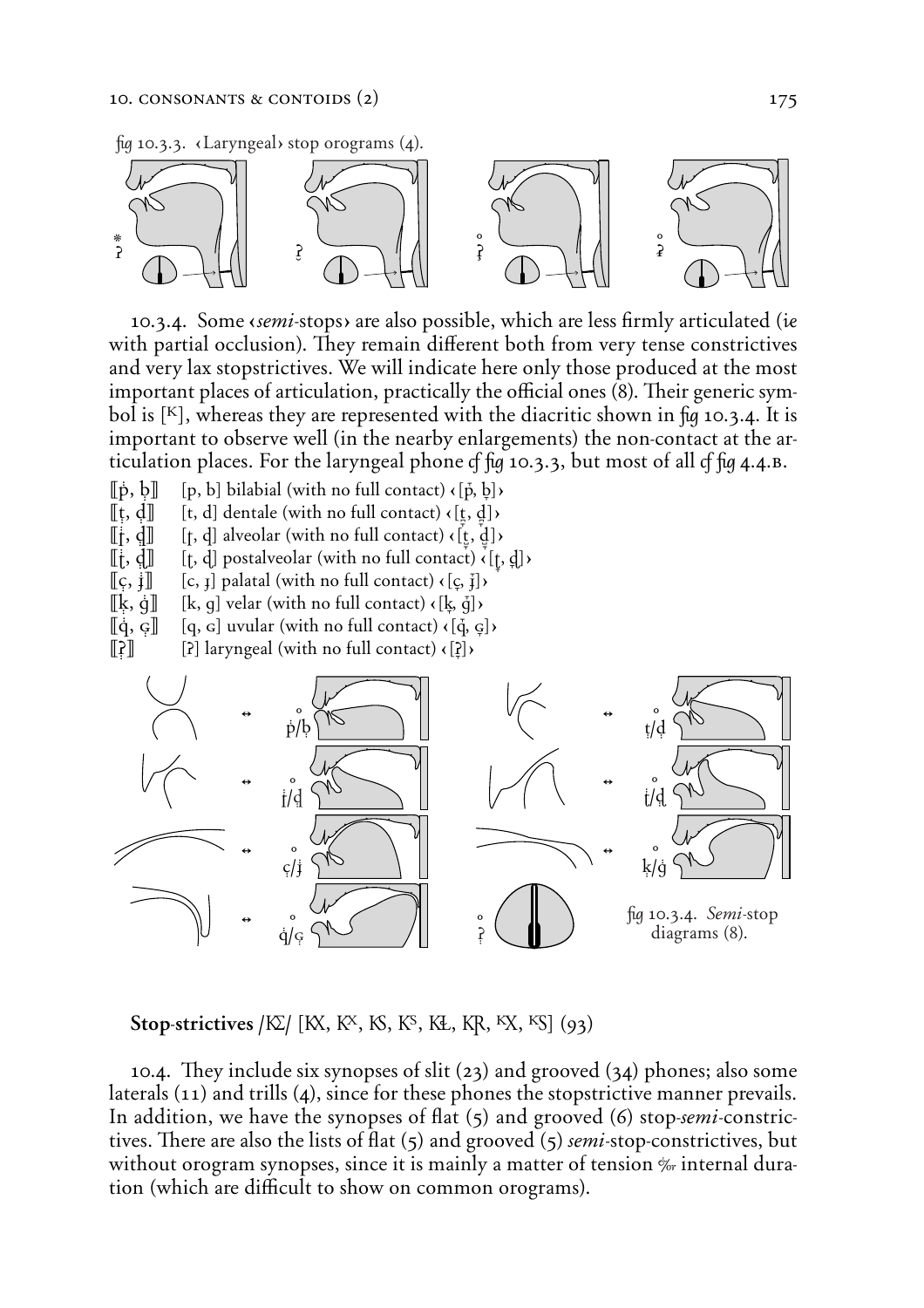# 10.4.1. *Slit* stopstrictives **/**`**/ (**`**)** (23).

- $[p\phi, \phi]$  bilabial (= between the lips)  $\langle [\phi, \phi], [\phi] \rangle$
- $[p\hat{\phi}, b\hat{\phi}]$  bilabial rounded (= bilabial with lip rounding)  $\{p\hat{\phi}^w, b\hat{\beta}^w\}$
- $[pf, bv]$  labiodental (= between the lower lip and the upper teeth)  $\langle [pf, bv] \rangle$
- $[\mathbf{t}_\mathbf{\theta}, \mathbf{d}_\mathbf{\theta}]$  dental, or predental (with a *lowered* tip)  $\mathbf{c}$  [t $\mathbf{\theta}, \mathbf{d}_\mathbf{\theta}$ ] $\mathbf{d}$
- $[\hat{t}\theta, d\delta]$  dental, or lamino-dental (with a *raised* tip of the tongue)  $\{[\hat{t}\theta, d\delta]\}$
- $[\hat{\theta}, \hat{d}\hat{\theta}]$  dental rounded (with *raised* tip of the tongue)  $\langle [\hat{\theta}^w, \hat{d}\hat{\theta}^w] \rangle$
- $[\mathbf{t}\mathbf{\Theta}, \mathbf{d}\mathbf{\mathbf{\mathring{d}}}$  uvularized dental (with *raised* tip)  $\mathbf{\Theta}(\mathbf{t}\mathbf{\Theta}^{\mathbf{x}}, \mathbf{d}\mathbf{\mathbf{\mathring{d}}}^{\mathbf{x}})$  ( $[\mathbf{t}\mathbf{\Theta}, \mathbf{d}\mathbf{\mathring{d}}]$  uvularized dental rounded (with *raised* tip)  $\mathbf{\Theta}(\mathbf{t})$
- **(,** *∞***)** uvularized dental rounded (with *raised* tip) ç**(t**x**†**ˆ&"**, d**x**∑**ˆ&"**)**Ç
- $[\mathbf{t}_2, \mathbf{d}_\mathbf{X}]$  alveolar (= between the alveoles and the tip of the tongue)  $\{\begin{bmatrix} \mathbf{t}_1^{\mathbf{t}}, \mathbf{d}_\mathbf{X}^{\mathbf{t}} \end{bmatrix}\}$
- $[\hat{t}, \hat{d}^{\text{c}}]$  alveolar rounded (= alveoalr with lip rounding)  $\langle [\hat{t}, w^{\text{c}}], \hat{d}^{\text{c}} \rangle$
- $[\mathbf{t}_i, \mathbf{d}_i]$  postalveolar: (apico-)... (= not laminal)  $\mathbf{c}[\hat{\mathbf{H}}, \hat{\mathbf{d}}_i]$ )
- $[\mathbf{t}\hat{a}, \mathbf{d}\hat{b}]$  postalveolar rounded: (apico-)...  $\mathbf{f}[\hat{a}, \hat{b}^T]$ )
- $[\mathbf{k}\mathbf{c}, \mathbf{g}]$  palatal (= between the [hard] palate and the [medio]dorsum)  $\mathbf{c}(\mathbf{c}, \mathbf{f})$
- $[\mathbf{k}\hat{\mathbf{g}}, \hat{\mathbf{g}}]$  palatal rounded (with lip rounding)  $\mathbf{\hat{e}}(\mathbf{\hat{g}}^{\mathbf{w}}, \mathbf{\hat{g}}^{\mathbf{w}})$
- $[\mathbf{k}\xi, \mathbf{q}\mathbf{i}]$  uvularized palatal  $\{\overrightarrow{c}\mathbf{q}\}\mathbf{q}$ ,  $\overrightarrow{f}\mathbf{i}\mathbf{i}^{\mathbf{k}}$
- $[\mathbf{k}\,mathbf{x},\, \mathbf{q}]$  postpalatal (= retracted palatal or advanced prevelar)  $\{[\mathbf{c}\,mathbf{c},\mathbf{q}]\}$
- $[[\mathbf{k}\mathbf{x}, \mathbf{q}\mathbf{x}]]$   $[\mathbf{k}\mathbf{x}, \mathbf{q}\mathbf{x}]$  prevelar (= between the prevelum and the [post]dorsum)  $\{[\mathbf{k}\mathbf{x}, \mathbf{q}\mathbf{\bar{y}}]\}$
- $[\mathbf{k} \mathbf{x}, \mathbf{q} \mathbf{x}]$  velar (= between the velum and the  $[\text{post}]$ dorsum)  $\{[\mathbf{k} \mathbf{x}, \mathbf{q} \mathbf{y}]\}$
- $[\mathbf{k}\hat{\mathbf{x}}, \hat{\mathbf{g}}\hat{\mathbf{g}}]$  velar rounded (with lip rounding)  $\mathbf{K}[\mathbf{k}\mathbf{x}^w, \hat{\mathbf{g}}\hat{\mathbf{g}}\mathbf{w}]$
- $[\mathbf{k} \times \mathbf{k} \times \mathbf{k}]$  uvular (= between the uvula and the [post]dorsum)  $\mathbf{k}$   $[\mathbf{q} \times \mathbf{k} \times \mathbf{k}]$
- $[\mathbf{k}\hat{\mathbf{x}}, \hat{\mathbf{g}}\hat{\mathbf{s}}]$  uvular rounded  $\mathbf{k}$   $[\mathbf{q}\hat{\mathbf{x}}^{\mathbf{w}}, \mathbf{g}\hat{\mathbf{s}}^{\mathbf{w}}]$
- $[\mathbf{k}$ **k** $[\mathbf{q}^{\mathbf{k}}_k, \mathbf{q}^{\mathbf{k}}_k]$  pharyngealized uvular  $\mathbf{q}$  ( $[\mathbf{q}^{\mathbf{k}}_k, \mathbf{q}^{\mathbf{k}}_k]$ )
- $[\mathbf{k}\hat{\mathbf{q}}, \hat{\mathbf{q}}\hat{\mathbf{q}}]$  pharyngealized uvular rounded  $\mathbf{k}[\hat{\mathbf{q}}_k^{\text{Fw}}, \hat{\mathbf{q}}_k^{\text{Fw}}]$ ).

*û* 10.4.1. *∫*at stop-strictive orograms (23).

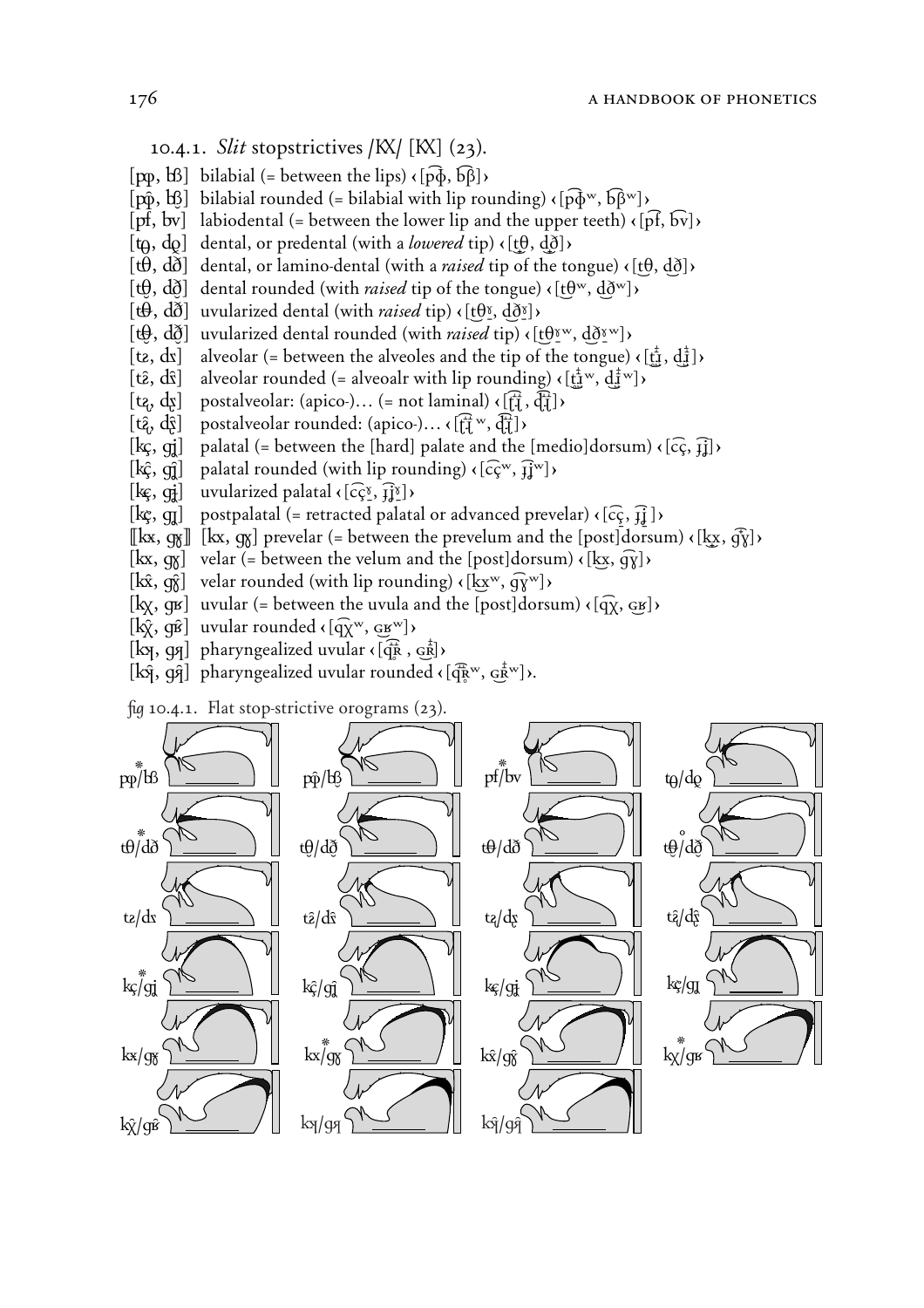#### 10.4.2. *Grooved* stopstrictives **/**Ô**/ (**Ô**)** (34).

- $[\mathbf{t}, \mathbf{d} \mathbf{z}]^{(\cdot)}$  labiodentalized dental (with a *lowered* or *raised* tip of the tongue)  $\mathbf{f}(\mathbf{f}\mathbf{x}^{\mathbf{v}}, \mathbf{d} \mathbf{z}^{\mathbf{v}})$
- $[$ **&**,  $d\mathbf{\hat{z}}]$  uvulo-labiodentalized dental (with a *lowered* or *raised* tip)  $\left\{ \{\mathbf{f}\}\mathbf{x}^{\mathbf{y}}, \mathbf{d}\mathbf{z}^{\mathbf{y}\mathbf{y}} \right\}$
- $\lceil \mathbf{ts}, \mathbf{d} \mathbf{z} \rceil$  dental (with a *lowered* tip)  $\lceil \mathbf{t} \rceil$ ,  $\lceil \mathbf{d} \rceil$ )
- $[$ **f**§,  $d\hat{z}$  $]$  dental rounded (with a *lowered* tip + lip rounding)  $\epsilon$   $[$ f $\tilde{S}$ <sup>w</sup>,  $d\tilde{z}$ <sup>w</sup> $]$
- $[\![\mathbf{ts}, \mathbf{dz}]\!]$  [**ts**,  $\mathbf{dz}\!]$  denti-alveolar (with a *raised* tip)  $\mathbf{c}$ [t͡s̪, d͡g])
- $[{\bf f}\hat{\bf g}, {\bf d}\hat{\bf z}]$  [ ${\bf f}\hat{\bf g}, {\bf d}\hat{\bf z}$ ] denti-alveolar rounded (with a *raised* tip + lip rounding)  $\langle [{\bf f}\hat{\bf g}^{\rm w}, {\bf d}\hat{\bf z}^{\rm w}] \rangle$
- $[\mathbf{t}\mathbf{s}, \mathbf{d}\mathbf{z}]$  alveolar (between the alveoles and the tip)  $\mathbf{c}[\mathbf{t}\mathbf{s}, \mathbf{d}\mathbf{z}]$ )
- $[$ **f**§, **d** $\hat{\mathbf{z}}$ <sup>*n*</sup> alveolar rounded  $\langle$   $[\mathbf{t},\mathbf{s}^{\mathrm{w}}, \mathbf{d}\mathbf{z}^{\mathrm{w}}]$  $\rangle$
- $[\mathbf{t}\hat{\beta}, \mathbf{d}\hat{\zeta}]$  alveolar protruded  $\mathbf{c}$  [ $\mathbf{t}\hat{\mathbf{s}}$ <sup>w</sup>,  $\mathbf{d}$  $\mathbf{z}$ <sup>w</sup>])
- $[\mathbf{t}\mathbf{\hat{s}}, \mathbf{d}\mathbf{\hat{z}}]$  velarized alveolar  $\mathbf{\hat{e}}$  [ $\mathbf{\hat{t}}\mathbf{\hat{s}}$ <sup>x</sup>,  $\mathbf{\hat{d}}\mathbf{\hat{z}}$ <sup>x</sup>] $\mathbf{\hat{e}}$
- $[\hat{\mathfrak{g}}, \hat{\mathfrak{g}}]$  velarized alveolar rounded (with lip rounding)  $\langle [\hat{\mathfrak{g}}^w, \hat{\mathfrak{g}}^w] \rangle$
- $[\mathbf{t}_\mathbf{S}, \mathbf{d}_\mathbf{Z}]$  postalveolar: (apico-)... (= not laminal)  $\mathbf{f}[\mathbf{S}, \mathbf{d}_\mathbf{Z}]$ )
- **(t͡β**, d͡k͡] postalveolar rounded: (apico-)... (= not laminal) < [t͡β<sup>w</sup>, d͡k͡<sup>w</sup>]>
- **(Ã, Ó)** velarized postalveolar: (apico-)… (= not laminal) ç**(˛**X*ß*ˆ**, Ã**X*Ω*ˆ**)**Ç
- **(i**ξ*i***,** *d***</u><sub>***i***</sub>***(k***<sub>***i***</sub><sup>***z***</sup><sup>***x***</sup>** $\rightarrow$ *(k***<sub>***i***</sub>** $\frac{1}{2}$ *i* $\frac{1}{2}$ *i* $\frac{1}{2}$ *i* $\frac{1}{2}$ *i* $\frac{1}{2}$ *i* $\frac{1}{2}$ *i* $\frac{1}{2}$ *i* $\frac{1}{2}$ *i* $\frac{1}{2}$ *i* $\frac{1}{2}$ *i* $\frac{1}{2}$ *i* $\frac{1}{2}$ *i* $\frac{1}{2}$ *i*
- $[\mathbf{t}_{\mathbf{S}}, \mathbf{d}_{\mathbf{Z}}]$  apicopalatal (= between the [hard] palate and the tip)  $\mathbf{c}$  [ $\mathbf{t}_{\mathbf{S}}$ ,  $\mathbf{d}_{\mathbf{Z}}$ ]  $\mathbf{c}$
- $[$ **t** $\hat{\mathbf{g}}, \, d\hat{\mathbf{z}}$  $]$  apicopalatal rounded (with lip rounding)  $\langle [\hat{\mathbf{g}}^w, \hat{d}\hat{\mathbf{z}}^w] \rangle$
- [t], dz] postalveo-palatal: (lamino-)... (between the postalveolar area and the lamina, with

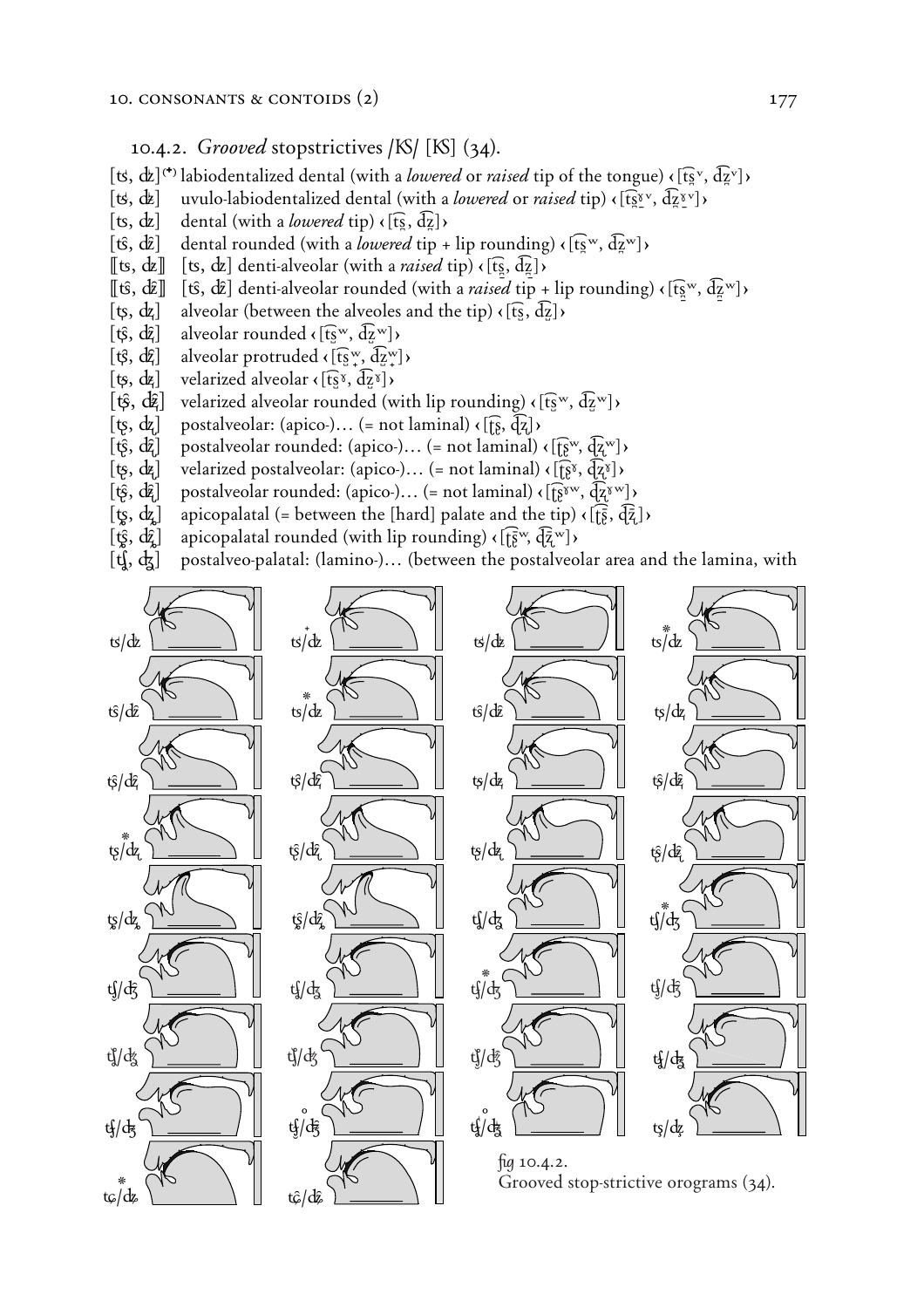raising of the mediodorsum, and with a *lowered* tip)  $\langle \text{f}(\vec{f})$ ,  $\vec{f}(\vec{f})$ 

- $[f, d, d]$  postalveo-palatal protruded: (lamino-)... (with protr., not just rounding)  $\langle f(x), d(x) \rangle$
- **(if)**,  $d\hat{f}$ ] postalveo-palatal over-rounded: (lamino-)... (with rounding and protr.)  $\epsilon$  [t͡ʃʷ, d͡ʒʷ]  $\epsilon$
- **((C, G)) (C, ')** postalveo-palatal: (lamino-)… (between the postalveolar area and the lamina, with raising of the mediodorsum, and with *raised* tip)  $\left( \begin{bmatrix} \hat{f} \\ f \end{bmatrix}, \hat{d} \begin{bmatrix} \hat{f} \\ \hat{f} \end{bmatrix} \right)$
- $[\![\mathbf{t}\mathbf{f},\mathbf{d}\mathbf{z}]\!]$   $[\![\mathbf{t}\mathbf{f},\mathbf{d}\mathbf{z}]\!]$  postalveo-palatal protruded: (lamino-)...  $\{\![\mathbf{f}\mathbf{f}^{\mathbf{w}},\mathbf{d}\mathbf{z}^{\mathbf{w}}]\}$
- $[[\mathbf{t}\hat{\mathbf{j}}, \mathbf{d}\hat{\mathbf{z}}]]$   $[[\mathbf{t}\hat{\mathbf{j}}, \mathbf{d}\hat{\mathbf{z}}]]$  postalveo-palatal over-rounded: (lamino-)...  $\mathbf{f}([\mathbf{x}, \mathbf{d}\mathbf{z}^{\mathbf{w}}])$
- **(***∫***,** *Ê***)** postalveo-prevelar: (lamino-)… (with raising of the dorsum towards the prevelum, not towards the palate)  $\{[\underline{f}(\underline{x}, \underline{d}\underline{x})] \}$
- $[$ **t͡ỷ**,  $d$ ğ $]$  postalveo-prevelar protruded: (lamino-)... <  $[$ τ͡ʃ $\Omega$ \*ʷ $]$ ,  $[$  $\overline{G}$ \* $\Omega$ \* $]$
- $[\mathbf{t}\hat{\mathbf{y}}, \mathbf{d}\hat{\mathbf{z}}]$  postalveo-prevelar over-rounded: (lamino-)…  $\mathbf{c}$  [t͡ʃ $\mathbf{x}^{\text{w}}, \mathbf{d}\mathbf{z}\mathbf{x}^{\text{w}}$ ] $\mathbf{c}$
- *C***EQ**,  $d\overline{x}$ ] postalveo-velar: (lamino-)... (with raising of the dorsum towards the vel.)  $\langle f_1 \overline{f} \overline{f}, \overline{g} \overline{f} \overline{f} \rangle$
- $[f, \frac{1}{2}, \frac{1}{2}, \frac{1}{2}]$  postalveo-velar protruded: (lamino-)... ( $[f^x, \frac{1}{2}, \frac{1}{2}]$ )
- **(***8***,** *{***)** postalveo-velar over-rounded: (lamino-)… ç**(**:¥**t**X**S**ˆ"g **, d**:¥X**Z**ˆ"g **)**Ç
- *(i)*,  $d_{\tilde{z}}$  labiodentalized postalveo-velar: (lamino-)… ∢[t͡ʃˠ<sup>v</sup>, d͡ʒˠ<sup>v</sup>])
- $[$ t $\mathbf{g}, \mathbf{d}$ <sub> $\mathbf{z}$ </sub>] prepalatal: (lamino-)... (= between the prepalate and the lamina)  $\mathbf{f}$ ( $\mathbf{f}\mathbf{g}$  $\mathbf{i}, \mathbf{d}\mathbf{z}$  $\mathbf{i}$ )
- $[\mathbf{t}_{\mathcal{G}}, \mathbf{d}_{\mathbf{z}}]$  bilabialized prepalatal: (lamino-)... (with vertical labialization)  $\langle [\mathbf{f}, \mathbf{d}, \mathbf{z}] \rangle$
- $[\mathbf{t}\hat{\mathbf{\mathcal{G}}}, \mathbf{d}\hat{\mathbf{\mathcal{Z}}}$ ] prepalatal rounded: (lamino-)...  $\mathbf{\mathcal{G}}[\mathbf{t}\hat{\mathbf{S}}^{\text{Jw}}, \mathbf{d}\hat{\mathbf{\mathcal{Z}}}^{\text{Jw}}]$ ).

10.4.3. *Lateral* stopstrictives **(˜)** (11).

- $[[\mathbf{t} \mathbf{k}, \mathbf{d} \mathbf{k}]]$   $[\mathbf{t} \mathbf{k}, \mathbf{d} \mathbf{k}]$  dental (with lateral contraction of the tongue)  $\langle [\mathbf{t} \mathbf{k}, \mathbf{d} \mathbf{k}] \rangle$
- $[\mathbf{t}^{\mathbf{i}}, \mathbf{d}^{\mathbf{j}}]$  alveolar (with lateral contraction)  $\mathbf{d}[\mathbf{t}^{\mathbf{j}}, \mathbf{d}^{\mathbf{k}}]$
- $[\mathbf{t}_k^{\mathbf{I}}, \mathbf{d}_k^{\mathbf{I}}]$  alveolar rounded (with lateral contraction)  $\mathbf{f}[\mathbf{t}_k^{\mathbf{I}}]^{\mathbf{W}}, \mathbf{d}_k^{\mathbf{I}}$
- $[\mathbf{t}^{\mathbf{i}}, \mathbf{d}^{\mathbf{j}}]$  velarized alveolar (with lateral contraction)  $\mathbf{d}[\mathbf{t}^{\mathbf{j}}]$ ,  $[\mathbf{t}^{\mathbf{j}}]$ ,  $[\mathbf{t}^{\mathbf{k}}]$
- $[\mathbf{t}_k^{\mathbf{t}}, \mathbf{d}_k^{\mathbf{t}}]$  velarized alveolar rounded (with lateral contraction)  $\mathbf{c}[\mathbf{t}_k^{\mathbf{t}_\mathrm{w}}, \mathbf{d}_k^{\mathbf{t}_\mathrm{w}}]$
- $[\mathbf{t}^{\mathbf{i}}_1, \mathbf{d}^{\mathbf{j}}_2]$  postalveolar (with lateral contraction)  $\mathbf{f}[\mathbf{t}^{\mathbf{j}}_2, \mathbf{d}^{\mathbf{j}}_K]$
- $[[\mathbf{t}^{\mathbf{f}}_1, \mathbf{d}^{\mathbf{f}}_2]]$   $[\mathbf{t}^{\mathbf{f}}_2, \mathbf{d}^{\mathbf{f}}_1]$  postalveo-palatal (with lateral contraction)  $\mathbf{c}^{\mathbf{f}}$  ( $[\mathbf{t}^{\mathbf{f}}_2, \mathbf{d}^{\mathbf{f}}_3]$ )
- $[\mathbf{t}^{\mathbf{j}}_1, \mathbf{d}^{\mathbf{k}}_2]$  prepalatal (with lateral contraction)  $\mathbf{c}$  [ $\mathbf{t}^{\mathbf{j}}_1, \mathbf{d}^{\mathbf{k}}_2$ ])
- $[\mathbf{k}\mathbf{k}, \mathbf{q}\mathbf{k}]$  palatal (with lateral contraction)  $\mathbf{c}[\mathbf{k}, \mathbf{k}]$ )
- $[\mathbf{k}, \mathbf{q}$ **E** $]$  velar (with lateral contraction)  $\mathbf{q}$   $[\mathbf{k}, \mathbf{q}$ <sub>**.**</sub> $]$ **)**
- $[\mathbf{k}_\mathbf{k}, \mathbf{\Phi}]$  uvular (with lateral contraction)  $\mathbf{K}[\mathbf{k}_\mathbf{k}, \mathbf{g}]$ :

*û* 10.4.3. Lateral stop-strictive orograms (11).



**+ +**

- 10.4.4. *Trilled* and *tapped* stopstrictives [KR] (4).
- $[\mathbf{b}, \mathbf{d}]$  *tapped* alveolar  $\mathbf{d}[\mathbf{f}; \mathbf{d}]$
- $[\mathbf{t}_2, \mathbf{d}_3]$  *trilled* alveolar  $\mathbf{c}[\mathbf{t}_1^{\mathsf{T}}, \mathbf{d}_1^{\mathsf{T}}]$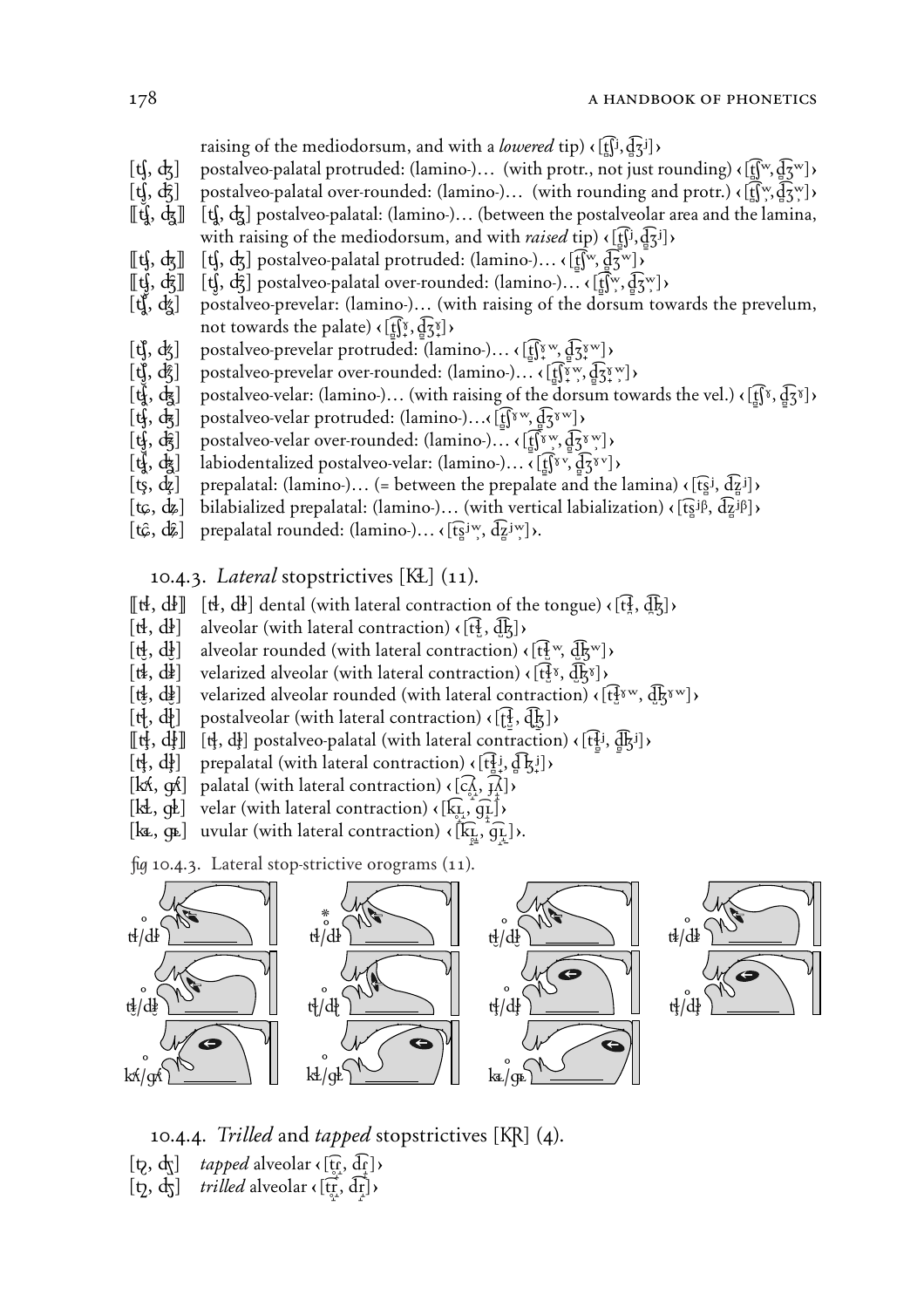



#### 10.4.5. *√at* stop-*semi*-constrictives **(@)** (5).

 $[\![\mathbf{p}], \mathbf{b} \mathbf{v}]\!]$  [ $[\mathbf{p} \mathbf{f}, \mathbf{b} \mathbf{v}]$ ] labiodental (= with semi-constrictive second element)  $\{[\mathbf{p} \mathbf{f}, \mathbf{b} \mathbf{y}]\}$  $[\![\mathbf{r}\mathbf{t}\mathbf{t}\mathbf{t}\mathbf{t}]\!]$   $[\![\mathbf{r}\mathbf{t}\mathbf{t}\mathbf{t}\mathbf{t}\mathbf{t}]\!]$  dental (= with semi-constrictive second element)  $\mathbf{r}$   $[\![\mathbf{r}\mathbf{t}\mathbf{t}\mathbf{t}\mathbf{t}]\!]$  $[\![\mathbf{k}, \mathbf{q}]\!]$   $[\![\mathbf{k}, \mathbf{q}]\!]$  palatal (= with semi-constrictive second element)  $\{[\vec{\mathbf{c}}, \vec{\mathbf{j}}]\}$  $[\![\mathbf{k}\!]$ ,  $\varphi$  $[\![\mathbf{k}\!]$   $[\![\mathbf{k}\!]$ ,  $\varphi$  $[\![\mathbf{k}\!]$  velar (= with semi-constrictive second element)  $\langle [\mathbf{k}\!]$ ,  $\varphi$  $[\![\mathbf{k}\!]$ )  $[\![\mathbf{k}\!]$ ,  $[\![\mathbf{w}]\!]$   $[\![\mathbf{k}\!]$ ,  $[\![\mathbf{w}]\!]$  velar rounded (= with semi-constrictive second element)  $\langle [\![\mathbf{k}\!] \mathbf{x}^{\mathbf{w}}, \mathbf{q}\!] \mathbf{\hat{y}}^{\mathbf{w}}]\rangle$ .



# 10.4.6. *Grooved* stop-*semi*-constrictives **(&)** (6).

- $[\![\mathbf{t}\mathbf{s}, \mathbf{d}\mathbf{z}]\!]$  [**ts**,  $\mathbf{d}\mathbf{z}$ ] dental (= with semi-constrictive second element)  $\{\mathbf{f}\mathbf{s}, \mathbf{d}\mathbf{z}\}\$
- $[\![\phi, \phi]\!]$   $[\![\phi, \phi]\!]$  alveolar (= with semi-constrictive second element)  $\{[\![\dot{s}, \phi]\!]$
- **((ú, ∂)) (***fi***,** *"***)** postalveolar (= with semi-constrictive second element) ç**(t***§*X*ß***, d**X*Ω§* **)**Ç
- $[[t], d]$   $[[t], d]$  postalveo-palatal (= with semi-constrictive second element)  $([t], d]$ <sup>z</sup> $)$
- $[\![\mathbf{t}\mathbf{x}, \mathbf{d}\mathbf{z}]\!]$   $[\![\mathbf{t}\mathbf{f}, \mathbf{d}\mathbf{x}]$  postalveo-palatal protruded (= with semi-constr. second element)  $\langle [\![\mathbf{f},\mathbf{y},\mathbf{d}\mathbf{x}]\!]$
- $\left[ \phi, \phi \right]$  [**t**s,  $\phi$ ] prepalatal (= with semi-constrictive second element)  $\phi$  [**t**s<sup>*j*</sup>,  $\phi$ <sup>*zj*</sup>] $\phi$ *.*



10.4.7. *Flat semi*-stop-strictives [<sup>K</sup>X] (5). They are given without orograms, since the differences would not be clearly visible, although their mechanism is easy to guess (*Ô û* 10.3.4).

 $[\![\mathbf{P} \mathbf{f}, \mathbf{b} \mathbf{v}]\!]$  [pf, bv] labiodental (= with reduced first element)  $\{\vec{p}\mathbf{f}, \vec{b}\mathbf{v}\}\$ 

- $\left[\ulcorner \theta, \frac{d}{d}\right]\left[\td\theta, \frac{d}{d}\right]$  dental (= with reduced first element)  $\left(\left[\underline{t}\theta, \underline{d}\right]\right)$
- $\left[\begin{matrix} \kappa \\ \kappa \\ \kappa \end{matrix} \right]$  [ $\kappa$ <sub>5</sub>,  $\eta$ ] palatal (= with reduced first element)  $\langle [\hat{\varsigma} \hat{\varsigma}, \hat{\eta}] \rangle$
- $[[\mathbf{k}_\mathbf{X}, \mathbf{S}_\mathbf{X}]]$  [kx, g<sub>X</sub>] velar (= with reduced first element)  $\langle [\mathbf{k}_\mathbf{X}, \mathbf{\dot{Y}}] \rangle$
- $[\![\mathbf{k}\hat{\mathbf{x}}, \mathbf{S}\hat{\mathbf{y}}\!]$  [ $[\mathbf{k}\hat{\mathbf{x}}, \hat{\mathbf{y}}\hat{\mathbf{y}}\mathbf{w}]$ ).  $[\![\mathbf{k}\hat{\mathbf{x}}, \hat{\mathbf{y}}\hat{\mathbf{y}}\mathbf{w}]\!]$ ).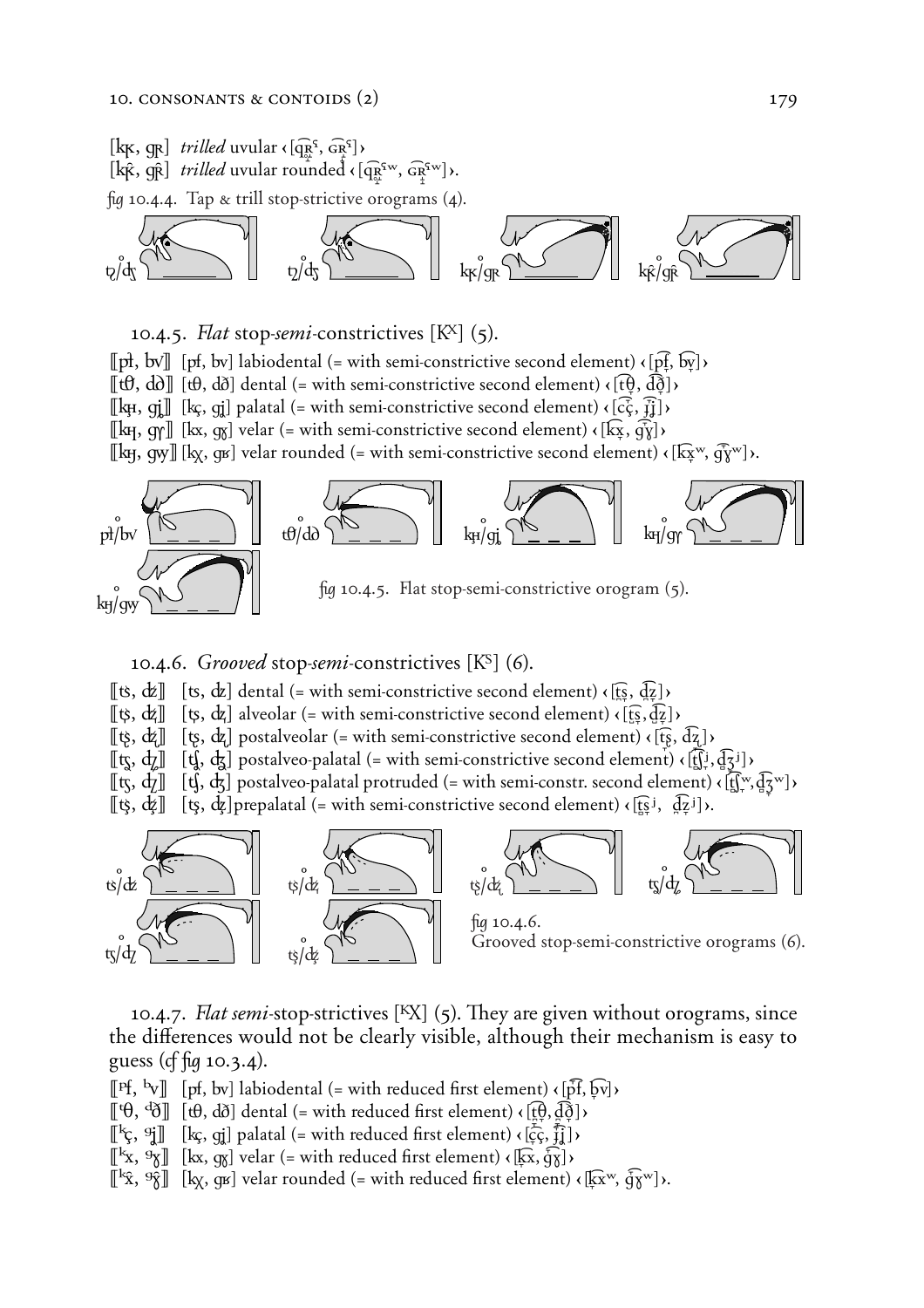10.4.8. *Grooved semi*-stop-strictives **(I)** (5). Equally, without orograms.

- $[[\mathbf{k}, \mathbf{k}]]$   $[\mathbf{t}, \mathbf{k}]$  dental (= with reduced first element)  $\{[\mathbf{k}, \mathbf{k}]\}$
- 
- $[[\xi, \xi]]$   $[\xi, \xi]$  postalveolar (= with reduced first element)  $\chi$  ( $[\xi, \xi]$ )<br> $[[\eta, \xi]]$   $[\eta, \xi]$  postalveo-palatal (= with reduced first element)  $\chi$  ( $[\eta]$ <sup>1</sup>)  $[[\mathbf{f}], \mathbf{f}, \mathbf{g}]$   $[[\mathbf{f}], \mathbf{g}]$  postalveo-palatal (= with reduced first element)  $\{[\mathbf{f}]_2^i, \mathbf{G}_2^j\}$ <br> $[[\mathbf{f}], \mathbf{f}, \mathbf{g}]$   $[[\mathbf{f}], \mathbf{g}]$  postalveo-palatal protruded (= with reduced first element)
- $[\mathbf{t} \mathbf{j}, \mathbf{d} \mathbf{j}]$  postalveo-palatal protruded (= with reduced first element)  $\mathbf{f}[\mathbf{f}_\text{S}^{\text{w}}, \mathbf{d} \mathbf{\bar{f}}_{\text{S}^{\text{w}}}]$
- $[[\xi, \xi]]$   $[\xi, \xi]$  prepalatal (= with reduced first element)  $\chi$   $[\xi, \xi, \xi]$ ),

# Constrictives  $\left[\Sigma\right]$  [X, H, S, <sup>x</sup>, <sup>S</sup>] (90)

10.5. They comprise five synopses for slit  $(36)$  –including laryngeals  $(2 \times 2)$ – and grooved phones (35); besides, there are those of flat (7) and grooved (6) semi- -constrictives. Instead, the synopses of lateral and trilled constrictives are placed among the corresponding manners, since that is their prevailing aspect.

10.5.1. *Slit* constrictives **(ƒ)** (36).

- $[\varphi, \beta]$  bilabial (= between the lips)  $\langle [\varphi, \beta] \rangle (\neq)$
- $\lceil \hat{\varphi}, \beta \rceil$  bilabial rounded (= bilabial with lip rounding)  $\langle \phi^w, \beta^w \rangle$
- $[\varphi, \beta]$  palatalized bilabial  $\langle [\varphi^j, \beta^j] \rangle$
- $\left[\phi, \beta\right]$  uvularized bilabial  $\left(\phi^{\gamma}, \beta^{\gamma}\right)$
- $[\varphi, \beta]$  labial-apical (= between the upper lip and the tip of the tongue)  $\langle [\underline{s}, \underline{z}] \rangle$
- $[f, v]$  labiodental (= between the lower lip and the upper teeth)  $\left\{ \{f, v\} \right\}$  (=)
- $[\mathbf{f}, \hat{\mathbf{v}}]$  labiodental rounded  $\langle [\mathbf{f}^w, \mathbf{v}^w] \rangle$
- $[f, y]$  palatalized labiodental  $\{[f^j, v^j]\}$
- $[f, v]$  uvularized labiodental  $\langle [f^{\gamma}, v^{\gamma}] \rangle$
- $[\frac{f}{f}, \frac{w}{g}]$  uvularized labiodental rounded  $\left\{ \left[\hat{f}^w, v^w\right]\right\}$
- $\llbracket \rho, \rho \rrbracket$  [ $\theta, \delta$ ] dental or pre-dental (with a *lowered* tip), or predorsal-dental  $\langle \lbrack \theta_s, \delta_z \rbrack \rangle$
- **((w, W)) (†, ∑) pro-**dental (with a *raised* and protruding tip), or interdental ç**(†**Ω**, ∑**Ω**)**Ç
- $[\theta, \delta]$  dental (with a *raised* tip)  $(\theta, \delta)$  (=)
- $[\theta, \delta]$  dental rounded (with a *raised* tip)  $\langle [\theta^w, \delta^w] \rangle$
- $[\![\theta, \delta]\!]$  ( $[\![\theta\]$ ,  $\delta\]$ ) palatalized dental (with a *lowered* or *raised* tip)  $\langle [\theta^j, \delta^j] \rangle$
- $[\Theta, \delta]$  uvularized dental (with a *raised* tip)  $\left\{ \Theta_{\delta}, \delta_{\delta} \right\}$
- $[\mathbf{z}, \mathbf{x}]$  alveolar  $\mathbf{z} \times \mathbf{z}$
- $[\hat{\mathbf{z}}, \hat{\mathbf{x}}]$  alveolar rounded  $\mathbf{z}$  ( $[\mathbf{z}^w, \mathbf{z}^w]$ )
- $[\zeta, \xi]$  postalveolar: (apico-)… (not lam.)  $\langle \xi, \xi \rangle$
- $[\hat{\mathbf{e}}_i, \hat{\mathbf{g}}]$  postalveolar rounded: (apico-)... (not lam.)  $\mathbf{e}[\mathbf{e}_i^{\text{tw}}, \mathbf{e}_i^{\text{tw}}]$
- $\begin{bmatrix} \varsigma, \mathbf{i} \end{bmatrix}$  palatal  $\langle \varsigma, \mathbf{i} \rangle$  $\rightarrow$  (=,  $\neq$ )
- $[\hat{\varsigma}, \hat{\mathbf{i}}]$  palatal rounded  $\langle [\mathbf{\varsigma}^w, \mathbf{\mathbf{j}}^w] \rangle$
- $[\xi, \dot{\phi}]$  uvularized palatal  $\langle [\zeta^{\delta}, \dot{\phi}] \rangle$
- $[\![\mathfrak{c},\mathfrak{x}]\!]$  [ $[\mathfrak{c},\mathfrak{x}]$ ] postpalatal (= retracted palatal or advanced prevelar)  $\langle [\mathfrak{c},\mathfrak{x}]\rangle$
- $[[x, x]]$   $[x, y]$  prevelar  $\langle [x, y] \rangle$
- $[x, x]$  velar  $\left\{x, y\right\}$  $\left(\epsilon, \epsilon\right)$
- $[\hat{x}, \hat{y}]$  velar rounded (or  $[\hat{x}, \hat{y}],$   $(f \hat{y}, g, 14)$   $(\mathbf{x}^w, \mathbf{y}^w)$ )
- $\left[\n\begin{bmatrix}\n\mathbf{x}, \mathbf{y}\n\end{bmatrix}\right]$   $\left[\n\begin{bmatrix}\n\mathbf{x}, \mathbf{y}\n\end{bmatrix}\n\right]$  preuvular  $\left\{\n\begin{bmatrix}\n\mathbf{x}, \mathbf{y}\n\end{bmatrix}\n\right\}$
- $[\![\hat{\mathbf{x}}, \mathbf{y}]\!]$  [x, **E**] preuvular rounded  $\langle [\mathbf{x}, \mathbf{y}, \mathbf{y}]\rangle$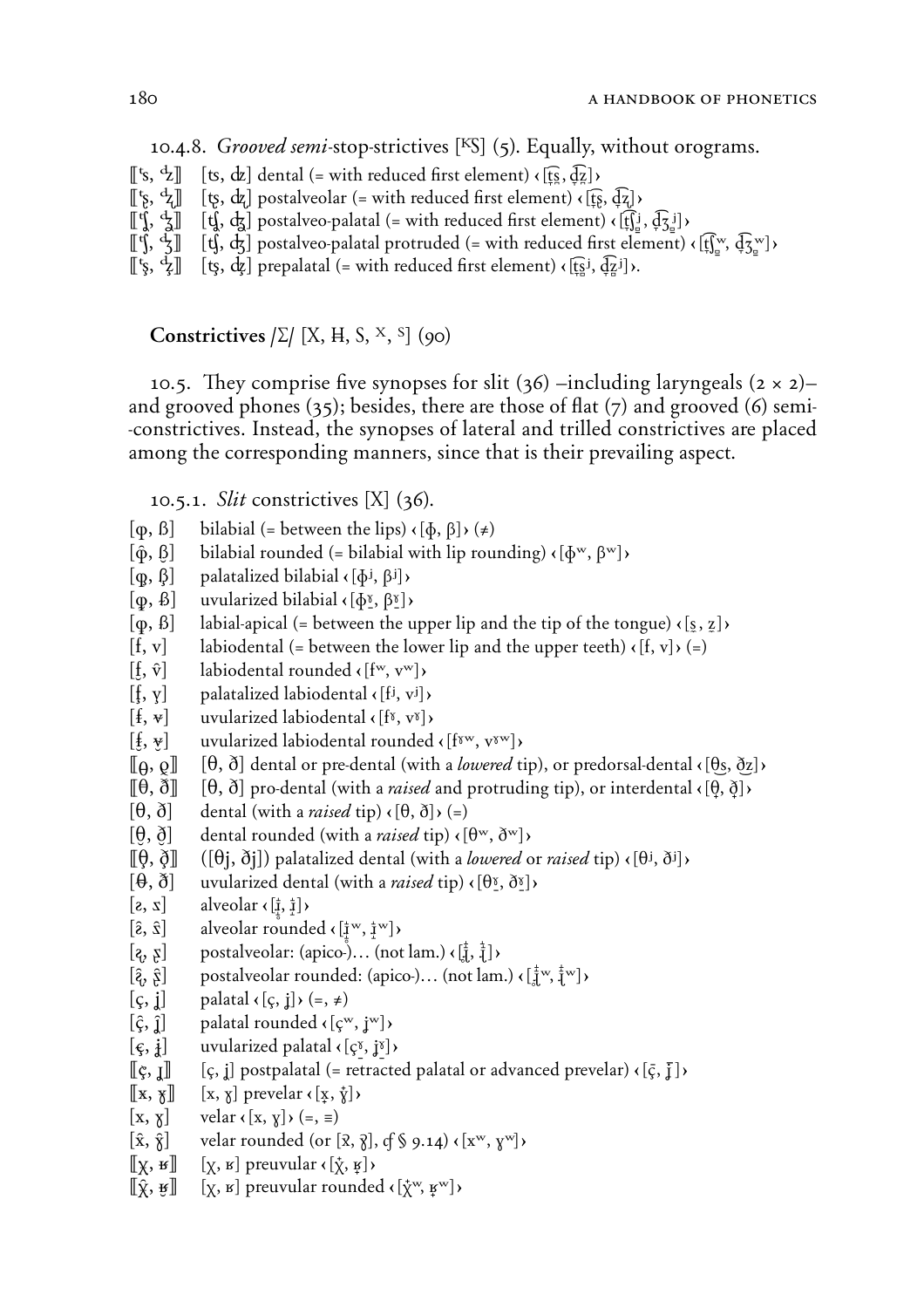- $[\chi, \kappa]$  uvular  $\langle [\chi, \kappa] \rangle$  (=)
- $[\hat{\chi}, \hat{\mathbf{B}}]$  uvular rounded  $\langle [\chi^{\text{w}}, \kappa^{\text{w}}] \rangle$
- 
- [ $\mathbf{X}$ ,  $\mathbf{Y}$ ] pharyngealized uvular  $\mathbf{X}$ <sup>c</sup>,  $\mathbf{X}$ <sup>s</sup>])<br>[ $\mathbf{\hat{Y}}$ ,  $\mathbf{\hat{Y}}$ ] pharyngealized uvular rounded  $\hat{A}$  pharyngealized uvular rounded  $\hat{A}$   $[\chi^{\text{fw}}, \kappa^{\text{fw}}]$
- $[\mathbf{H}, \mathbf{H}]$  prepharyngeal (= between the *upper* pharynx and the root of the tongue)  $\left\{ \{\mathbf{h}, \{\}\right\}$
- $[\hbar, \hbar]$  pharyngeal (= between the *lower* pharynx and the root of the tongue)  $\langle [\mathbf{H}, \mathbf{S}] \rangle$  $(\neq)$
- $[\hat{\hbar}, \hat{\hbar}]$  pharyngeal rounded  $\langle [\mathbf{H}^{\text{w}}, \hat{\mathbf{F}}^{\text{w}}] \rangle$ .

*û* 10.5.1. *∫*at constrictive orograms (36).





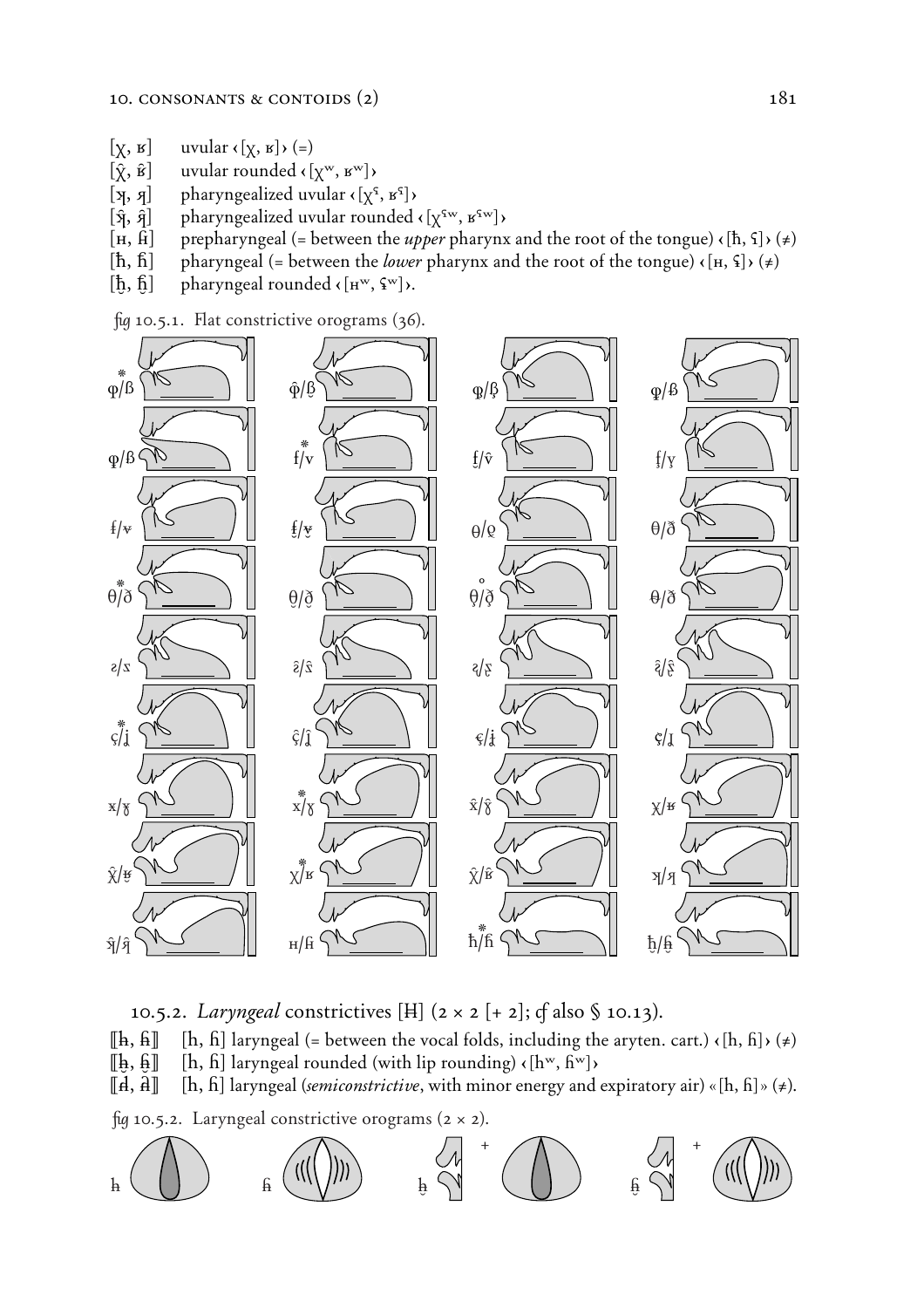# 10.5.3. *Grooved* constrictives **(\_)** (35).

- $[s, z]$  dental (with a *lowered* [or *raised*] tip)  $\left\{ \underline{s}, \underline{z} \right\}$
- $[\hat{s}, \hat{z}]$  dental rounded (with a *lowered* or *raised* tip)  $\langle s^w, z^w \rangle$
- $[s, z]$  labiodentalized dental (with a *lowered* or *raised* tip)  $\epsilon[s^v, z^v]$
- $[[s, z]]$   $[s, z]$  denti-alveolar (with a *raised* tip)  $\langle [s, z] \rangle$ <br> $[\hat{s}, \hat{z}]$   $[s, \hat{z}]$  denti-alveolar rounded (with a *raised* tip
- $[\hat{\mathbf{s}}, \hat{\mathbf{z}}]$  denti-alveolar rounded (with a *raised* tip)  $\left\{ \left[ \mathbf{s}^w, \mathbf{z}^w \right] \right\}$
- $[[\mathbf{k}, \mathbf{k}]]$   $[\mathbf{k}, \mathbf{k}]$  labiodentalized denti-alveolar (with a *raised* tip)  $\mathbf{k}[\mathbf{s}^v, \mathbf{z}^v]$
- **(** $\bf{\hat{s}, z}$ ) uvularized dental, or …denti-alv. (with a *raised* tip, or more rarely *lowered*)  $\bf{\hat{s}, z}$  $\bf{\hat{s}, z}$  $\bf{\hat{s}, z}$  labiodento-uvularized dental (with a *raised* tip), or …denti-alveolar  $\bf{\hat{s}}$ <sup>s</sup> $\bf{\hat{s}}$ <sup>s</sup>
- $1$ *abiodento-uvularized dental (with a <i>raised tip)*, or …denti-alveolar  $\left\{ s^{\gamma}, z^{\gamma} \right\}$
- $[s, z]$  alveolar: (apico-)  $\left\{s, z\right\}$
- $[\hat{\xi}, \hat{\zeta}]$  alveolar rounded: (apico-)...  $\langle [\mathbf{s}^w, \mathbf{z}^w] \rangle$
- $\left[\left[\hat{\varsigma}, \hat{\varsigma}\right]\right]$   $\left[\hat{\varsigma}, \hat{\varsigma}\right]$  alveolar protruded: (apico-)...  $\left(\left[\mathbf{s}^{\mathrm{w}}, \mathbf{z}^{\mathrm{w}}\right]\right)$
- $[\![s, z]\!]$  [ $[s, z]$ ] pre-postalveolar (or alveo-postalv.; interm.; apic., grooved.)  $\langle [\bar{s}, \bar{z}] \rangle$  or  $\langle [\bar{s}, \bar{z}] \rangle$
- $[\hat{\beta}, \tilde{\mathbf{z}}]$  velarized alveolar: (apico-)…  $\mathbf{c}[\mathbf{s}^{\tilde{\mathbf{x}}}, \mathbf{z}^{\tilde{\mathbf{x}}}]$ )<br> $[\hat{\beta}, \tilde{\mathbf{z}}]$ <sup>+</sup> uvularized alveolar: (apico-)…  $\mathbf{c}[\mathbf{s}^{\tilde{\mathbf{x}}}, \mathbf{z}^{\tilde{\mathbf{x}}}]$
- 
- **(***ß***,** *Ω***)** postalveolar: (apico-)… (not laminal) ç**(***ß***,** *Ω***)**Ç (=)
- $[\hat{\beta}, \tilde{\zeta}]^*$  uvularized alveolar: (apico-)...  $\langle [\underline{\tilde{s}}, \underline{\tilde{\zeta}}] \rangle$ <br>  $[\hat{\beta}, \tilde{\zeta}]$  postalveolar rounded: (apico-)...  $\langle [\underline{\tilde{s}}, \hat{\zeta}] \rangle$ **(**è**,** ¶**)** postalveolar rounded: (apico-)… ç**(***ß*"**,** *Ω*"**)**Ç
- **(∑, ")** velarized postalveolar: (apico-)… ç**(***ß*ˆ**,** *Ω*ˆ**)**Ç

fig 10.5.3. Grooved constrictive orograms (34).

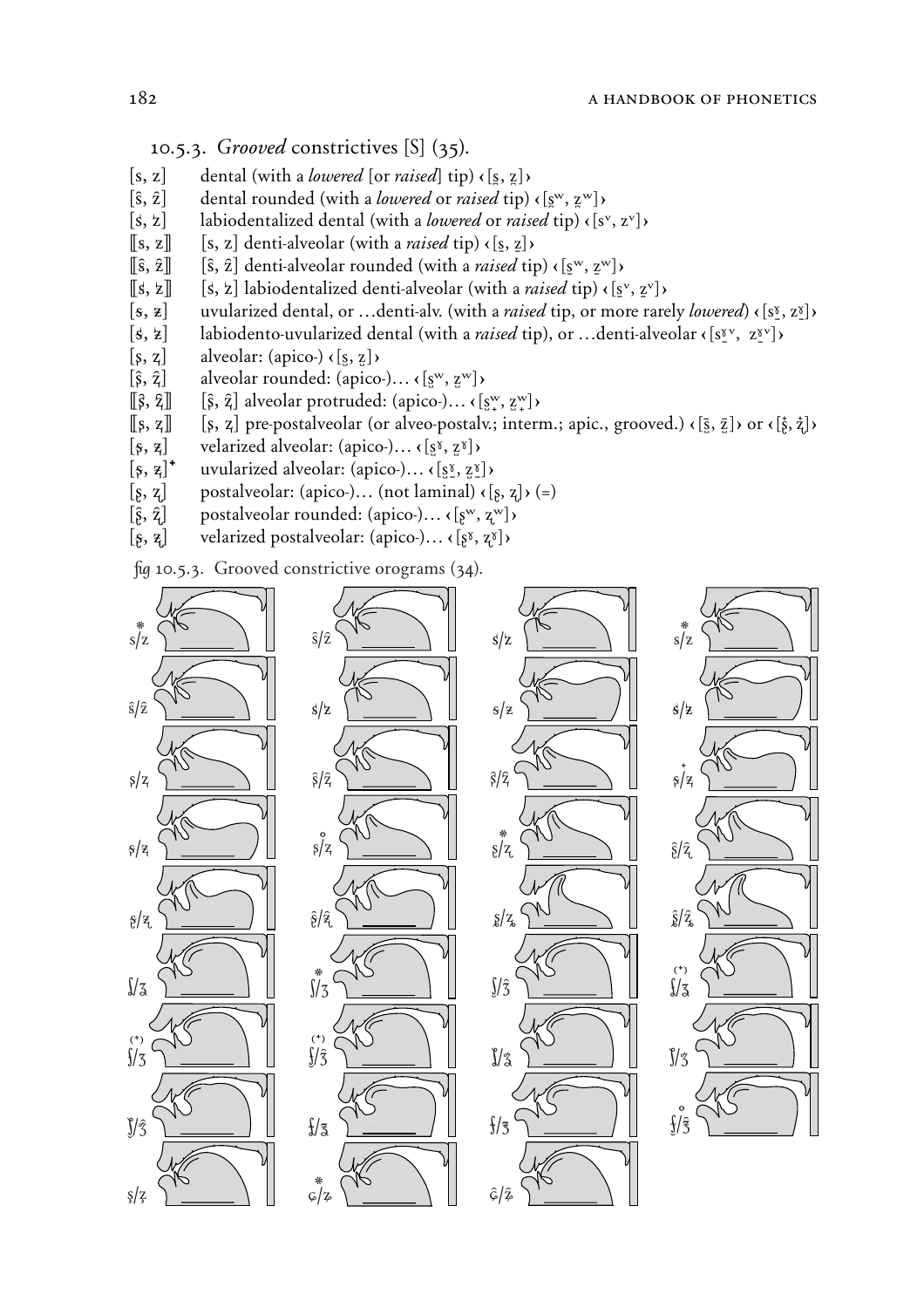- **(**.**,** ÷**)** velarized postalveolar rounded: (apico-)… ç**(***ß*ˆ"**,** *Ω*ˆ"**)**Ç
- 
- **(A, Å)** apico-palatal rounded ç**(***ß*.*π*"**,** Î "*Ω*. **)**Ç
- postalveo-palatal: (lamino-)... (with a *lowered* tip)  $\{[\underline{i}, \underline{\tau}]\}$
- **(S)** postalveo-palatal protruded: (lamino-)...  $\{[\mathbf{x}, \mathbf{z}^w] \}$
- postalveo-palatal over-rounded: (lamino-)... <  $[\int_{\infty}^{w}, \underline{z}_{\infty}^{w}]$ )
- $\left[\left\{\right, \frac{1}{2}\right\}$  postalveo-palatal: (lamino-)... (with *raised* tip)  $\left\{\left[\right\}$ ,  $\left[\right\}$ ,  $\left[\right\}$ )
- $\left[\int, \mathbf{z}\right]$  postalveo-palatal protruded  $\langle \left[\int_{\mathbf{z}}^{\mathbf{w}}, \mathbf{z}^{\mathbf{w}}_{\mathbf{z}}\right] \rangle$
- **[** $\int$ ,  $\hat{z}$ ] postalveo-palatal over-rounded: (lamino-)...  $\{ \int_{\alpha}^{w}, \xi_{\alpha}^{w} \}$
- **postalveo-prevelar:** (lamino-)…  $\langle \left[\begin{matrix} x \\ y \end{matrix}, \frac{z}{2} \right] \rangle$
- **()** postalveo-prevelar: (lamino-)…  $\langle \int_{a_+}^{\infty} X^W, \, \mathcal{F}_{a_+}^X \rangle$
- **[** $\hat{\mathbf{g}}, \hat{\mathbf{z}}, \hat{\mathbf{z}}$ ] apico-palatal (= between the palate and the tip)  $\{ \bar{\mathbf{g}}, \hat{\mathbf{z}}, \hat{\mathbf{z}} \}$ <br> **(h**,  $\hat{\mathbf{z}}$ ] apico-palatal rounded  $\{ \bar{\mathbf{g}}^w, \bar{\mathbf{z}}^w \}$ )<br> **(h**,  $\hat{\mathbf{z}}$ ] postalveo-palatal **()** postalveo-prevelar over-rounded: (lamino-)… <  $\left(\int_{a+1}^{x} \sum_{y}^{y} \frac{y}{y} \right)$
- **postalveo-velar:** (lamino-)... ←  $[\frac{\sqrt{8}}{2}, \frac{\sqrt{8}}{2}]$
- postalveo-velar protruded: (lamino-)... <  $\left[\int_{\frac{\alpha}{2}}^{x} y, \frac{y}{2} \right]$
- **)** postalveo-velar over-rounded  $\langle \iint_{a}^{x} \mathbf{W}, \mathbf{Z}_{a}^{x} \mathbf{W} \rangle$
- $\left[\xi, z\right]$  prepalatal: (lamino-)...  $\left(\xi^j, z^j\right)$
- $[\varphi, \varphi]$  bilabialized prepalatal: (lamino-... with *vertical* labialzation)...  $\{[\varphi^j\beta, \varphi^j\beta]\}$
- $[\hat{\varphi}, \hat{\mathbf{z}}]$  prepalatal rounded: (lamino-)...  $\mathbf{z}$   $[\mathbf{s}^{\text{jw}}, \mathbf{z}^{\text{jw}}]$ ).

10.5.4. *Flat* semi-constrictives  $[X]$  (7).

- $[\![\mathbf{f}, \mathbf{v}]\!]$  [f, v] labiodental (= intermediate between constrictive and approximant)  $\langle [\mathbf{f}, \mathbf{v}] \rangle$
- **((***fl***,** *∂***)) (†, ∑)** dental (= intermediate between constrictive and approximant) ç**(†**f**, ∑**f**)**Ç
- $[\![\mu, \,]\!]$   $[\,\zeta, \,]\!]$  palatal (= intermediate between constrictive and approximant)  $\langle [\,\zeta, \,]\rangle$
- $[[\ell, \mathbf{q}]]$  pospalatal rounded (= intermediate between constrictive and approximant)  $\{\mathbf{i}\}\$
- **((/, g)) (Ÿ)** prevelar (= intermediate between constrictive and approximant) ç**(**'*§*Ë**)**Ç
- $[\![\mu], \gamma]\!]$   $[\![x, \gamma]\!]$  velar (= intermediate between constrictive and approximant)  $\langle [\xi, \xi] \rangle$
- $[\![ \mu, \psi ]\!]$   $[\ ]$ , w] velar rounded (= interm. between constrictive and approximant)  $\{[\mathbf{x}^w, \mathbf{y}^w]\}$ .

*fu* **10.5.4.** Flat semi-constrictive orograms (7).



10.5.5. *Grooved* semi-constrictives **(`)** (6).

- **(j**, **z]**  $[s, z]$  dental (= intermediate between constrictive and approximant)  $\langle$  **[**§, *z*<sup>7</sup>] $\rangle$
- $[\![\xi, \xi]\!]$  [ $[\xi, \xi]$  alveolar (= intermediate between constrictive and approximant)  $\{\xi, \xi\}$
- **((Á, Î)) (***ß***,** *Ω***)** postalveolar (= intermediate between constrictive and approximant) ç**(***ßπ*."**,** Î "*Ω*. **)**Ç





*û* 10.5.5. Grooved semi-constrictive orograms (6).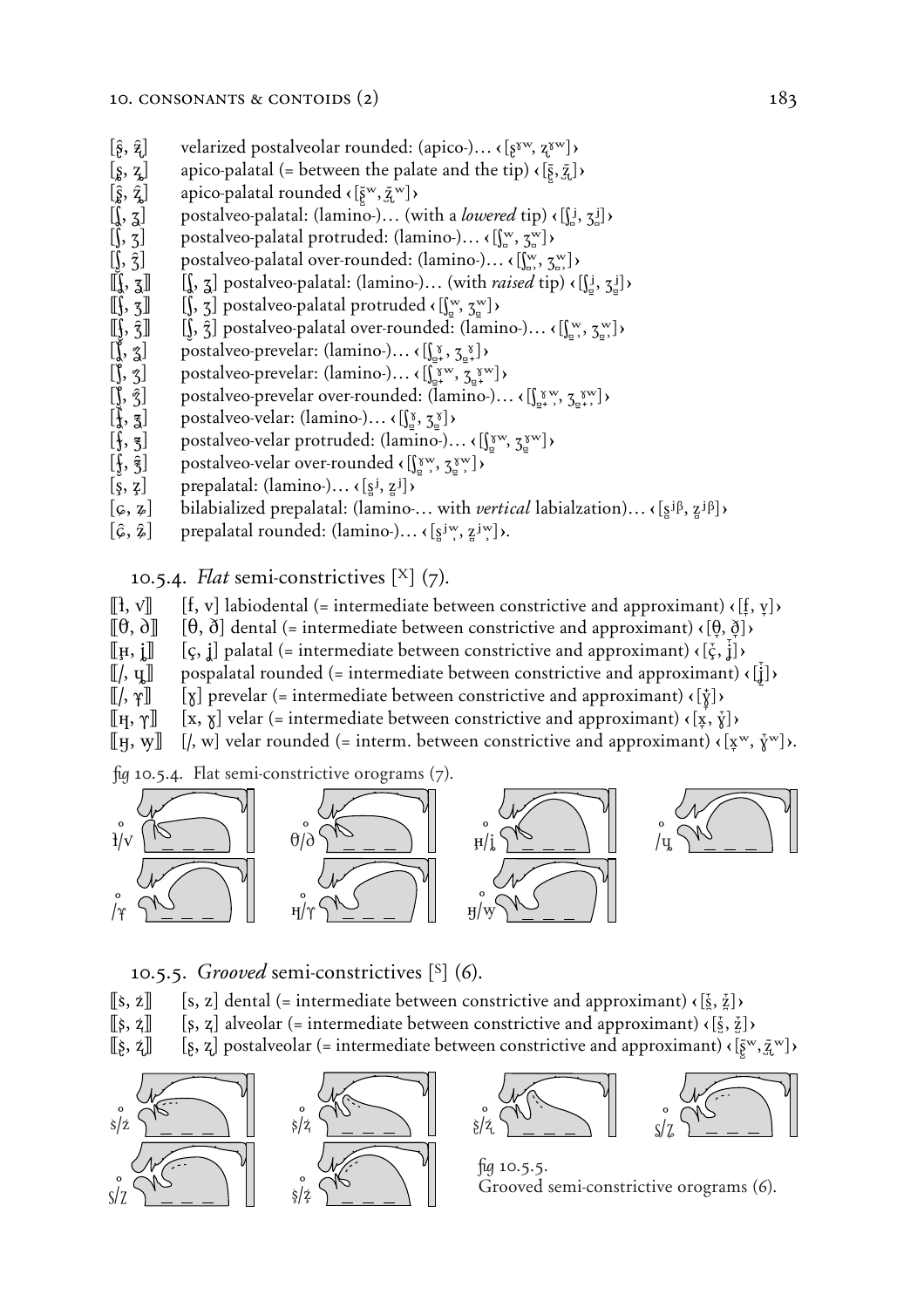| $\llbracket \zeta, \zeta \rrbracket$            | $\left[\right], \frac{1}{2}$ postalveo-palatal: (lamino-) (= interm. between constr. and appr.) $\left(\left[\right], \frac{1}{2}\right]$ ) |
|-------------------------------------------------|---------------------------------------------------------------------------------------------------------------------------------------------|
| $\llbracket \zeta, \overline{\zeta} \rrbracket$ | $[\,,\,\tau]$ postalveo-palatal protruded: (lamino-) (= int. betw. con. and app.) $\langle [\,\,\,^{\tau_w},\,\tau_w^{\tau_w}]\,\rangle$    |
| $[\![\S,\S]\!]$                                 | [ <i>s</i> , <i>z</i> ] prepalatal (= interm. between constrictive and approximant) $\langle [s_1, s_2] \rangle$ .                          |

# Approximants **/ß/ (ß, ´, j, ‡, ã, ã\*, J)** (69)

10.6. They include six synopses –in addition to those of normal phones (36)– also those of semi-approximants (8), nasalized phones (3, among the various possibilities), laryngeals  $(9)$ , and lateralized ones  $(13)$ , with structuring differences, which we will see below, as for semi-approximants or semi-… approximants).

10.6.1. (Normal) approximants **(ß)** (36).

- $[\Phi, \beta]$  bilabial (= vertically)  $(\Phi, \beta)$
- $[\Phi, \beta]$  bilabial rounded  $\{[\Phi^w, \beta^w]\}$
- $[\oint, \oint, \underline{\beta}^j]$  palatalized bilabial  $\{[\phi^j, \underline{\beta}^j]\}$
- $[\Phi, \beta]$  uvularized bilabial  $\{\phi^{\gamma}, \beta^{\gamma}\}$
- $\begin{bmatrix} F, v \end{bmatrix}$  labiodental  $\langle \begin{bmatrix} f, v \end{bmatrix} \rangle$  $\begin{bmatrix} f, \end{bmatrix}$

*û* 10.6.1. Approximant orograms (36).

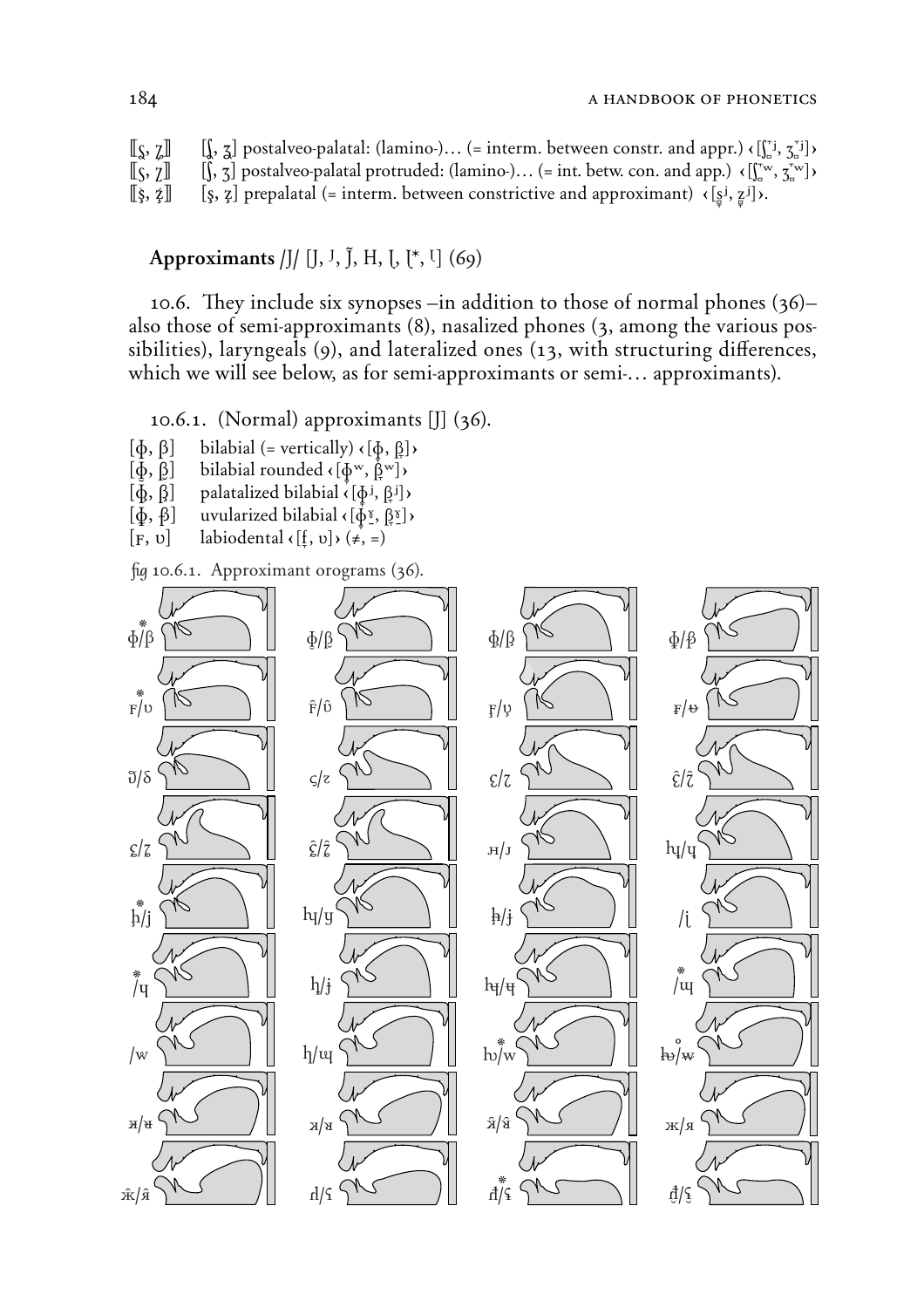- $[\hat{\mathbf{F}}, \hat{\mathbf{U}}]$  labiodental rounded  $\langle [\mathbf{f}^w, \mathbf{U}^w] \rangle$
- $[F, \psi]$  palatalized labiodental  $\{[\underline{f}^j, \psi^j]\}$
- $\begin{bmatrix} \mathbf{F}, \mathbf{\Theta} \end{bmatrix}$  uvularized labiodental  $\mathbf{F}[\mathbf{F}, \mathbf{F}]\mathbf{F}$ <br>  $\begin{bmatrix} \mathbf{F}, \mathbf{\Theta} \end{bmatrix}$  dental, or lamino-dental (with *r*
- **(dental, or lamino-dental (with** *raised* **tip) <b>∈**[ $\theta$ ,  $\delta$ ] $\theta$
- $\left[\zeta, z\right]$  alveolar  $\langle \xi, \xi \rangle$
- **(***P***,** *⁄***)** postalveolar: (apico-)… (not laminal) ç**(***πß*h**,** Îh*Ω* **)**Ç
- $[\hat{\zeta}, \hat{\zeta}]$  postalveolar rounded: (apico-)...  $\langle [\tilde{\zeta}^w, \tilde{\zeta}^w] \rangle$
- **(***≈***,** *c***)** apico-palatal ç**(**.*ßπ°***,** :Î*Ω*h **)**Ç
- **(***‰***,** *C***)** apico-palatal rounded ç**(**."*ßπ°* **,** :Î*Ω*h"**)**Ç
- $[\mathbf{H}, \mathbf{J}]$  prepalatal: (lamino-)...  $\{\mathbf{x} \in \mathbf{S} \mid \mathbf{S} \}$
- $[\mathbf{h}_\mathbf{I}, \mathbf{q}]$  prepalatal rounded: (lamino-)...  $\{\mathbf{x}^{\mathbf{j}w}, \mathbf{z}^{\mathbf{j}w}\}$
- $[\mathbf{h}, \mathbf{j}]$  palatal  $\mathbf{c}[\mathbf{\zeta}]$  o  $[\mathbf{j}]$ ,  $[\mathbf{j}]$ )  $(\neq, =)$
- $\begin{bmatrix} \n\mathbf{h} \n\mathbf{v}, \mathbf{v} \n\end{bmatrix}$  palatal rounded  $\langle \n\mathbf{v}, \mathbf{v} \n\end{bmatrix}$ ,  $(\neq, =)$
- $[\frac{1}{2}, \frac{1}{2}]$  uvularized palatal  $\{[\mathbf{x}^{\mathbf{x}}, \mathbf{y}^{\mathbf{x}}]\}$
- $\left[\frac{\ }{\ }$ , i \right] postpalatal  $\left\{ \left[\frac{\ }{\ } \right] \right\}$
- $\left[\begin{matrix}I, \mathbf{u}\end{matrix}\right]$  postpalatal rounded  $\left\{\begin{matrix} \bar{\mathbf{u}} \end{matrix}\right\}$
- $[\mathbf{h}, \mathbf{i}]$  prevelar  $\langle [\mathbf{i}, \mathbf{j}] \rangle$  or  $[\mathbf{u}, \mathbf{u}]$
- $[\mathbf{h}_{\mathbf{f}}, \mathbf{v}_{\mathbf{f}}]$  prevelar rounded  $\mathbf{v}$  ( $[\ddot{\mathbf{v}}, \ddot{\mathbf{v}}]$ )
- $[$ ,  $\mu$ <sup>]</sup> *provelar* (= between prevelar and velar)  $\epsilon$  [ $\mu$ ])
- $[$ , w] *provelar rounded*  $\langle [\mathbf{w}] \rangle$
- $[h, \mathrm{w}]$  velar  $\left(\mathrm{w}, \mathrm{w}\right) \rightarrow \left(\neq\right)$
- $[\mathbf{b}, \mathbf{w}]$  velar rounded  $\langle [\mathbf{w}, \mathbf{w}] \rangle (\neq, =)$
- $[\mathbf{h}, \mathbf{w}]$  uvularized velar rounded  $\mathbf{K}[\mathbf{w}, \mathbf{w}]$
- $[\mathbf{H}, \mathbf{H}]$  preuvular  $\mathcal{E}[\dot{\mathbf{X}}, \dot{\mathbf{F}}]$
- $[\mathbf{x}, \mathbf{y}]$  uvular  $(\mathbf{x}, \mathbf{y})$
- $[\hat{\mathbf{x}}, \hat{\mathbf{u}}]$  uvular rounded  $\mathbf{v}$  $[\hat{\mathbf{x}}^{\text{w}}, \hat{\mathbf{y}}^{\text{w}}]$
- $[\mathbf{x}, \mathbf{x}]$  pharyngealized uvular  $\mathbf{r}$   $[\mathbf{x}^{\mathsf{T}}, \mathbf{y}^{\mathsf{T}}]$
- $[\hat{\mathbf{x}}, \hat{\mathbf{z}}]$  pharyngealized uvular rounded  $\langle [\hat{\mathbf{x}}^{\text{fw}}, \hat{\mathbf{z}}^{\text{fw}}] \rangle$
- $\begin{bmatrix} \n\text{d}, \text{ } \text{f} \n\end{bmatrix}$  prepharyngeal (= between the *upper* pharynx and the root of the tongue)  $\langle \text{ } [\text{h}, \text{ } \text{ } \text{ } ] \rangle$
- $[\vec{A}, \hat{\mathsf{s}}]$  pharyngeal (= between the *lower* pharynx and the root of the tongue)  $\langle [\mu, \hat{\mathsf{s}}] \rangle$
- $[\mathbf{d}, \mathbf{G}]$  pharyngeal rounded  $\mathbf{G}[\mathbf{H}^{\mathbf{w}}, \mathbf{G}^{\mathbf{w}}]$ .

10.6.2. We also have some *semi*-approximants, or *semi-*… approximants, with greater space between the articulators than for approximants and with a definitely more elusive auditory impression **(´)** (8).

- $\llbracket$ ,  $\varnothing \rrbracket$  [ $\beta$ ] *semi*-bilabial (= bilabial, with very reduced narrowing)  $\langle \lbrack \beta \rbrack \rangle$
- $\llbracket$ ,  $\delta \rrbracket$  [ $\delta$ ] *semi*-dental (= dental, with very reduced narrowing)  $\lceil \delta \rceil$
- $\llbracket /$ ,  $\llbracket \rrbracket$  [**j**] *semi*-palatal (with very reduced narrowing)  $\lt \lbrack \llbracket \rrbracket$
- $\llbracket$ , **q** $\rrbracket$   $\qquad$  [**q**] *semi*-palatal rounded (with very reduced narrowing)  $\langle \bar{q} \rangle$

*û* 10.6.2. Semi-approximant orograms (8).

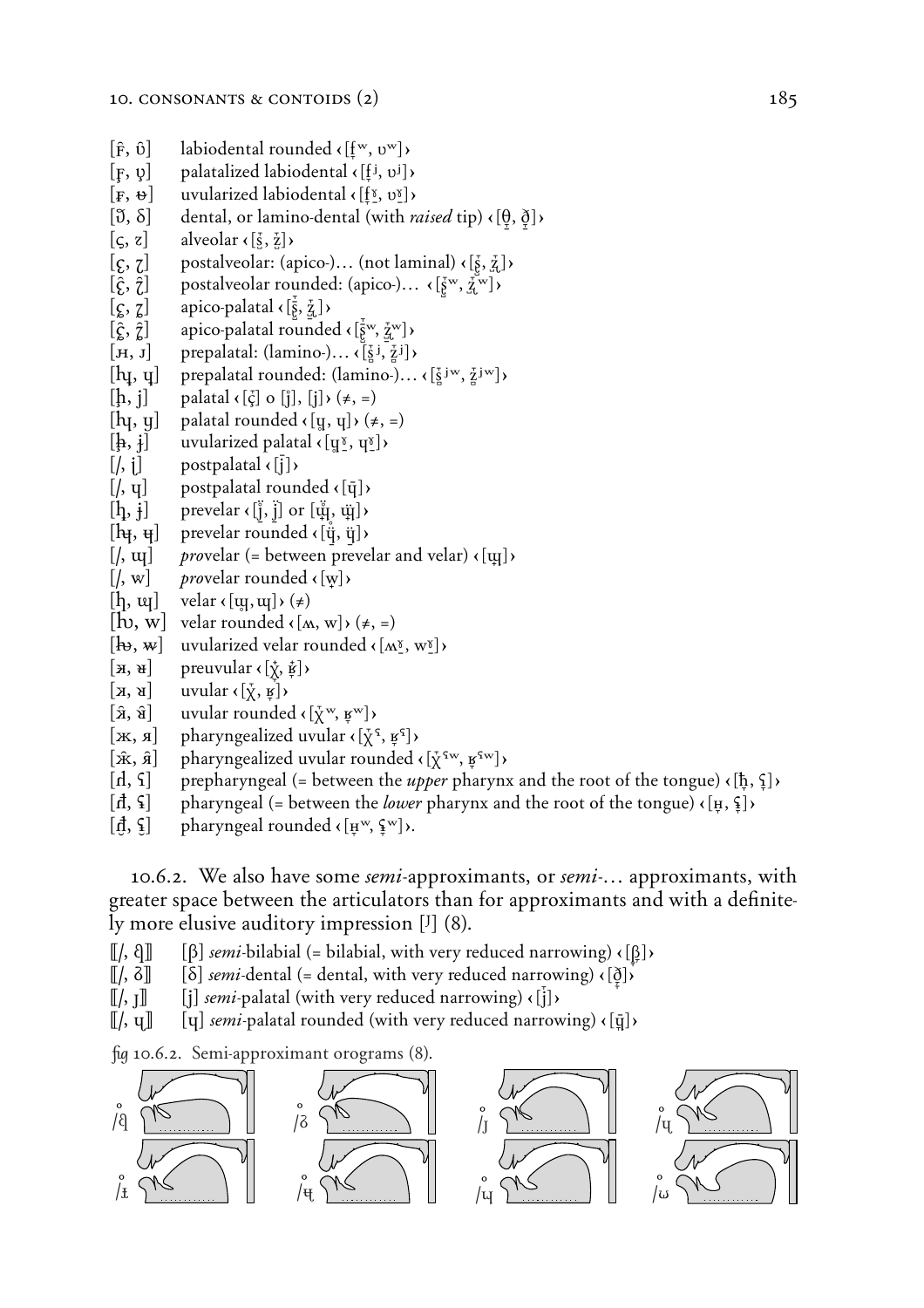$[[\cdot, \cdot, \cdot]]$  [ $[\cdot, \cdot, \cdot]$ ] *semi*-velar (with very reduced narrowing)  $\langle [\cdot, \cdot, \cdot] \rangle$  or  $[\cdot, \cdot, \cdot]$  $[[\ell], \mathbf{H}]]$  [**U**] *semi*-prevelar rounded (= prevel., with very reduced narrowing)  $\{[\ddot{y}]$  or  $[\ddot{w}]$ ) **((/,** *=***)) (µ)** *semi*-provelar (with very reduced narrowing) ç**(µ**Ωh **)**Ç  $[[\ell, \omega]]$  [w] *semi*-velar rounded (with very reduced narrowing for both points)  $\{[\psi]\}$ .

10.6.3. *Nasalized* approximants **(j)** (3). *˛*e di‡erence between these and semi- -nasals (in § 10.2.3) lies in the fact that these are normal contoids, with the addition of a lowered velum, whereas the others are nasals with an incomplete contact. In fact, in *fig* 10.6.2, we have indicated double arrows as well (as in *fig* 5.1), to show the exact combination of the two articulation manners – by insisting and slightly exaggerating. (The same happens to other contoids –as constrictives, taps, or laterals– with added nasalization.)

- $\begin{bmatrix} \end{bmatrix}$  palatal (with a *lowered* velum)  $\begin{bmatrix} \end{bmatrix}$  (=)
- $[$ *(,* $\tilde{w}$ ) velar rounded (with a *lowered* velum)  $\epsilon[\tilde{w}]$   $($  =)
- $\left[\left\langle \right, \tilde{\omega} \right]$  *semi*-velar rounded (with a *lowered* velum)  $\left\{ \left[ \tilde{\omega} \right] \right\}$ .

*û* 10.6.3. Nasalized approximant orograms (3).



10.6.4.1. Lenited *laryngeal* approximants [H]  $(2 \times 2+ 2,$  including the semiapproximants, **(***h***,** *∆***)**, which are laxer, using less expiratory air).

 $[h, h]$  laryngeal (= between the vocal folds, including the arytenoid cartilages)  $\langle [h, h] \rangle$ 

 $[h, h]$  laryngeal rounded (= with lip rounding)  $\{[h^w, h^w]\}$ .

 $\beta$  10.6.4. Lenis approximant laryngograms ( $2 \times 2$ ).



10.6.4.2. Laryngeal approximant with *intermediate* phonation and four mouth articulations  $(5 - no)$  oro-laryngo-grams are given for these;  $f$  also  $\sqrt{5}$  10.13).

- **((***+***))** palatalized laryngeal (with intermediate phonation) ç**(h**î J≠ **)**Ç
- $\lceil \int_0^x \rceil$  velar (= laring. with intermediate phonation)  $\langle \cdot | h^{\delta} \rangle$
- **((***±***))** velarized laryngeal (with intermediate phonation) ç**('**î≠ **)**Ç
- **((***=***))** laryngeal (with intermediate phonation) ç**(h**î≠**)**Ç
- **(i)** laryngeal rounded (with intermediate phonation)  $\Phi$  ( $[\phi^w]$ ).

10.6.5. *Lateralized* apico-laminal approximants, with other coarticulations (and some with lip-rounding as well)  $\begin{bmatrix} 1 \\ 0 \end{bmatrix}$ 

- $[[\ell, \nu]]$  labiodentalized postalveolar slightly rounded (with lateral contraction)  $\langle [\hat{u}]^{\text{sw}}] \rangle$
- **((/,** *Ã***))** dental, or lamino-dental (= with a *lowered* tip and with lateral contraction) ç**(∑**¥*§*&**)**Ç
- **(1)** alveolar (with lateral contraction)  $\langle [r] \rangle$
- **([/,**  $\mathbf{a}$ **]<sup>\*</sup>** velarized alveolar (with lateral contraction)  $\mathbf{c}$  [ $\mathbf{r}$ <sup>8</sup>])
- $[[\cdot, \cdot,\cdot]]$  uvularized alveolar (with lateral contraction)  $\langle [\cdot,\cdot,\cdot] \rangle$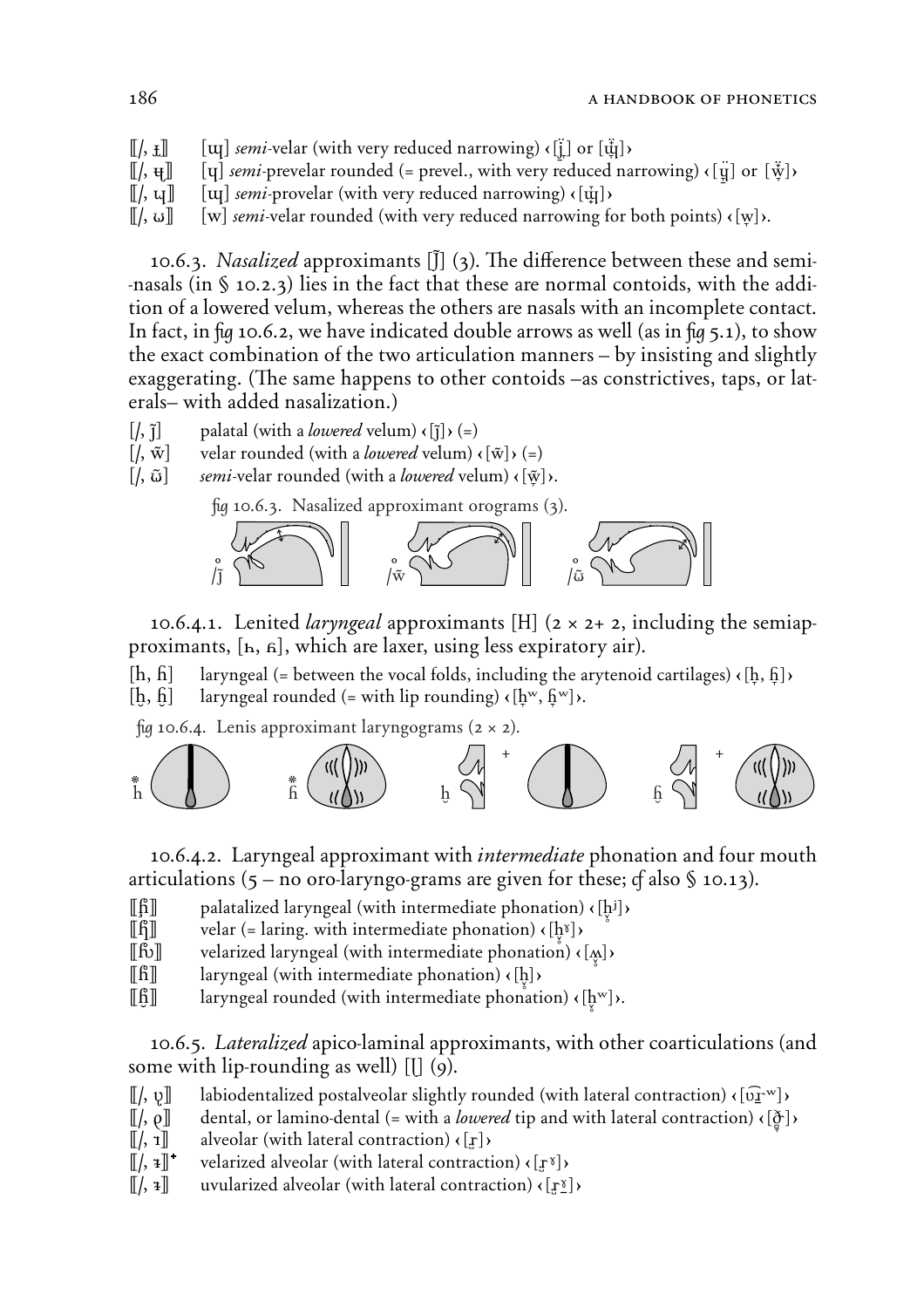- $\llbracket / \sqrt{1} \rrbracket$  postalveolar: (apico-)... (with lateral contraction)  $\langle \lbrack \mathbf{r} \rbrack \rangle$
- $[$ ,  $[$ ,  $]$  postalveolar slightly rounded: (apico-)... (with lateral contraction)  $\langle [$  $]$  $\mathbf{r}$ <sup>w</sup> $]$  $\rangle$
- ([/,  $\mathbf{H}$ ] velarized postalveolar: (apico-)... (with lateral contraction)  $\mathbf{F}[\mathbf{r}^{\mathbf{x}}]$  velarized postalveolar slightly rounded: (apico-)... (with lateral contraction)
- **(** $\text{V}$ ) velarized postalveolar slightly rounded: (apico-)... (with lateral contraction)  $\text{V}$   $\text{V}^{\text{sw}}$ ).



10.6.6. *Lateralized* approximants, with postaveolar and labial coarticulations, including semi-approximant variants  $[\binom{*}{0}, \binom{0}{2}$ .

- $[$ , **i** postalveolarized prevelar slightly rounded (with lateral contraction)  $\langle [\overline{\mathbf{u}} \mathbf{I}^{\mathbf{w}}] \rangle$
- **((/,** *‰***)) (<)** postalveolarized *semi*-prevelar slightly rounded (with lateral contraction but  $with$  very wide narrowing)  $\langle \overline{u}$ [ $\overline{u}^{\text{w}}$ ]
- $\left[\frac{\lambda}{\mu}\right]$  uvulo-postalveolarized velar slightly rounded (with lateral contraction)  $\left\{\frac{\hat{u} \cdot \hat{v}}{\hat{v}}\right\}$
- **((/,** *≈***)) (***<***)** uvulo-postalveolarized *semi*-velar slightly rounded (with lateral contraction but with very wide narrowing)  $\langle [\overline{u} \cdot \overline{v}^w] \rangle$ .

*fig* 10.6.6. Dorso-lateralized approximant ( $\alpha$ ) and semi-approximant ( $\beta$ ) orograms (with slight postalveolarization) (4).



 $Trills$ , taps & flaps  $/R$   $(R, A, A, R, A)$  (39)

10.7. They include three synopses for trills (11), taps (10), flaps (6); and two more, for *constrictive* trills (6) and taps (3); finally, we find *lateralized* taps and flaps (3). The synopses of tapped laterals are with those of laterals.

10.7.1. *Trills* **(***ó***)** (11).

 $[(\mathbf{p}), \mathbf{B}]$  bilabial  $(\mathbf{B}, \mathbf{B}) \neq (\neq, =)$ 

- $({[(r), r]^*})$  dental (with *raised* tip)  $\{[\hat{r}, \hat{r}]\}$
- $[(r), r]$  alveolar (apical)  $\langle [r, r] \rangle$
- $\left[ \begin{matrix} , & \hat{\mathbf{r}} \end{matrix} \right]$  alveolar rounded  $\left\{ \begin{matrix} \mathbf{r}^{\mathbf{w}} \end{matrix} \right\}$
- $\left[ \left( \mathbf{F} \cdot \mathbf{F} \right)^{\dagger}$  velarized alveolar  $\left\{ \left[ \mathbf{F} \mathbf{F} \right] \right\}$
- $[$ ,  $\mathbf{r}$  **d** uvularized (rarely velarized) alveolar  $\mathbf{r}$  [ $\mathbf{r}$ <sup>x</sup>])
- $[(\mathbf{r}), \mathbf{r}]$  postalveolar: (apico-)... (not laminal)  $(\mathbf{r}, \mathbf{r}) \neq (\neq)$
- $\begin{bmatrix} \lambda, r \end{bmatrix}$  apico-palatal  $\{\hat{r}\}\hat{r}, \hat{r}$   $\rightarrow$   $(\neq)$
- $[(\mathbf{r}), \mathbf{r}]$  prepalatal: (lamino-)...  $\{[\mathbf{r}^i, \mathbf{r}^j]\}$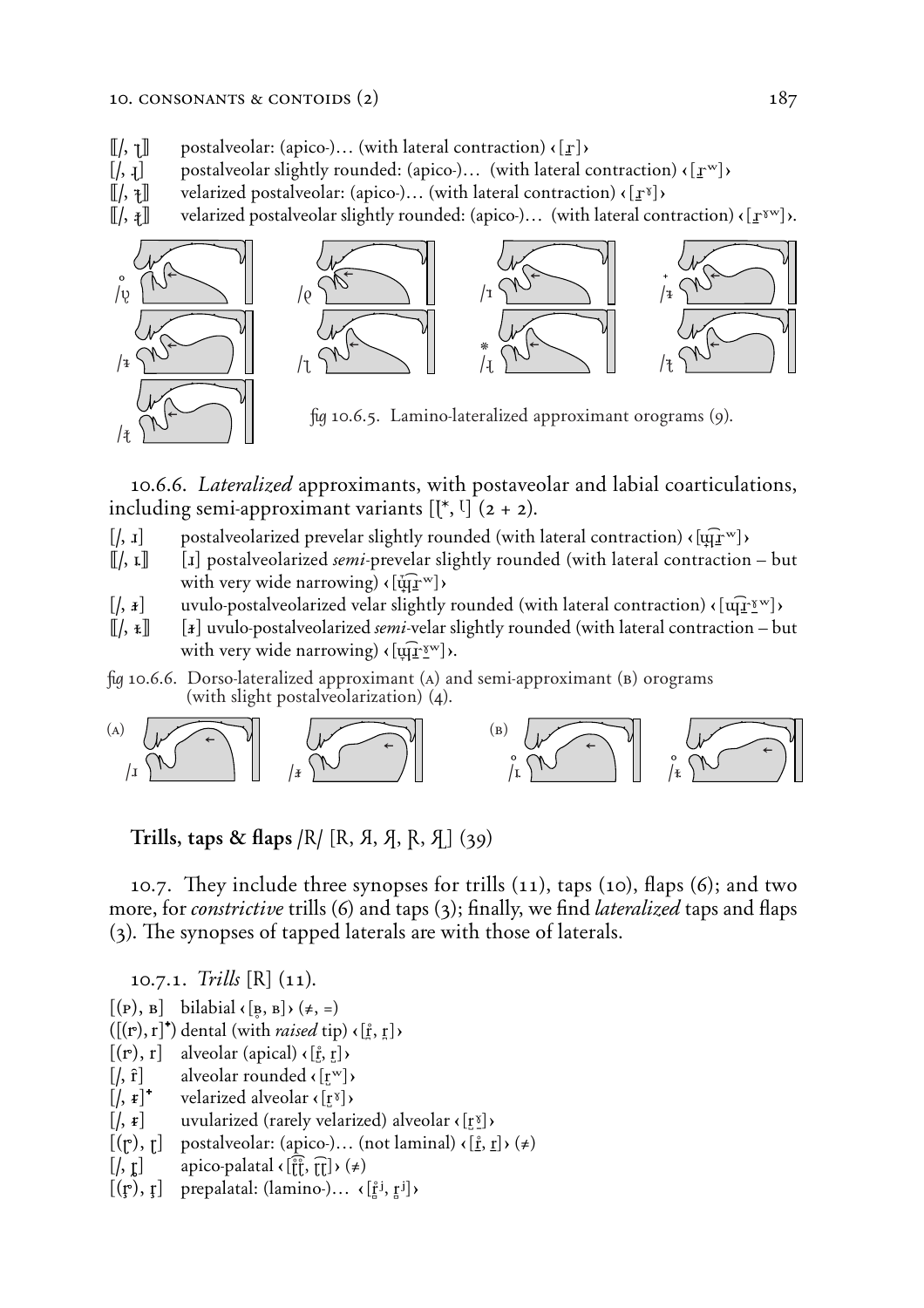



*û* 10.7.2. Tap orograms (10).

10.7.3. *√aps* **(‰)** (6).

 $[$ , 0 $]$  labiodental (= between the lower lip and the upper teeth)  $\langle [\vec{v}] \rangle$ 

 $[(\hat{\mathbf{a}}), \hat{\mathbf{a}}]$  alveolar  $\{[\vec{\mathbf{x}}, \vec{\mathbf{a}}]\}$ 

 $\frac{f}{q}$  **10.7.3.** *Flap orograms* (6).

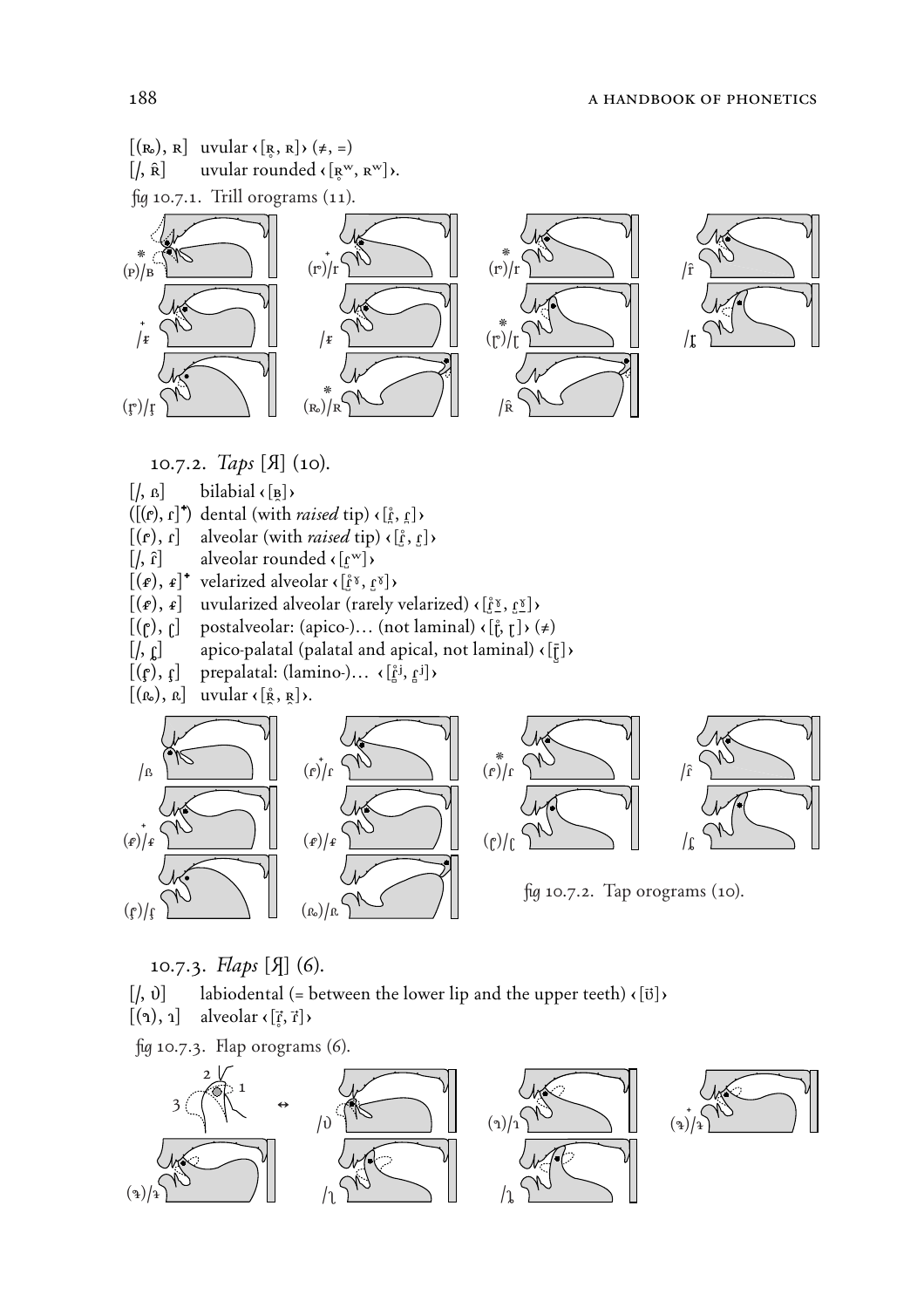- $[(\mathbf{a}), \mathbf{a}]^*$  velarized alveolar  $\langle [\mathbf{a}, \mathbf{b}, \mathbf{b}] \rangle$
- $[(4), 4]$  uvularized alveolar  $\left(\begin{bmatrix} \vec{r} \ \underline{v} \end{bmatrix}, \vec{r} \underline{v}\right)$
- $[[, \cdot]]$  postalveolar: (apico-)...  $\{[\cdot]\}$
- $[(\gamma), \gamma]$  apico-palatal (not laminal)  $\{[\vec{r}, \vec{r}]\}$ .

10.7.4. *Constrictive* trills **(˘)** (6).

- **()**, **5**) alveolar (with raised tip and narrowing which produces friction noise)  $\epsilon$   $[\frac{1}{L}, \frac{1}{L}]$  $\epsilon$
- $[\![\hat{x}, \hat{y}]\!]$   $[\![x, y]\!]$  velar (with friction noise)  $\{\vec{[x}, \vec{R}\}$
- $[\![ \kappa, \kappa ]\!]$   $[\![ \chi, \kappa ]\!]$  uvular (with friction noise)  $\langle [\frac{\kappa}{\kappa}, \frac{\kappa}{\kappa}] \rangle$
- $[\hat{\mathbf{R}}, \hat{\mathbf{R}}]$  uvular rounded (with friction noise)  $\langle [\hat{\mathbf{R}}^{\text{w}}, \hat{\mathbf{R}}^{\text{w}}] \rangle$
- $[\![ \kappa, \kappa ]\!]$  pharyngealized uvular (with friction noise)  $\langle [\frac{\kappa}{\kappa}, \frac{\kappa}{\kappa^2}] \rangle$
- [[X,  $\mathbb{R}$ ] pharyngeal (between the *lower* pharynx and the root of the tongue; with friction noise)  $\left\{ \left[ H_R^{\frac{1}{2}}, \frac{\zeta_R^{\frac{1}{2}}}{H} \right] \right\}$





*û* 10.7.4. Constrictive trill orograms (6).

10.7.5. *Constrictive* taps **(˘\*)** (3).

- $[\xi, \xi]$  alveolar (with raised tip and narrowing which produces friction noise)  $\{\xi, \xi\}$
- $[\mathbf{x}, \mathbf{\hat{x}}]$  velar (with friction noise)  $\mathbf{\hat{x}}, \mathbf{\hat{x}}$ )
- $\left[\frac{\pi}{2}, \beta\right]$  uvular (with friction noise)  $\left\{\frac{1}{\beta}\right\}$ .



10.7.6. Lateralized taps  $\alpha$  flaps  $[\mathcal{A}]$  (3).

- $[(\rho), \rho]$  alveolar *tap* (with *raised* tip)  $\{[\hat{r}, \rho]\}$
- $[(\gamma), \gamma]$  alveolar *flap* (with *raised* tip)  $\{[\zeta, \zeta]\}$
- $[(\hat{\mathbf{a}}), \hat{\mathbf{a}}]$  velarized alveolar *flap* (with *raised* tip)  $(\hat{\mathbf{f}}^{\mathbf{x}}, \hat{\mathbf{f}}^{\mathbf{x}})$ .

fig 10.7.6. Lateralized orograms: tap (1) and flap (2).



 $\text{Laterals } / L / [L, L, L, L, L]$  (58)

10.8. They include five synopses for (bi)laterals (26), *unilaterals* (9), constrictive laterals (11), lateral taps (3); semi-laterals (8); finally, the symbol for a diaphone is added, [I] (which can be called either clateralized tap) or ctapped lateral), for oscillations between  $[r, f, l, l]$ ).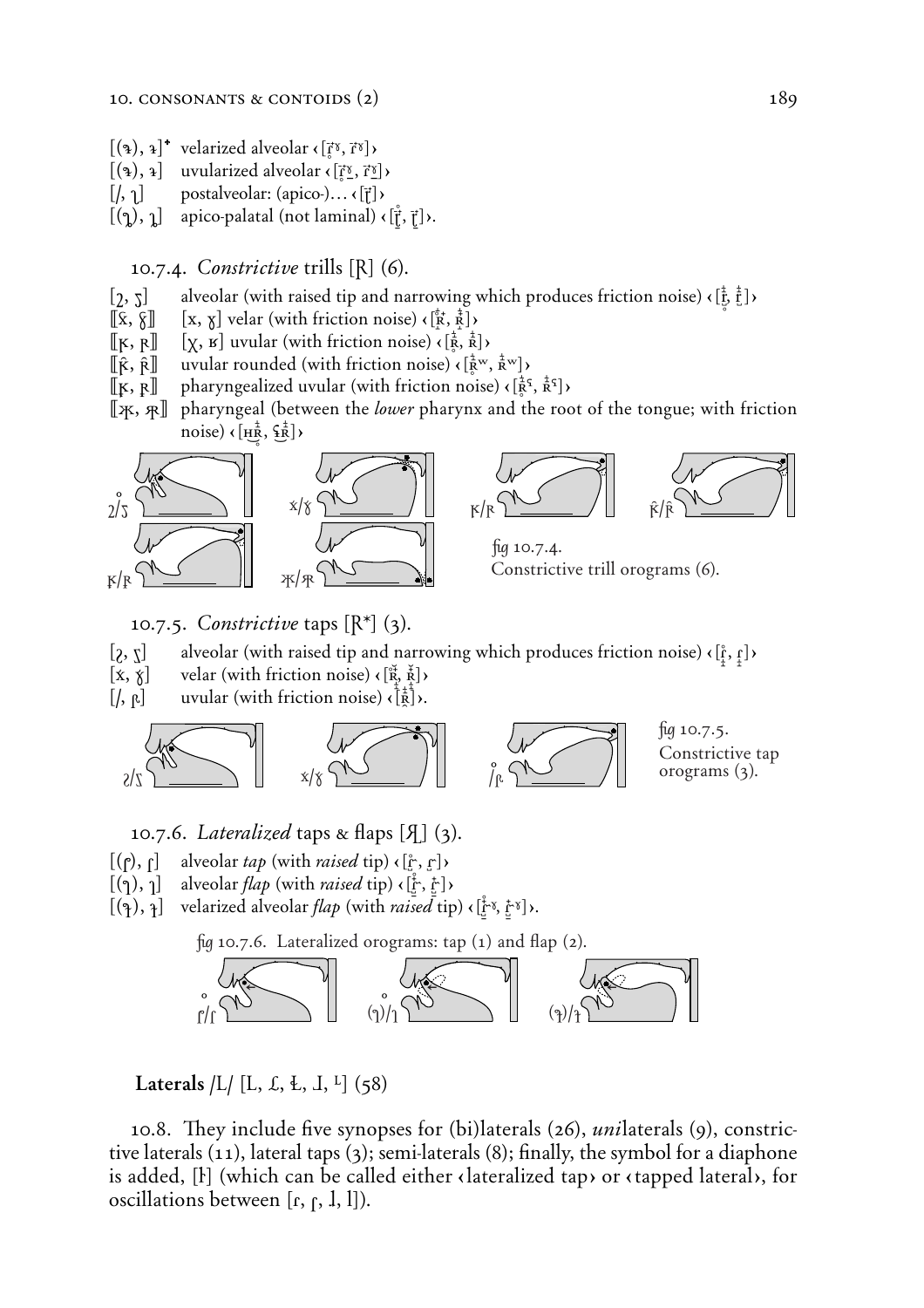#### 10.8.1. *Laterals* **(***‹***)** (26).

- $[$ ,  $\phi$ <sup> $\phi$ </sup> $]$  labial-apical (= between the upper lip and the tip of the tongue)  $\langle$ [1] $\rangle$
- $[[\ell, \ell]]$   $[[\ell, \ell]]$  dental, or predental (with *raised* tip)  $\langle [\ell] \rangle$
- $[[\,,\, \, \cdot \,]]$   $[[\,,\, \, \cdot \,]]$  dental rounded  $\cdot \, [[^{\rm w}]$
- $[[\ell, t]]$   $[[\ell, t]]$  velarized dental  $\{[\ell] \}$  or  $[\ell]$
- $[[/, \frac{1}{2}]]$   $[[/, \frac{1}{2}]]$  uvularized dental  $\left(\frac{1}{2}\right)$  or  $[\frac{1}{2}]$   $\times$
- $\lceil \cdot \rceil$ ] denti-alveolar (= intermediate between the teeth and the alveoles)  $\lceil \cdot \rceil$
- $[(1), 1]$  alveolar (= between the alveoles and the tip of the tongue) ∢ $[\frac{1}{6}, \frac{1}{6}]$ **>**<br> $[1, 1]$  alveolar rounded ∢ $[\frac{1}{6}]$ <sup>w</sup>]
- alveolar rounded  $\langle [l^w] \rangle$
- $[(1), 1]$  velarized alveolar  $([1]^\delta)$ ,  $[[1]^\delta)$  or  $[[1]^\delta)$
- $[(\hat{i}), \hat{i}]$  velarized *semi*-alveolar (with reduced velar narrowing than  $[\hat{i}]) \in [[\hat{i}'], [\hat{i}'], [\hat{j}']$ )
- $\left[\frac{1}{2}, \frac{1}{2}\right]$  velarized alveolar rounded  $\left(\frac{1}{2}e^{i\omega}\right)$  or  $\left[\frac{1}{2}e^{i\omega}\right]$
- $\left[\left\langle \frac{1}{2}, \frac{1}{2}\right\rangle\right]$  *semi*-velarized alveolar rounded  $\left\{ \left[\frac{1}{2} \times \right] \right\}$
- $[[\ell, \frac{1}{2}]]$   $[[\ell, \frac{1}{2}]$  uvularized alveolar  $\epsilon$  ( $[\frac{1}{2}]$ ) or  $[\frac{1}{2}]$ )<br> $[[\ell, \frac{1}{2}]$   $[[\ell, \frac{1}{2}]$  uvularized alveolar rounded  $\epsilon$  ( $[\ell, \frac{1}{2}]$ )
- $\left[ \frac{1}{2} \times \mathbb{R} \right]$  is uvularized alveolar rounded  $\left[ \frac{1}{2} \times \mathbb{R} \right]$  or  $\left[ \frac{1}{2} \times \mathbb{R} \right]$
- $[(\cdot), \cdot]$  postalveolar: (apico-)… (not laminal)  $\cdot$  [[, [] $\cdot$  ( $\neq$ , =)
- $[[, ]]$  postalveolar rounded: (apico-)...  $\{[\mathbf{w}, \mathbf{w}]\}$
- $\left[\frac{1}{2}, \frac{1}{2}\right]$  velarized postalveolar  $\left\{\left[\begin{matrix}x, & 1 \\ 0, & 0\end{matrix}\right]\right\}$
- $[(\!\{})$ ,  $]\!\{]$  apico-palatal (= between the palate and the tip)  $\{[\cdot, \cdot] \}$
- $\left[\frac{\ell}{\ell}\right]$  apico-palatal rounded  $\left\{ \begin{bmatrix} w \\ w \end{bmatrix} \right\}$
- $\llbracket \llbracket \rrbracket$   $\parallel$  postalveo-palatal: (lamino-)...  $\langle \llbracket \llbracket i \rrbracket \rangle$
- $[(\mathbf{l}), \mathbf{l}]$  prepalatal: (lamino-)...  $\{[\mathbf{l}, \mathbf{l}, \mathbf{l}]\}$
- $[(\Lambda), \Lambda]$  palatal  $\{[\lambda, \Lambda]\}\ (\neq, =)$ <br> $[$ , L] prevelar  $\{\Lambda\}$
- 
- (*l*, *l*] prevelar **(**<u>*l*</del>)<br>[*l*, *l*] velar (= betw.</u> velar (= betw. the velum and the back of tongue; not  $\langle$  velarized [alveolar] $\rangle$ ) $\langle$ [ $\iota$ ] $\rangle$  $(*)$







*û* 10.8.1. (Bi)lateral orograms (26).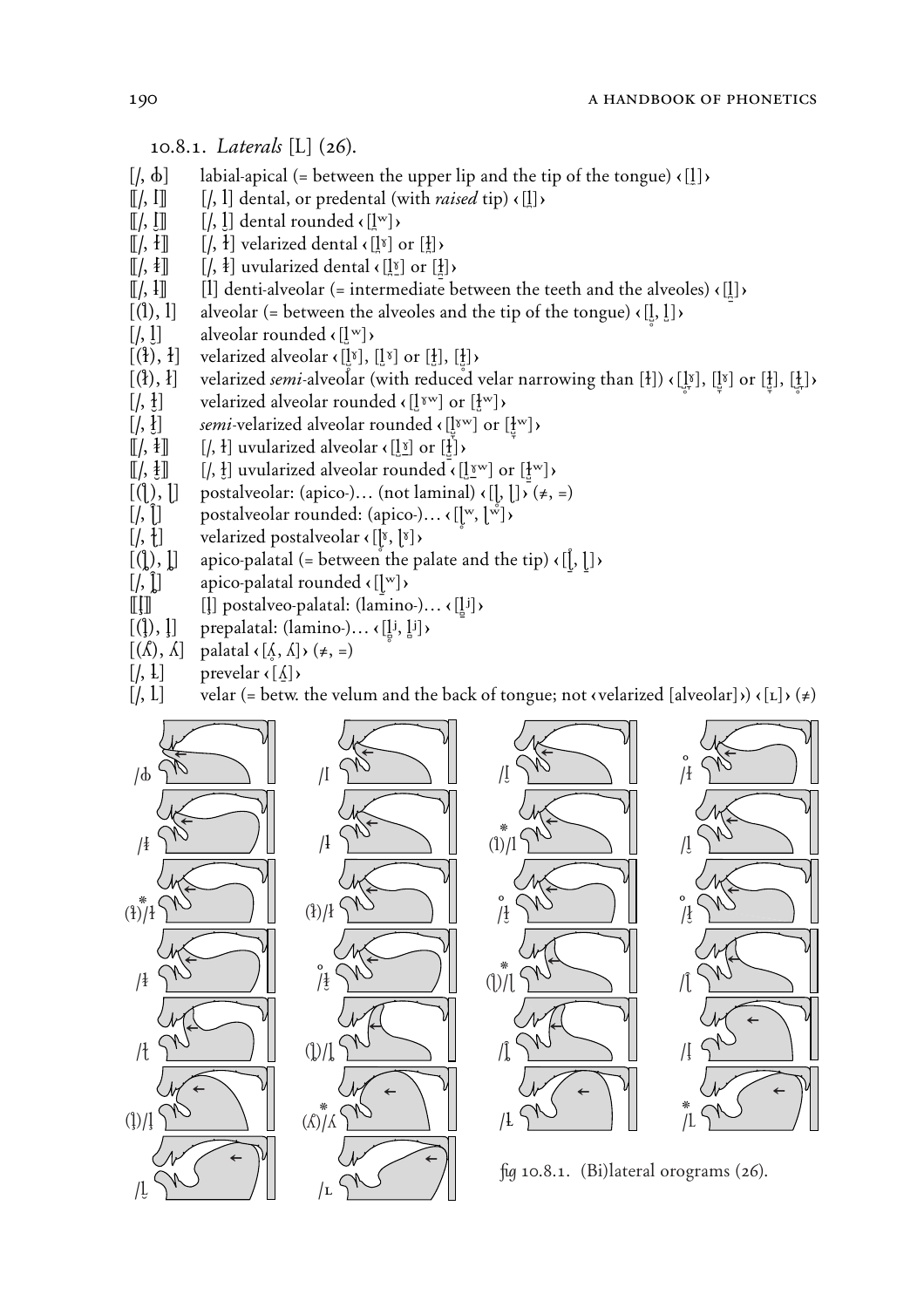- $[[ , ]]$  velar rounded  $([$ **L**<sup>w</sup> $])$
- $\left[\right, \mathbf{r}\right]$  uvular  $\left(\mathbf{r}\right)$ .

 $\lambda$ 

#### 10.8.2. *Unilaterals* **(Æ)** (9).

- $[[/, \Lambda]]$  [1] dental: (lamino-)... (with air passing only around one side of the tongue)  $\{[\}]\$
- $[[(\lambda), \lambda]]$  [l] alveolar  $\left( [\underline{1}], [\underline{1}] \right)$
- **((/,** *|***))** prevelarized alveolar ç**(l***@*ΈΩ**)**Ç
- **l**[/,  $\delta$ **]** prevelarized alveolar rounded ‹[l̥<sup>w</sup>]›
- $[[\ell, \lambda]]$  [*i*] velarized alveolar  $\{[\ell^{\gamma}]\}$
- $[[\,,\, \mathbf{\hat{x}}]]$  [ $[\,\cdot\,]$ ] uvularized alveolar  $\overline{\mathbf{C}}$  ( $[\,\cdot\,]$  $\mathbf{C}$ )
- $[[\,, \, \Lambda]]$   $[[\,]$  postalveo-palatal: (lamino-)...  $\{[\,]\,\}$
- $[[\,, \, \lambda]]$   $[[\,]$  prepalatal: (lamino-)...  $\langle [\, ]^{\,j} \,]$ )
- $[[\ell, \lambda]]$   $[\Lambda]$  palatal: (lamino-)...  $\{[\Lambda]\}$ .



*û* 10.8.2. Unilateral orograms (9).

#### 10.8.3. *Constrictive (uni)*laterals **(ü)** (11).

- $[[\{ \}, \{ \}]]$   $[[\{ \}, \{ \}]]$  dental, or predental (with friction noise)  $\{ [\{ \}, \{ \} ]$
- $[4, 4]$  alveolar (with friction noise)  $\left(\frac{1}{2}, \frac{1}{6}\right)$
- $[\frac{1}{2}, \frac{1}{2}]$  alveolar rounded (with friction noise)  $\left(\frac{1}{2} \times \frac{1}{2} \times \frac{1}{2}\right)$
- $[\frac{1}{2}, \frac{1}{2}]$  velarized alveolar (with friction noise)  $\langle [\frac{1}{2}, \frac{1}{2}, \frac{1}{2}] \rangle$
- $[\frac{1}{2}, \frac{1}{2}]$  velarized alveolar rounded (with friction noise)  $\left(\frac{1}{2} \delta^w, \frac{1}{2} \delta^w\right)$
- $[\lbrace \rbrace, \lbrace \rbrace]$  postalveolar: (apico-)... (not laminal with friction noise)  $\{[\underline{\lbrace}, \underline{\xi}]\}$
- $\left[\left[\frac{1}{2}, \frac{1}{2}\right]\right]$  [ $\left[\frac{1}{2}, \frac{1}{2}\right]$  postalveo-palatal: (lamino-)... (with friction noise)  $\left(\left[\frac{1}{2}, \frac{1}{2}, \frac{1}{2}\right]\right)$
- $\left[\frac{1}{3}, \frac{1}{3}\right]$  prepalatal: (lamino-)... (with friction noise)  $\left(\frac{1}{6}, \frac{1}{6}, \frac{1}{6}\right)$
- $[K, \hat{K}]$  palatal (with friction noise)  $\{[A, \hat{K}]$  or  $[\hat{A}, \hat{K}]$
- $[\frac{1}{2}, \frac{1}{2}]$  velar (not cvelarized [alveolar] $\overline{X}$  with friction noise)  $\overline{[\frac{1}{2}, \frac{1}{2}]}$  or  $[\frac{1}{2}, \frac{1}{2}]$
- $[\mathbf{\underline{\mathfrak{e}}}, \mathbf{\underline{\mathfrak{k}}}]$  uvular (with friction noise)  $\mathbf{\mathfrak{e}}[\mathbf{\underline{\mathfrak{k}}}, \mathbf{\overline{\mathfrak{k}}}]$  or  $[\mathbf{\underline{\mathfrak{k}}}, \mathbf{\overline{\mathfrak{k}}}]$ .

*û* 10.8.3. Constrictive lateral orograms (11).

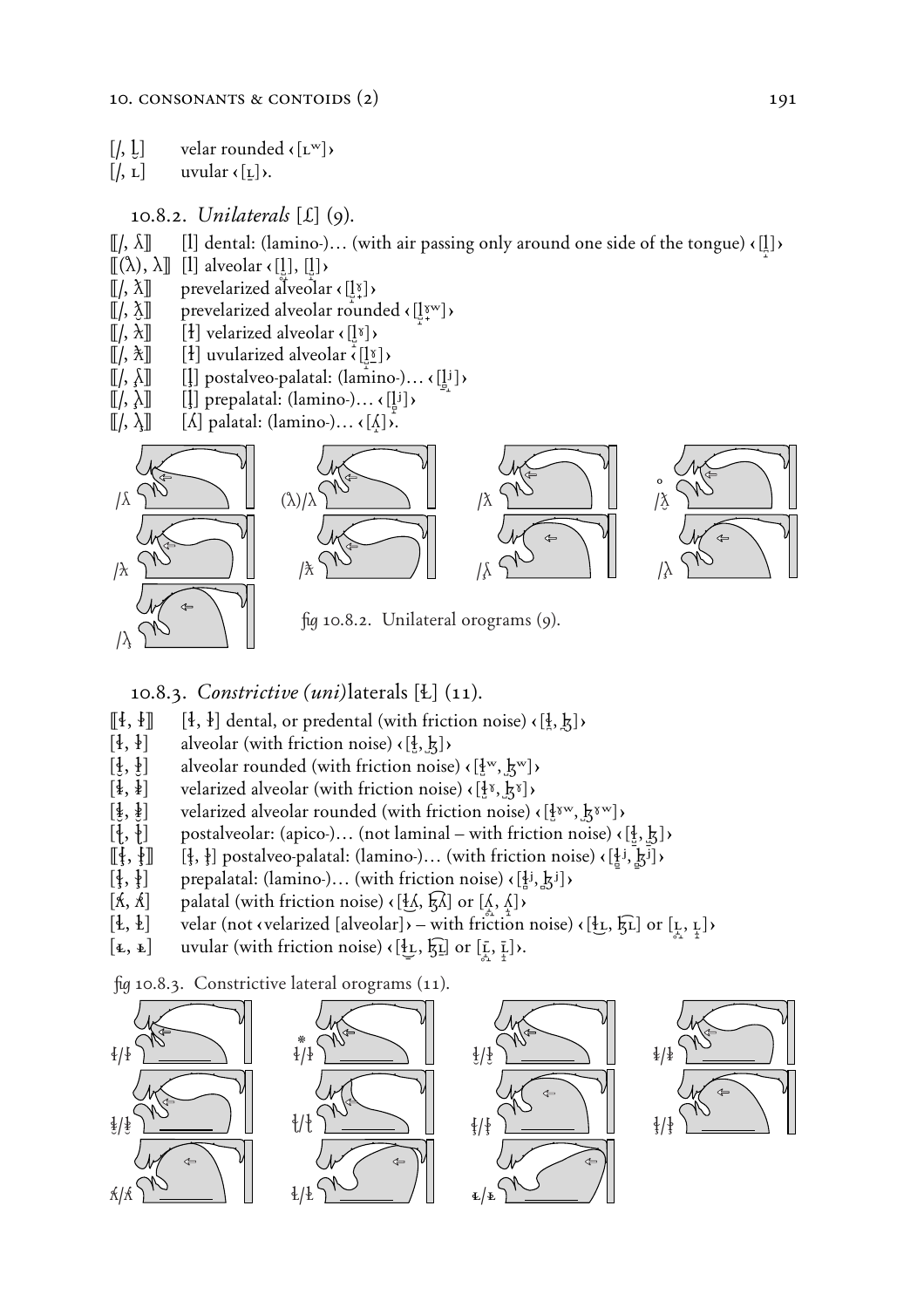10.8.4. *Tapped* laterals **(æ)** (3).

- $\left[\frac{\pi}{3}, 1\right]$  alveolar  $\left\{\frac{\pi}{3}, \frac{\pi}{3}\right\}$
- $[[ , ]]$  postalveolar: (apico-)... (not laminal)  $\{[]\}$
- $[[, ]]$  apico-palatal (= between the [hard] palate and the tip)  $\{[\cdot]\}$ ).



10.8.5. *Semilaterals* (or semiapproximant laterals) **(***Œ***)** (5).

- $[[\,,\,]\,]$  [l] alveolar (with lateral contraction)  $\{\cdot\}$
- $\llbracket$ /,  $\llbracket$ **i**  $\llbracket$ <sup>*i*</sup>  $\rrbracket$  velarizid alveolar (with lateral contraction)  $\llbracket \llbracket x \rrbracket$
- $[[\,,\,\hat{\imath}]]$  [ł] velarizid alveolar tounded (with lateral contraction)  $\langle [\,\cdot\,^{\mathrm{tw}}]\,\rangle$
- $[[\cdot, 1]]$  [[] postalveolar (with lateral contraction)  $\{\cdot\}$
- $\llbracket$ /, **v** $\rrbracket$  [*A*] palatal (with lateral contraction) **c**[ $\&$ ]>
- **((** $[f, \tau]$ ) prevelar (with lateral contraction)  $\langle [\dot{\tau}] \rangle$
- $[[\ell, \tau]]$  [L] velar (with lateral contraction)  $\langle [\tau] \rangle$
- $\llbracket$ /,  $\hat{\uparrow}\rrbracket$  [L] velar rounded (with lateral contraction)  $\langle \downarrow^x \mathbb{F}^* \rangle$ ).

*û* 10.8.5. Semi-laterals, or semi-approximant laterals (8).



10.8.6. As already pre-empted in § 10.8, we also give the diaphone [F] (*ie* elateralized tap) or (tapped lateral), for possible oscillations between  $[r, r]$  and  $[1, 1]$ ). We leave the task of devising possible *<sup>offIPA* «transcriptions» to the imagination of</sup> careful readers.





#### Comparisons between similar contoids

10.9. For *nasals*, to closely examine their many articulatory possibilities, we can consider the position of German, as it emerges mainly from § 5.2.1-7 of the *HPr*. We have indicated many coarticulatory combinations, by using both (more) enormal) and (more) (special) symbols. Certainly, this has been done not for the sake of useless pedantry, but rather to fully describe native speakers' çspontaneous and automatic) phonetic reality, in order to allow also non-native speakers to use what natives actually do. In fact, for the 3 nasal phonemes of German, /m, n, n/, we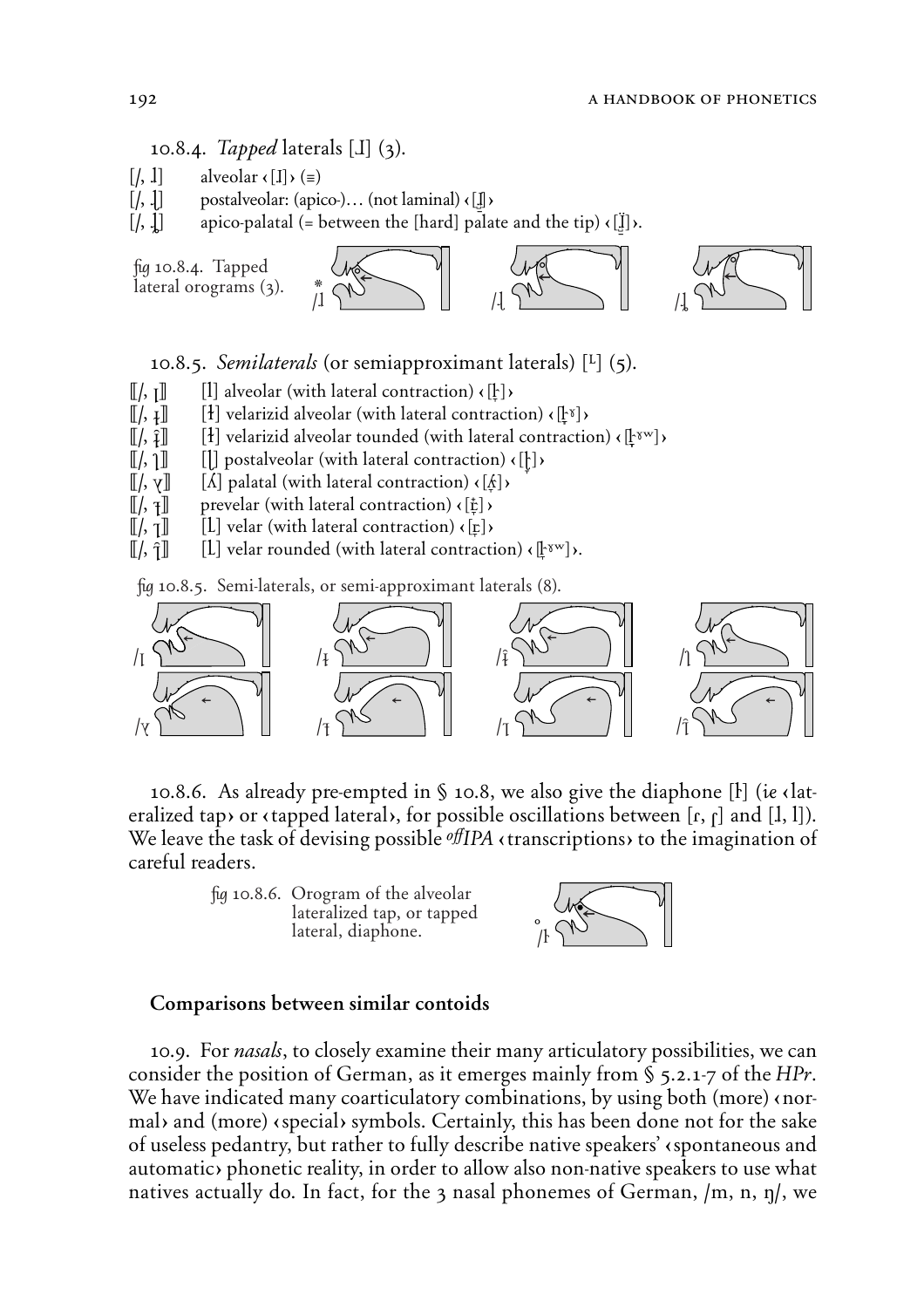have 6 taxophones,  $[m, m, n, n, n]$ , and some special ones,  $[m, n, n]$  (if necessary,  $[\![n]\!]$ , too). For the 2 intense (*csyllabic*) nasals,  $/m$ ,  $n/$ , we have 6 more normal taxophones,  $[m, \dot{m}, n, n, \dot{n}, w]$ , and 9 special ones  $[m, n, m, m, \dot{m}, n, t, n, \dot{r}]$  (if necessary, **((~))**, too). *˛*ey are all given in *û* 10.2.

10.10. For *stops*, let us carefully observe the characteristics of some (voiceless) phones, belonging to the apical group (predental, dental, denti-alveolar, alveolar, postalveolar, apico-palatal),  $[(t), t, t, t, t]$ . We find the last five respectively in: Spanish *tú* ['tu], German *Tod* ['tho:t], English *tat* ['thæt], Hindi *taat* ['taat], and Tamil *tii* ['tii]. The first orogram in fig 10.9 adds the predental articulation which in Malayalam opposes **/˛/ (***†***)** (and, in traditional pronunciation, also **/T/ (T)**, which in modern pronunciation merges into **/t/ (˛)**; thus, they can both become **(t)**):  $muttu$  ['mut:u],  $muttu$  ['mut:u],  $muttu$  ['mut:u].



10.11. For *stopstrictives*, let us expressly consider some groups, in order to see their nuances well, since too often they are described badly. For simplicity, we will see voiceless phones only. The first three we consider are (predental, dental, and alveolar) slit contoids,  $[\uparrow \phi, \uparrow \theta; \uparrow \phi]$ . We find the first two in regional Italian pronunciations from Trentino (in north-eastern Italy), for /ts/: *marzo* ['mαrtρο, - $\theta$ ο] (for neutral Italian ['mar:tso]), and [tz], in Sicily, for  $\vert \text{tr} \vert$ : *tre* ['tze, 'tzea] (this is the clegendary –and  $\langle$  phonetic-fiction –  $\langle$  cacuminal sequence  $\langle$  *tr* $\rangle$ , for ['tre]).

It is useful to also consider the grooved triple set, with no lip-rounding nor lip- -protrusion – postalveo-palatal with a lowered or raised tip, and prepalatal: **(C),**  $[\![\mathbf{t}]\!]$ ,  $[\![\mathbf{t}]\!]$ , as in typical pronunciations in northern Italy, for  $/\mathbf{t}/\cdots$  *cera* [ $\mathbf{t}$ ]  $[\![\mathbf{t}]\!]$   $[\![\mathbf{t}]\!]$ ,  $[\![\mathbf{t}]\!]$ ,  $[\![\mathbf{t}]\!]$ ,  $[\![\mathbf{t}]\!]$ ,  $[\![\mathbf{t}]\!]$ ,  $[\![\mathbf{t}]\!]$ ,  $[\![\mathbf{t}]\!]$ , **/'cera/**. Let us also consider the pair with lip-protrusion: **(c)**, as in neutral Italian  $[$ 't∫e:ra]; [[t]], as in English *chain* ['t∫hE'in] /'t∫ɛin/ and German *deutsch* ['d̪ɔʏtʃ] **/'dOYc/**. ≈nally, let us observe **(***Â***)**, as well, with vertical labialization (not rounding or protrusion), as in Chinese  $i\bar{i}$  [ $\bar{t}$  $\varphi$ i] / $\bar{t}$  $\varphi$ i/.





fig 10.10. Comparisons between some stop-strictives.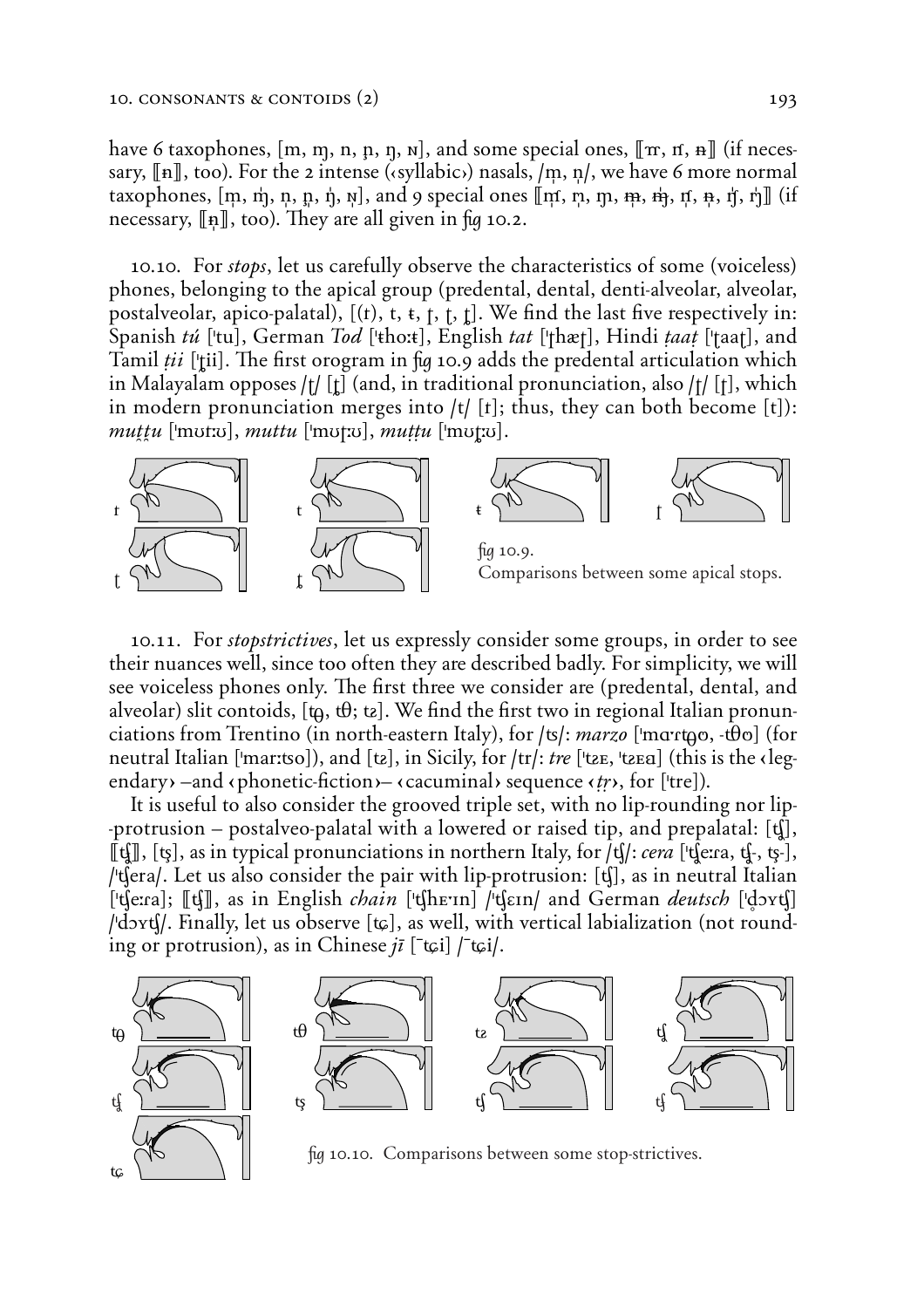10.12. In addition, it is worthwhile considering the set of three *grooved constrictives* – dental with a lowered tip {or predental}, dental with a raised tip {or denti- -alveolar}, alveolar, and pre-postalveolar {or alveo-postalv.}: **(s, s, ß, s)**, respectively as in neutral Italian, regional Italian (of upper-southern and northern parts), and regional Italian (of other northern parts), as in *sì* **('si, 'si, 'ßi, 'si) /'si/** (or of variants of Spanish; while neutral Castilian Spanish uses **(ß)**, neutral American Spanish **(s)**). English speakers can actually use any of these four contoids, but the neutral one is **((s))**, although generally transcribed with **(s)**: *sixty* **(('s¤ksTi)) ('s¤ksTi) /'sIksti/**.

*û* 10.11. Comparisons between some grooved constrictives.



10.13. As far as *median approximants* are concerned, that is those produced within the phonetic space of vocoids (*c*f *fig* 8.1), it is very important to also observe some realizations with greater or lesser space between the dorsum and the palate, up to constrictive phones, by considering the following areas: *[prepalatal˚] palatal*, *postpalatal*, *prevelar*, *provelar*, *velar* (and *uvularized velar*, too). We will present the voiced contoids in a synoptic way (whereas their articulations can be found in *û* 10.5-6).



Certainly, it will not be in vain to also reflect upon different possible degrees of  $\kappa$ [h] $\kappa$  in various languages, either as a phoneme,  $/h/$ , or as an element of  $\kappa$  aspiration), either phonetic, for */C/*, or phonemic, for */Ch/*. As a matter of fact, it could be very important to be able to adequately distinguish, not only between (voiced or voiceless) laryngeal approximants, **(h, H)**, but also between laryngeal constrictives,  $[\hat{h}, \hat{h}]$  (*c*f  $\hat{S}$  10.6.4  $\&$  10.5.2). And, in addition to a possible intermediate phonation type, [h] (cf \§ 10.6.4.2), we can also find the corresponding semi-constrictive,  $\llbracket A, \overline{A} \rrbracket$ , and semi-approximant,  $\llbracket h, \overline{A} \rrbracket$ , contoids – which are produced by using a lesser amount of air than the respective constrictive or approximant